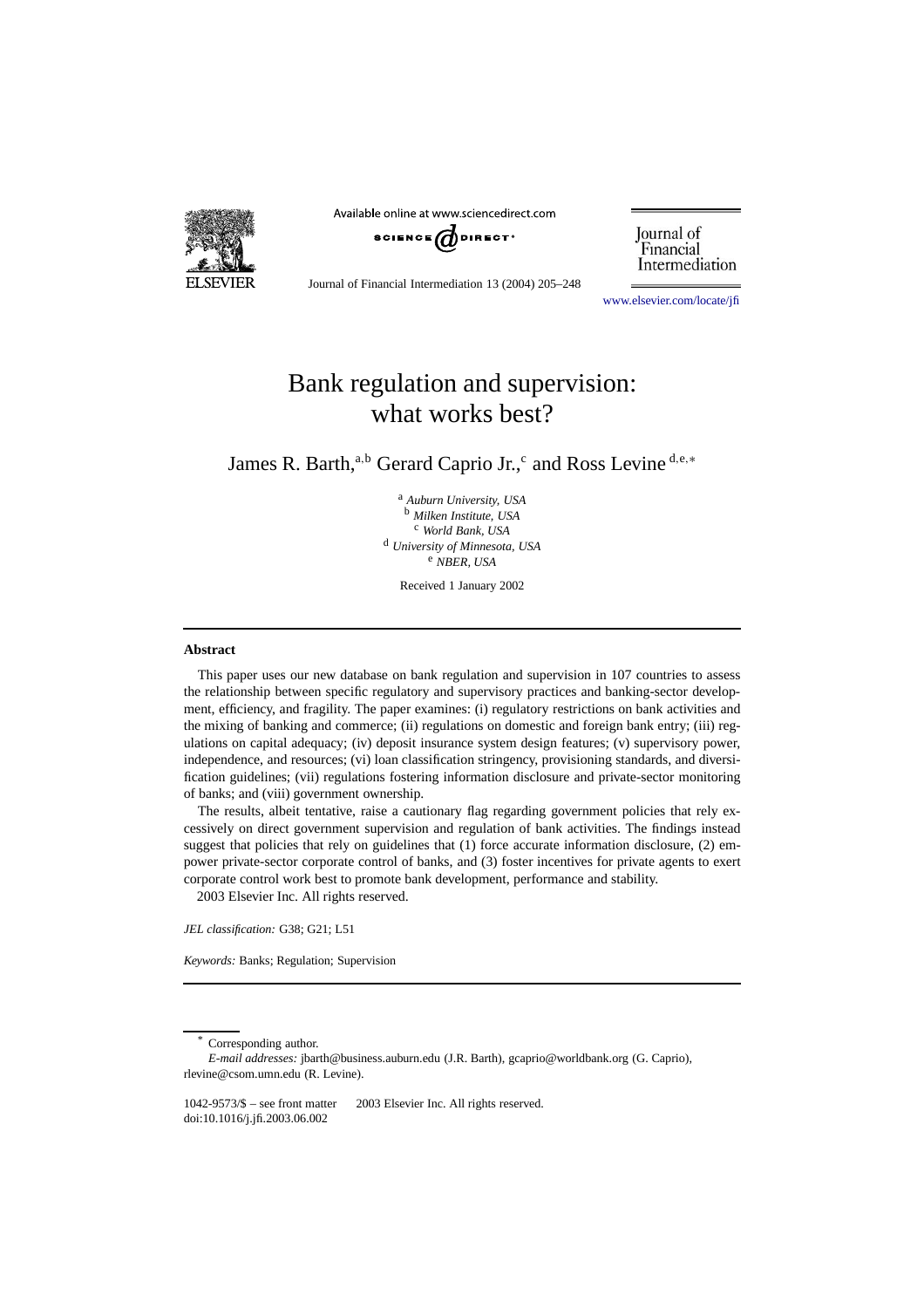### **1. Introduction**

The staggering scope of recent banking crises coupled with strong evidence on the beneficial effects of well-functioning banking systems for economic growth underscore current efforts to reform bank regulation and supervision.<sup>1</sup> In January 2001, the Basel Committee on Banking Supervision issued a proposal for a Basel II Capital Accord that, once finalized, will replace the 1988 Basel I Capital Accord. The proposal is based on three pillars. The first deals with improved minimum bank capital requirements, the second focuses on better supervisory practices, and the third envisions greater market discipline through increased information disclosed by banks. Once the Basel Committee finalizes its list of "best practices" for the regulation and supervision of banks, countries around the world will be urged to adopt them. The belief is that the banking sectors in countries adopting these practices will function better, thereby promoting growth and stability.

Unfortunately, however, there is no evidence: that any universal set of best practices is appropriate for promoting well-functioning banks; that successful practices in the United States, for example, will succeed in countries with different institutional settings; or that detailed regulations and supervisory practices should be combined to produce an extensive checklist of best practices in which more checks are better than fewer. There is no broad cross-country evidence on which of the many different regulations and supervisory practices employed around the world work best, if at all, to promote bank development and stability. That is, the question of how bank regulations affect the development and stability of banks remains empirically unanswered.

This paper attempts to help close this gap by examining the relationship between bank regulation and supervision and bank development, performance and stability using our newly-assembled database. We conducted a survey of national regulatory agencies and obtained information on numerous bank regulations and supervisory practices in 107 countries. The data, primarily from 1999, are used to assess which regulations and supervisory practices are associated with greater bank development, better performance, and increased stability as well as those that are not. We specifically examine regulations on bank activities and the mixing of banking and commerce; regulations on domestic and foreign bank entry; regulations on capital adequacy; deposit insurance; supervisory power, independence, and resources; loan classification stringency, provisioning standards, diversification guidelines; regulations fostering information disclosure and private-sector monitoring of banks; and government ownership of banks. Thus, this paper provides empirical evidence on each of the three pillars associated with the Basel II Capital Accord.

Economic theory provides conflicting predictions about the effects of each of these bank regulations and supervisory practices on bank development, performance, and stability. Some argue, for example, in favor of restricting banks from participating in securities, insurance, and real estate activities or from owning nonfinancial firms. They stress that

(i) neither private nor official entities can effectively monitor such complex banks due to informational asymmetries, and

<sup>&</sup>lt;sup>1</sup> On crises, see Caprio and Klingebiel (1999) and Boyd et al. (2000). On growth, see Levine (1997).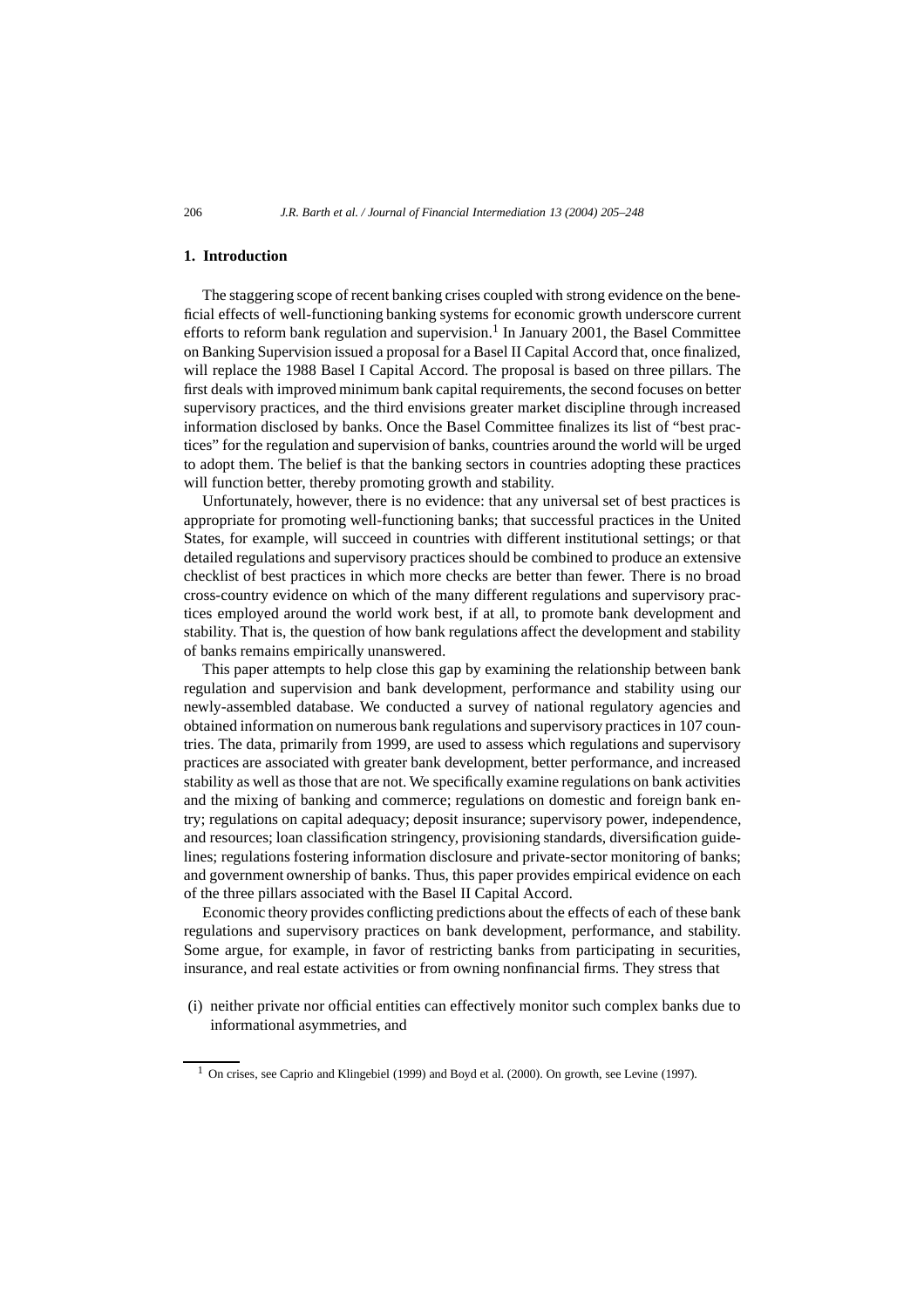(ii) both the market and political power enjoyed by such banks can impede competition and adversely influence policies.

Others argue the opposite, stressing that

- (i) informational asymmetries are not that great,
- (ii) potential adverse spillovers to the entire economy are not sufficient to warrant such restrictions, and
- (iii) fewer restrictions allow banks to exploit economies of scale and scope and thereby provide services more efficiently.

An examination of countries with different regulations for bank activities can help resolve this debate. More generally, we discuss the theoretical predictions surrounding *each* of the regulations and supervisory practices noted above in subsequent sections and then empirically examine its relationship to bank development, performance and stability.

Theory also provides more subtle predictions about the precise conditions under which regulations and supervisory practices enhance bank development, performance and stability. Some models, for instance, predict that the correct answer to the question as to whether countries should restrict bank activities is "it depends on other policies and institutions." Boyd et al. (1998) argue that in a country with generous deposit insurance that intensifies moral hazard problems, broad banking powers provide excessive opportunities for risktaking. Thus, they conclude that restrictions on bank activities enhance social welfare in countries with generous deposit insurance. Similarly, while capital requirements are the mainstay of current approaches to bank regulation and supervision, theory predicts that such requirements are particularly beneficial when

- (i) generous deposit insurance distorts incentives,
- (ii) official supervision is weak, and
- (iii) complex banks are difficult to monitor.

For these reasons, analyses of individual regulations and supervisory practices should incorporate interaction terms to assess the efficacy of each one in the presence of others. We describe and empirically examine many of these more subtle predictions.

We examine an extensive array of regulations and supervisory practices for a broad cross-section of countries at all levels of development and in all parts of the world. The issues are so extensive that one may question our expansive approach, preferring more narrowly-focused examinations of individual issues. While recognizing the advantages of tightly-focused studies, we follow the growing literature stressing that the salient issues in bank regulation and supervision are inextricably interrelated. Thus, there are advantages to examining an array of supervisory and regulatory policies simultaneously to identify those that enjoy a strong, independent relationship with financial development and stability. It is perilous, for example, to examine the efficacy of supervisory practices without accounting for private-sector monitoring. It is risky to examine restrictions on bank securities activities without considering the power of supervisory authorities. As a final example, there are important shortcomings with examining regulations and supervisory practices without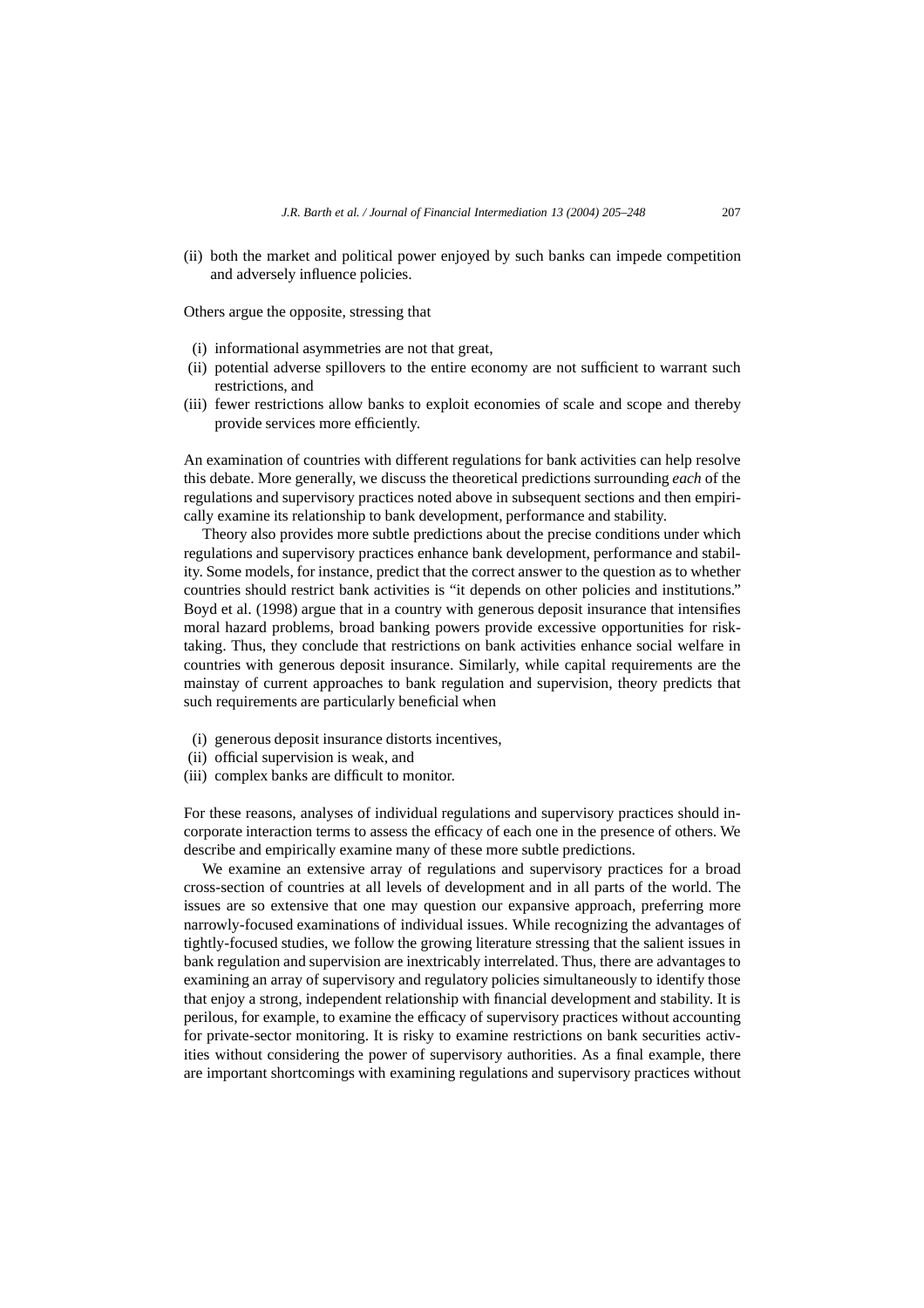accounting for the degree of government ownership of banks. Furthermore, given that this paper introduces a new database on bank regulation and supervision, it is natural to provide a first assessment of which regulations and supervisory practices are associated with successful outcomes across countries. Thus, we simultaneously examine the relationships between numerous regulations and supervisory practices and selected banking-sector outcomes using a broad cross-section of countries.

There are two particularly important methodological limitations to our study. One limitation is that we conduct pure cross-country regressions because information on regulations and supervisory practices is available only for one point in time. A problem with this approach is that it is difficult to control fully for potential simultaneity bias: banking-sector outcomes may influence regulations and supervisory practices. We do use instrumental variables to help control for simultaneity bias and these procedures do pass basic specification tests. Nonetheless, data limitations do not allow us to use time-series or panel procedures to examine the same relationships using complementary methods. We were able to collect historical data for a few variables, however, and found very little change over time. Moreover, controlling for any changes does not alter our findings. The other limitation is that only aggregate measures of bank performance are used. Nevertheless, we are in the process of complementing and refining our analyses by employing firm-level, industry-level, and bank-level data sets and we make our regulation and supervisory data available so that others can extend this paper's work. Such complementary studies will provide additional insights into the influence of bank regulatory and supervisory practices on various banking-sector outcomes. Until then, our cross-country study provides a first, tentative assessment of the relationships between bank development, performance and stability, and the regulation and supervision of banks around the world.

Before continuing, we note that this paper is naturally related to a long, vast literature on the overall role of the government in regulating economic activity (Pigou, 1938; Stigler, 1971). Each of the specific regulatory/supervisory issues noted above could be framed in terms of arguments for greater government intervention—and the form that those interventions should take—and arguments against direct government interventions. Many arguments in favor of government intervention are Pigouvian: the existence of monopoly power, externalities, and informational asymmetries create a potentially constructive role for government interventions to offset these market failures and enhance social welfare. The Pigouvian view takes as given both that there are market failures and that the government can and will act to ameliorate those failures. Others disagree. Some argue that market failures are not very large. Others argue that governments act in their own interests and frequently do not ameliorate market failures (Shleifer and Vishny, 1998). According to this view, regulations that empower the private-sector to monitor banks will be more effective than direct government interventions aimed at enhancing bank performance and stability. Our analyses provide evidence regarding the efficacy of direct government interventions in the banking sector.

The paper is organized as follows. Section 2 discusses the theoretical and policy debates surrounding each of the issues noted earlier. Section 3 discusses our data set and some basic correlations. Section 4 presents regression results, while Section 5 contains conclusions.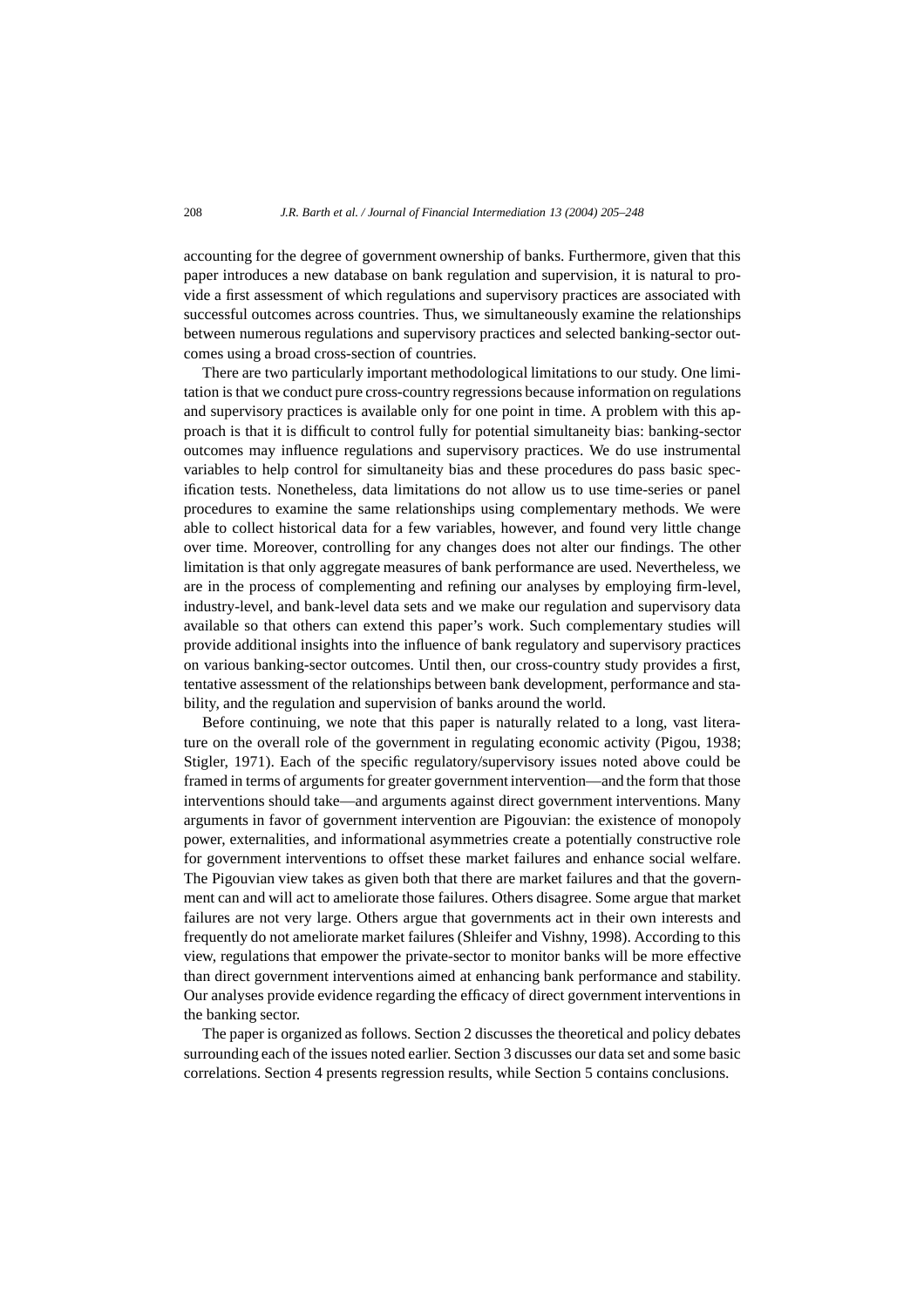## **2. Theoretical and policy debates**

This section discusses seven policy issues. For each issue, we: (1) stress the conflicting theoretical predictions and policy debates, (2) emphasize that specific regulations and supervisory practices are so inextricably interrelated it is important to examine them simultaneously.

# *2.1. Regulations on bank activities and banking-commerce links*

There are five main theoretical reasons for restricting bank activities and bankingcommerce links. First, conflicts of interest may arise when banks engage in such diverse activities as securities underwriting, insurance underwriting, and real estate investment. Such banks, for example, may attempt to "dump" securities on ill-informed investors to assist firms with outstanding loans (John et al., 1994, and Saunders, 1985). Second, to the extent that moral hazard encourages riskier behavior, banks will have more opportunities to increase risk if allowed to engage in a broader range of activities (Boyd et al., 1998). Third, complex banks are difficult to monitor. Fourth, such banks may become so politically and economically powerful that they become "too big to discipline." Finally, large financial conglomerates may reduce competition and efficiency. According to these arguments, governments can improve banking by restricting bank activities.

There are alternative theoretical reasons for allowing banks to engage in a broad range of activities, however. First, fewer regulatory restrictions permit the exploitation of economies of scale and scope (Claessens and Klingebiel, 2000). Second, fewer regulatory restrictions may increase the franchise value of banks and thereby augment incentives for more prudent behavior. Lastly, broader activities may enable banks to diversify income streams and thereby create more stable banks.

The empirical evidence generally indicates that restricting bank activities has negative repercussions. In an earlier cross-country investigation, we found that greater regulatory restrictions on bank activities are associated with (1) a higher probability of suffering a major banking crisis, and (2) lower banking-sector efficiency (Barth et al., 2001a). We found no countervailing positive effects. Specifically, restricting bank activities were not closely associated with less concentration, more competition, or greater securities-market development. Furthermore, in studies of the United States banking industry before Glass– Steagall, research suggests that universal banks did not systematically abuse their powers (Ang and Richardson, 1994; Kroszner and Rajan, 1994; Puri, 1996; and Ramirez, 1995) or fail more frequently (White, 1986).

This paper expands and improves on our earlier cross-country research. First, we now have regulation and supervision data for substantially (50%) more countries. Second, we assess whether the positive association that was found between restrictions and banking crises simply reflected the effects of significant omitted variables. Countries with more effective supervision, for example, may impose fewer restrictions. If so, the positive relationship between regulatory restrictions and crises we initially found might simply reflect the fact that countries with weaker supervision compensate by imposing more restrictions on bank activities. Also, we assess whether our initial finding of a positive association between restrictions and crises reflects another omitted variable: the deposit insurance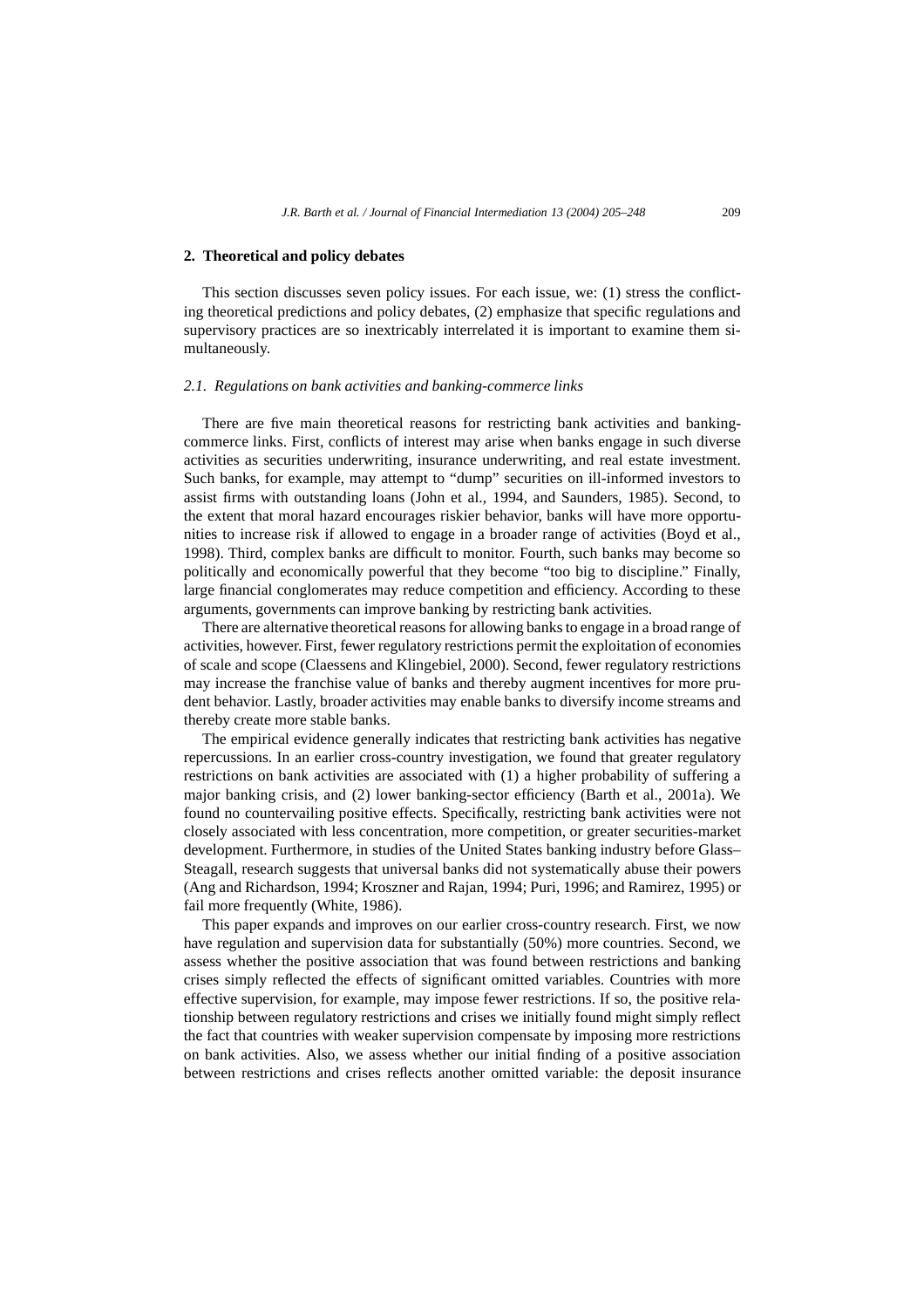scheme. Countries with deposit insurance schemes that do not severely distort incentives toward greater risk-taking may impose fewer restrictions on bank activities. If so, the positive relationship between restrictions and crises may simply reflect the fact that countries imposing more restrictions do so to compensate for generous deposit-insurance schemes.

## *2.2. Regulations on domestic and foreign bank entry*

Economic theory provides conflicting views on the need for and the effect of regulations on entry into banking. Some argue that effective screening of bank entry can promote stability. Others stress that banks with monopolistic power possess greater franchise value, which enhances prudent risk-taking behavior (Keeley, 1990). Others, of course, disagree, stressing the beneficial effects of competition and the harmful effects of restricting entry (Shleifer and Vishny, 1998).

This paper assesses whether greater restrictions on the entry of foreign and domestic banks are associated with less bank development, worse performance and more fragility. This helps fill a lacuna because existing cross-country studies do not use direct measures of entry policies.<sup>2</sup> Also, we assess whether the relationship between bank development and competition policies depends on regulatory restrictions on bank activities, the power and independence of bank supervisory authorities, the deposit insurance scheme, capital adequacy requirements, the degree of equity market development, and the extent of government ownership of banks. Our data set enables us to explore whether the relationships between competition and bank development, performance, and stability depend on these other factors.

# *2.3. Regulations on capital adequacy*

Traditional approaches to bank regulation emphasize the positive features of capital adequacy requirements (Dewatripont and Tirole, 1994). Capital serves as a buffer against losses and hence failure. Furthermore, with limited liability, the proclivity for banks to engage in higher risk activities is curtailed with greater amounts of capital at risk. Capital adequacy requirements, especially with deposit insurance, play a crucial role in aligning the incentives of bank owners with depositors and other creditors (Berger et al., 1995, and Keeley and Furlong, 1990).

As reviewed in Santos (2001) and Gorton and Winton (2003), however, theory provides conflicting predictions as to whether the imposition of capital requirements will have positive effects. For instance, Koehn and Santomero (1980), Kim and Santomero (1988), Besanko and Kanatas (1996), and Blum (1999) argue that capital requirements may increase risk-taking behavior. Furthermore, Thakor (1996) models the impact of risk-based capital requirements on bank asset allocation decisions when it is costly to screen borrowers. If equity capital is more expensive to raise than deposits, then an increase in risk-based capital requirements tends reduce banks' willingness to screen and lend. In a general equi-

<sup>&</sup>lt;sup>2</sup> It is crucial to focus on entry policies since one may simultaneously observe increasing concentration and increasing competition (e.g., Boot and Thakor, 1997, 2000; Berger et al., 1999).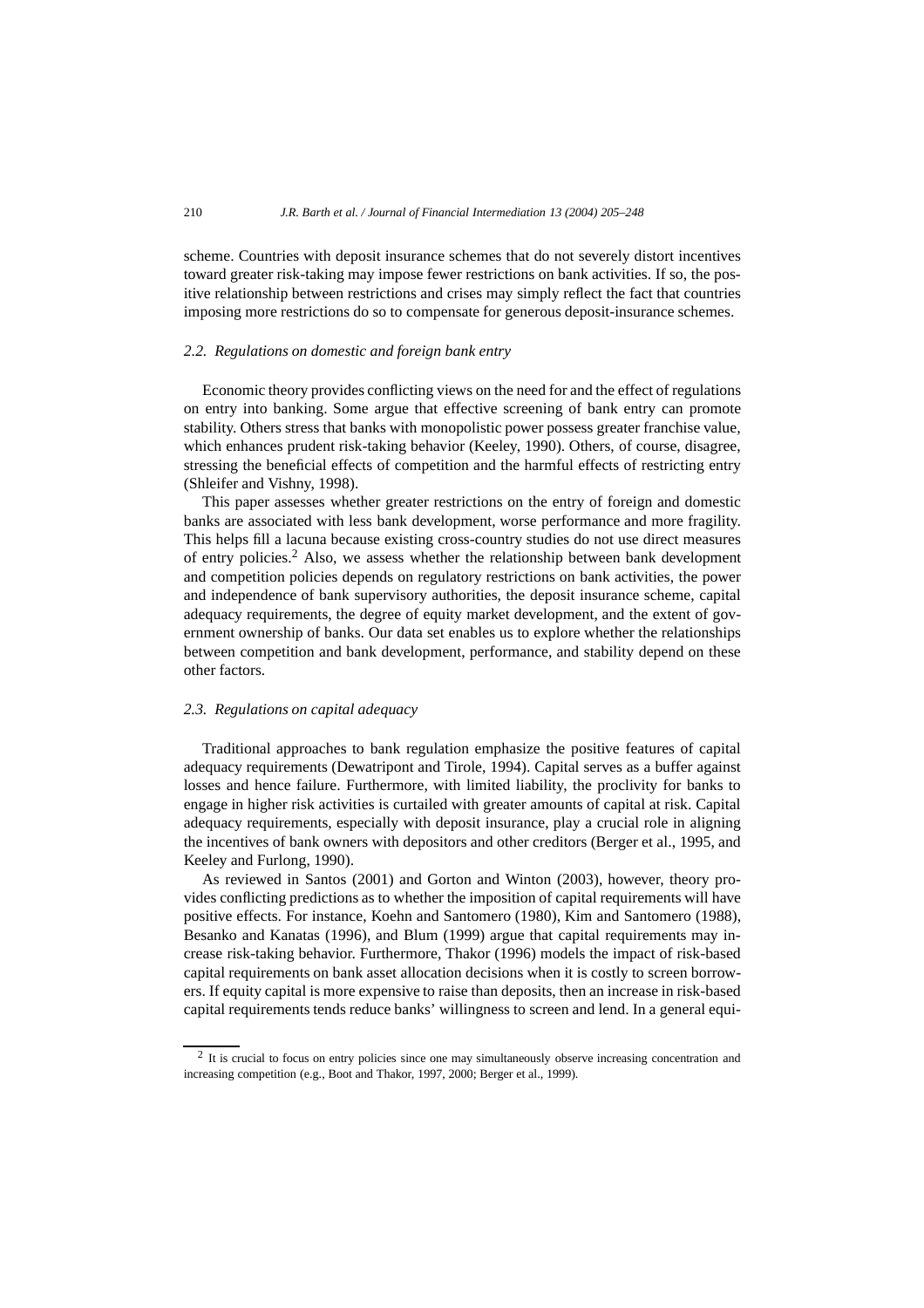librium context, Gorton and Winton (2000) show that raising capital requirements forces banks to supply fewer deposits, which reduces the liquidity-providing role of banks.

Given (i) conflicting theoretical predictions, (ii) Alan Greenspan's (1998) view that existing capital requirements are arbitrary and inadequate, and (iii) the controversy over the attempt to set new risk-based capital requirements in the Basel II Capital Accord, it seems especially timely and important to examine the association between capital requirements and banking sector outcomes across countries.

This paper examines the relationship between capital regulations and bank development and stability. Moreover, we do not consider the relationships between capital regulations and banking sector outcomes in isolation. We consider counterfactuals in which these relationships may depend on other regulations and supervisory practices. The degree to which capital requirements are associated with bank development, performance and fragility, for example, may depend upon the specific features of any deposit insurance scheme (e.g., Mullins and Pyle, 1994). The marginal relationship between capital regulations and bank behavior may also depend importantly on the powers granted supervisors.

## *2.4. Deposit insurance design*

Countries adopt deposit insurance schemes to prevent widespread bank runs.<sup>3</sup> If depositors attempt to withdraw their funds all at once, illiquid but solvent banks may be forced into insolvency. To protect payment and credit systems from contagious bank runs, many favor deposit insurance *plus* powerful official oversight of banks to augment private-sector monitoring of banks.

Deposit insurance schemes come at a cost, however. They may encourage excessive risk-taking behavior, which some believe offsets any stabilization benefits. Yet, many contend that regulation and supervision can control the moral-hazard problem by designing an insurance scheme that encompasses appropriate coverage limits, scope of coverage, coinsurance, funding, premia structure, management and membership requirements.<sup>4</sup>

We examine the relationship between deposit insurance and bank development and efficiency and also assess whether this relationship depends on the extent of capital regulations, official supervisory powers, regulatory restrictions on bank activities, and on the extent to which private-sector monitoring of banks is promoted. Recently, Demirgüç-Kunt and Detragiache (2002) made a substantial contribution to the banking literature by measuring the effects of the design of deposit insurance on bank fragility.<sup>5</sup> Due to data limitations, however, their analysis could not control for other aspects of regulation and supervision. With our new database, we control for a wide variety of regulations and

<sup>&</sup>lt;sup>3</sup> After the adoption of a national deposit insurance system in the United States in 1934, other countries adopted explicit systems slowly for the first 30 years, with only 6 being established. Then adoptions accelerated: 22 formal systems existed by the 50th anniversary of the US system, about 70 systems were in place by the close of 2000, and many other countries are planning on adopting explicit deposit insurance schemes.

<sup>&</sup>lt;sup>4</sup> As Dewatripont and Tirole (1994) show for risk-based capital requirements, it is possible theoretically that risk-based deposit insurance will induce greater risk-taking. Once the (capital requirement or) risk-based deposit insurance premia is fixed, bankers may respond by taking greater risk in an attempt to earn their 'required' return.

<sup>5</sup> Briefly, they find that high coverage limits and broader scope, having a funded scheme, and exclusively public-sector participation and management all positively contribute to the likelihood of a crisis.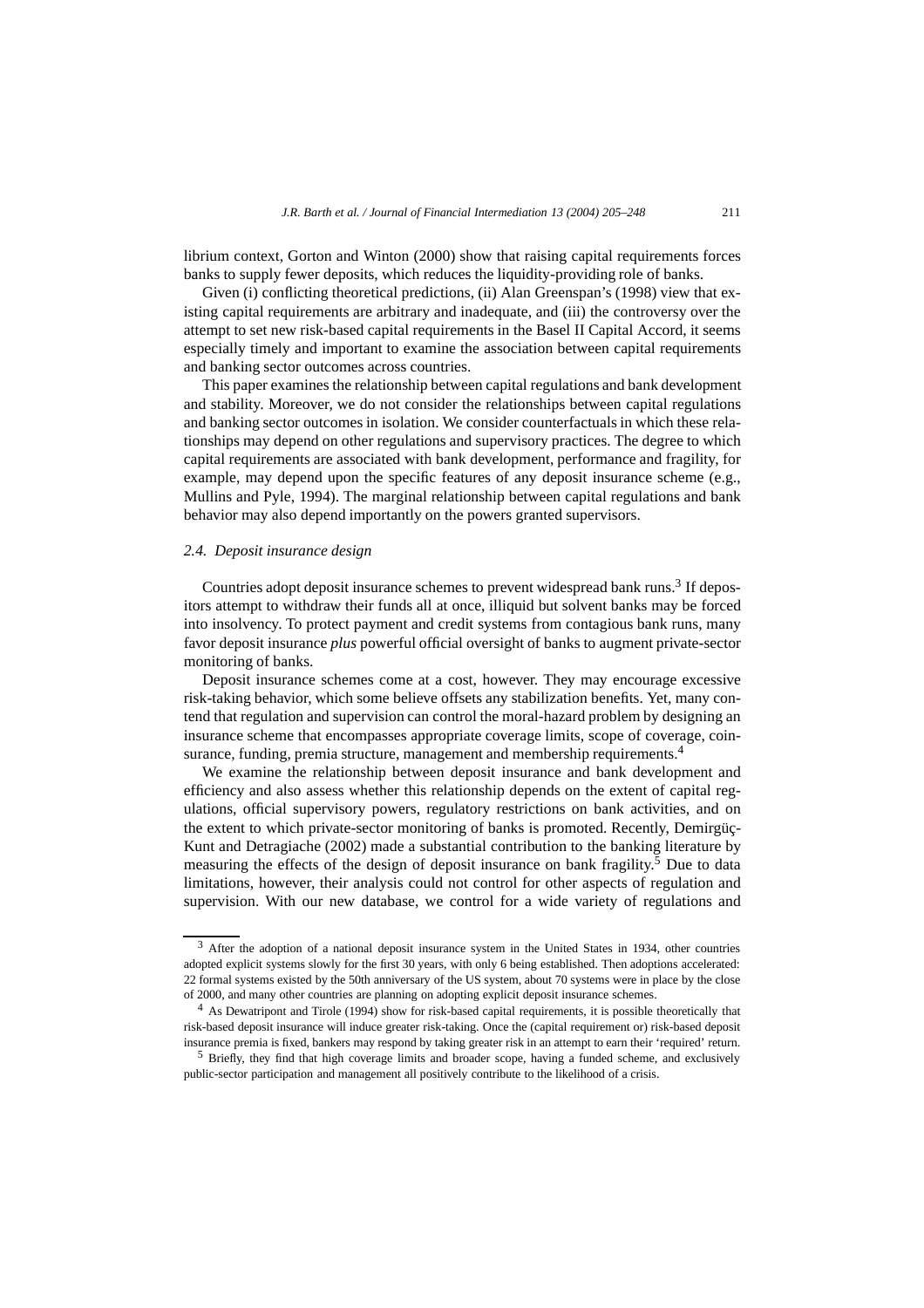supervisory practices in assessing the relationship between deposit insurance and bank development, performance and fragility.

# *2.5. Supervision*

Some theoretical models stress the advantages of granting broad powers to supervisors. The reasons are as follows. First, banks are costly and difficult to monitor. This leads to too little monitoring of banks, which implies sub-optimal performance and stability. Official supervision can ameliorate this market failure. Second, because of informational asymmetries, banks are prone to contagious and socially costly bank runs. Supervision in such a situation serves a socially efficient role. Third, many countries choose to adopt deposit insurance schemes. This situation (1) creates incentives for excessive risk-taking by banks, and (2) reduces the incentives for depositors to monitor banks. Strong, official supervision under such circumstances can help prevent banks from engaging in excessive risk-taking behavior and thus improve bank development, performance and stability.

Alternatively, powerful supervisors may exert a negative influence on bank performance. Powerful supervisors may use their powers to benefit favored constituents, attract campaign donations, and extract bribes (Shleifer and Vishny, 1998; Djankov et al., 2002; and Quintyn and Taylor, 2002). Under these circumstances, powerful supervision will be positively related to corruption and will not improve bank development, performance and stability. From different perspective Kane (1990) and Boot and Thakor (1993) focus on the agency problem between taxpayers and bank supervisors. In particular, rather than focusing on political influence, Boot and Thakor (1993) model the behavior of a self-interested bank supervisor when there is uncertainty about the supervisor's ability to monitor banks. Under these conditions, they show that supervisors may undertake socially sub-optimal actions. Thus, depending on the incentives facing bank supervisors and the ability of taxpayers to monitor supervision, greater supervisory power could hinder bank operations.

Countries in practice may assign very different priorities to bank supervision. We can use our database to assess the relationships of official supervisory resources, powers, and independence to banking sector outcomes with

- (a) the extent of private-sector monitoring,
- (b) restrictions on bank activities, and
- (c) the degree of moral hazard created by deposit insurance schemes.

We can also assess the relationships between loan classification and provisioning policies and bank development, performance, and stability. Furthermore, we can examine restrictions on international lending that may hinder diversification.

Although these supervisory practices form the core of many recommendations to improve supervision, this paper provides the first cross-country evidence on which supervisory practices are positively associated with greater bank development, performance and stability.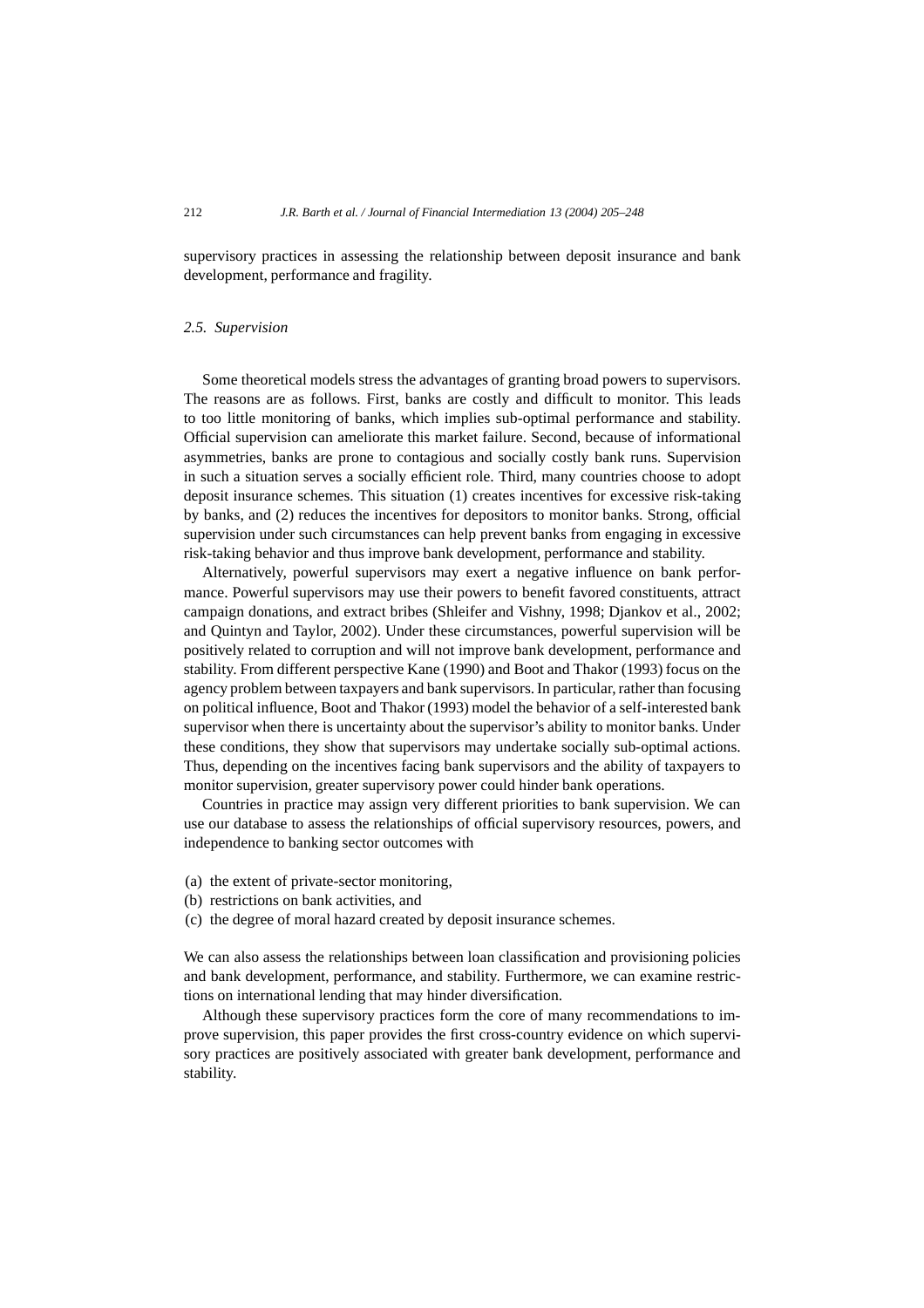#### *2.6. Regulations on private-sector monitoring of banks*

Supervisory agencies may encourage private monitoring. Our data indicate that some supervisory agencies require banks to obtain certified audits and/or ratings from international-rating agencies. Some supervisory agencies require banks to produce accurate, comprehensive and consolidated information on the full range of their activities and risk-management procedures. Some countries even make bank directors legally liable if information is erroneous or misleading. Also, some countries credibly impose a "no deposit insurance" policy to stimulate private monitoring.

There are disagreements about the role of the private sector in monitoring banks. Some advocate more reliance on private-sector monitoring, expressing misgivings with official supervision of banks. Recently, for instance, the Shleifer and Vishny (1998) view of government regulations specifically holds that banks will pressure politicians who, in turn, can unduly influence supervisory oversight. Furthermore, in some countries, supervisors are not well compensated and hence quickly move into banking, resulting in a situation in which they may face mixed incentives when it comes to strictly enforcing the rules. Since supervisors do not have their own wealth invested in banks, they also have different incentives than private creditors insofar as monitoring and disciplining banks. There are countervailing arguments, however. Countries with poorly developed capital markets, accounting standards, and legal systems may not be able to rely effectively on private monitoring. Furthermore, the complexity and opacity of banks may make private sector monitoring difficult even in the most developed economies. From this perspective, therefore, excessively heavy reliance on private monitoring may lead to the exploitation of depositors and poor bank performance.

This paper examines the relationships between regulations and supervisory practices designed to promote private-sector monitoring and bank development, performance, and stability, while controlling for other regulations and supervisory practices. It also assesses the private-monitoring relationships in countries with particular types of policies and institutions as will be discussed below.

## *2.7. Government ownership of banks*

Economists hold different views about the impact of government ownership of banks. One view holds that governments help overcome capital-market failures, exploit externalities, and invest in strategically important projects (e.g., Gerschenkron, 1962). According to this view, governments have adequate information and incentives to promote socially desirable investments.

Shleifer and Vishny (1998), in contrast, argue that governments do not have sufficient incentives to ensure socially desirable investments. Government ownership instead politicizes resource allocation, softens budget constraints, and hinders economic efficiency. Thus, government ownership facilitates the financing of politically attractive projects, not economically efficient ones.

In an influential study, La Porta et al. (2002) piece together data on government ownership of banks from an assortment of sources. They find that countries with higher initial levels of government ownership tend to have subsequently less financial development and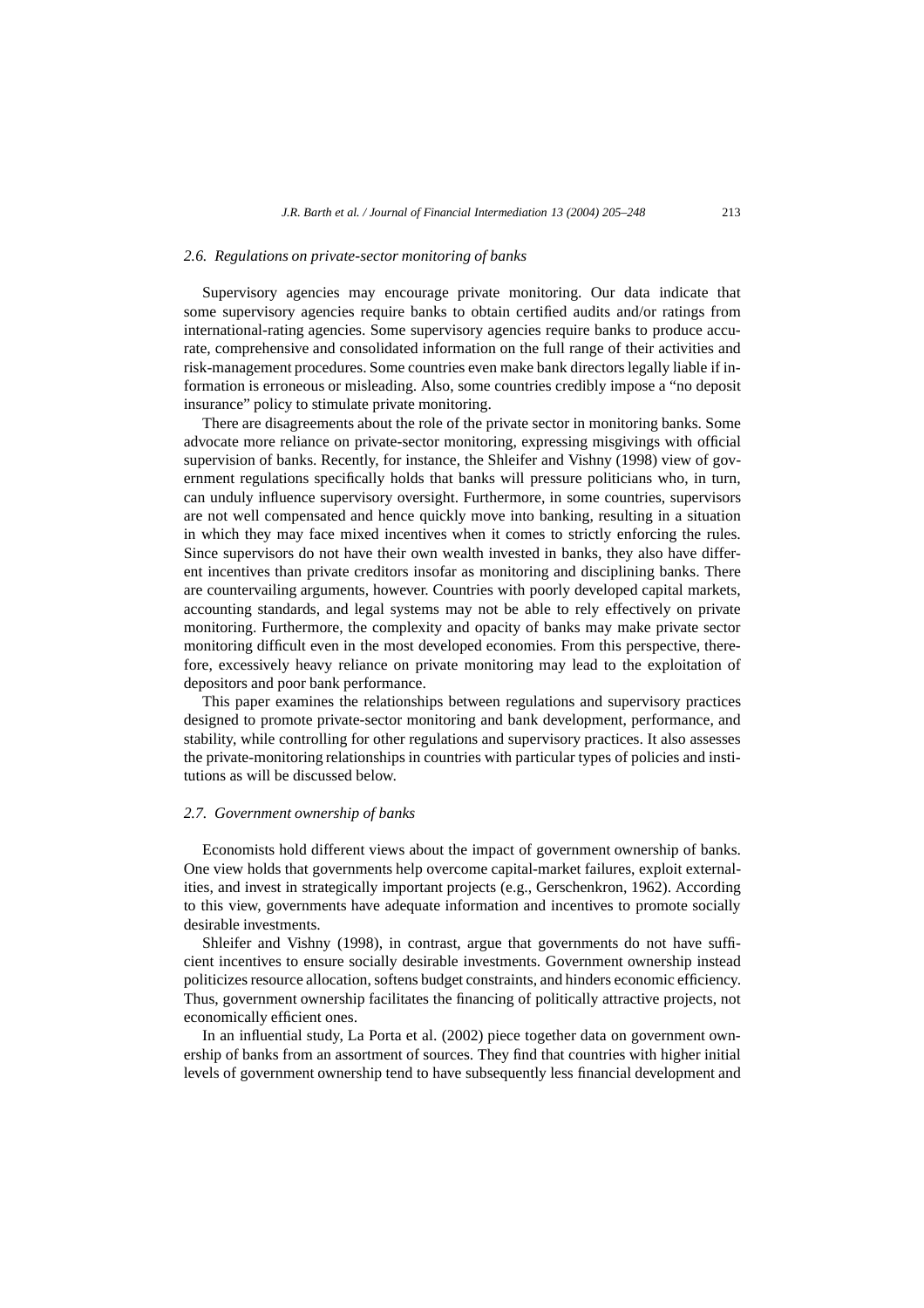slower economic growth. In a related paper, Barth et al. (2001a) use government ownership data from Bankscope and find that greater government ownership is generally associated with less efficient and less well-developed financial systems. The data used in both papers, however, do not cover all banks operating in a country and the degree of coverage varies across countries.

We make two improvements to existing studies of government-owned banks. First, we use data collected from national regulatory agencies. The data cover all banks and the definition of "government owned" is consistent across countries. Second, we control for differences in regulations and supervisory practices. Thus, we assess whether government ownership produces better banking-sector outcomes than does private ownership with weak regulation and supervision.

## **3. Data**

## *3.1. Data set*

We designed and implemented a survey funded by the World Bank to collect information on bank regulations and supervisory practices for 107 countries. Barth et al. (2001b) describe the survey questions and data collection process in detail. The completion of the survey entailed numerous steps: collecting initial survey responses, reconciling conflicting responses from different officials in the same country, cross-checking the data with a survey by the Office of the Comptroller of the Currency (OCC), which included some overlap in the information requested, further reconciling any inconsistencies, and checking our data with information collected by the Institute of International Bankers, and the Financial Stability Forum's Working Group on Deposit Insurance, which provided input on the accuracy of responses for deposit insurance schemes. Thus, in numerous cases, we repeatedly communicated with authorities to obtain accurate information.

The regulatory and supervisory data are primarily from 1999.<sup>6</sup> We frequently group the responses to individual questions into aggregate indexes that we define below. This paper uses those countries with more than one million people, but confirms the results when restricting the sample to countries with more than 200,000 people. We make the data available at the following website: [www.worldbank.org/research/interest/intrstweb.htm.](http://www.worldbank.org/research/interest/intrstweb.htm)

#### *3.2. Variable definitions*

Since Table 1 provides information on the data, sources, and specific survey questions used to construct the variables for this paper, we only briefly define them here in the text.

## *3.2.1. Bank activity regulatory variables*

We measure the degree to which national regulatory authorities allow banks to engage in the following three fee-based rather than more traditional interest-spread-based activities:

<sup>6</sup> Of the 107 responses received, 13 were received in November 1998, 65 were received in 1999, and 29 in 2000, with 19 of the latter received in either January or February.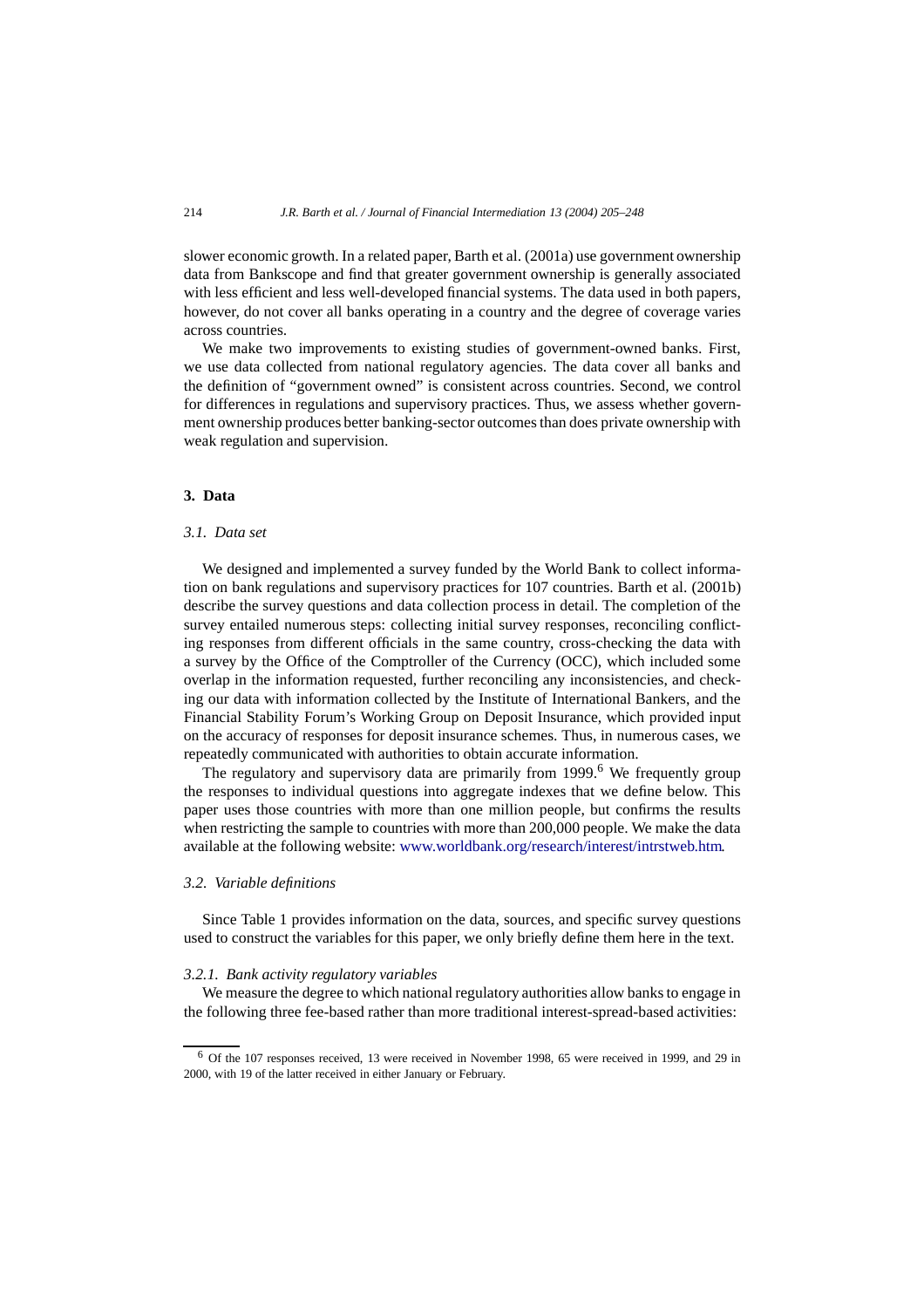- (a) *Securities activities*: the ability of banks to engage in the business of securities underwriting, brokering, dealing, and all aspects of the mutual fund industry.
- (b) *Insurance activities*: the ability of banks to engage in insurance underwriting and selling.
- (c) *Real estate activities*: the ability of banks to engage in real estate investment, development, and management.

## *3.2.2. Mixing banking/commerce regulatory variables*

We construct two measures of the degree of regulatory restrictiveness on the mixing of banking and commerce.

- (a) *Banks owning nonfinancial firms* measures restrictions on the ability of banks to own and control nonfinancial firms.
- (b) *Nonfinancial firms owning banks* measures restrictions on the ability of nonfinancial firms to own and control banks.

In addition, we also construct an overall bank restrictiveness variable as follows:

*Restrictions on bank activities*: includes restrictions on securities, insurance, and real estate activities plus restrictions on the banks owning and controlling nonfinancial firms.

## *3.2.3. Competition regulatory variables*

- (a) *Limitations on foreign bank entry/ownership*: whether there are any limitations placed on the ownership of domestic banks by foreign banks and whether there are any limitations placed on the ability of foreign banks to enter the domestic banking industry. If there are any limitations, this variable is assigned a value of 1 and a value of 0 otherwise.
- (b) *Entry into banking requirements*: measures the specific legal requirements for obtaining a license to operate as a bank.
- (c) *Fraction of entry applications denied*: fraction of applications denied.
	- (1) *Foreign denials*: fraction of foreign applications denied.
	- (2) *Domestic denials*: fraction of domestic applications denied.

## *3.2.4. Capital regulatory variables*

We use three measures of capital regulatory stringency.

- (a) *Overall capital stringency* measures the extent of regulatory requirements regarding the amount of capital banks must hold.
- (b) *Initial capital stringency* measures whether the source of funds that count as regulatory capital can include assets other than cash or government securities, borrowed funds, and whether the regulatory/supervisory authorities verify the sources of capital.
- (c) *Capital regulatory index* incorporates the previous two measures of capital stringency.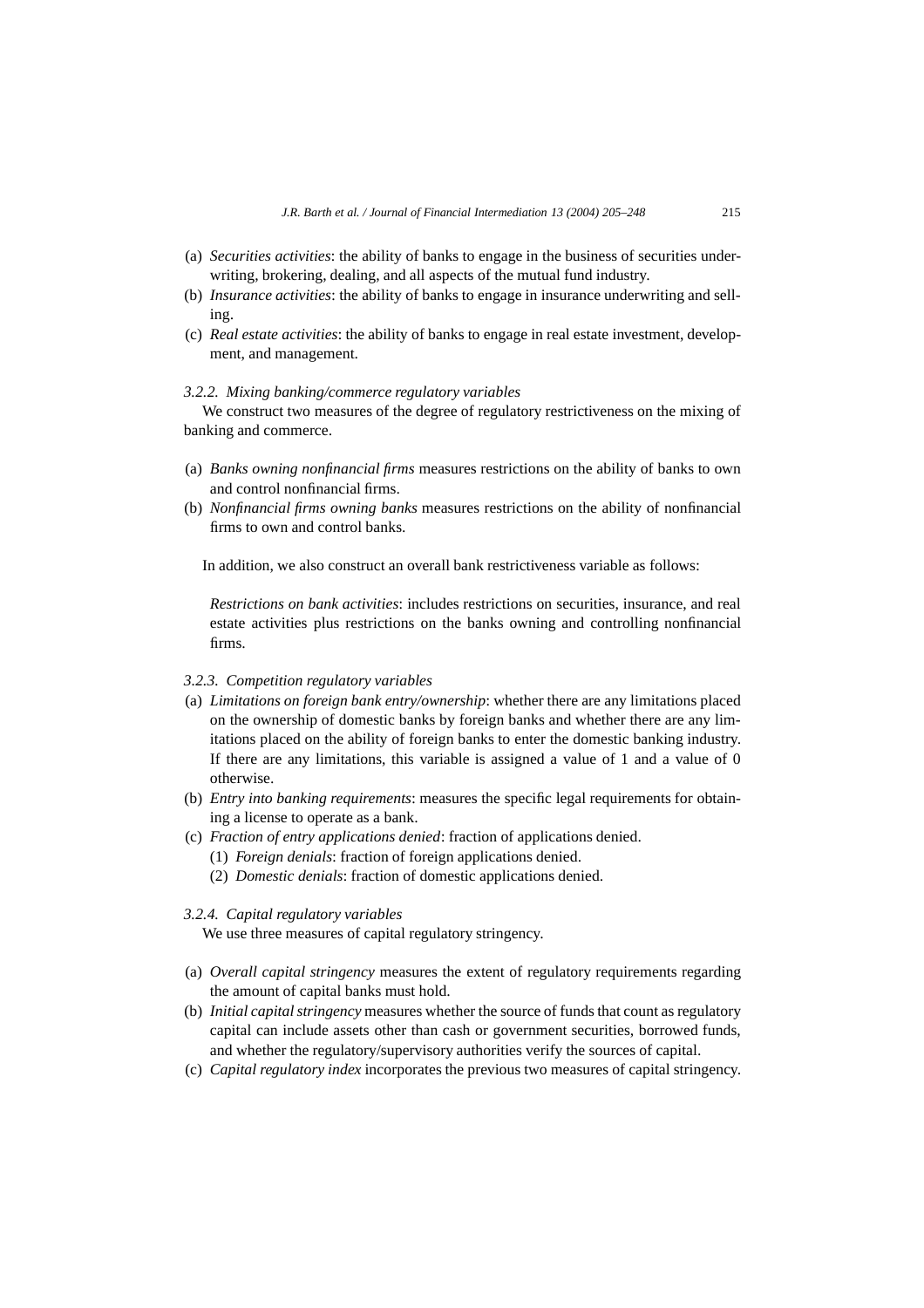## *3.2.5. Official supervisory action variables*

(a) *Official supervisory power* measures the extent to which official supervisory authorities have the authority to take specific actions to prevent and correct problems.

We also decompose this variable into three constituent parts:

- (1) *Prompt corrective power* measures the extent to which the law establishes predetermined levels of bank solvency deterioration that force automatic enforcement actions, such as intervention, and the extent to which supervisors have the requisite, suitable powers to do so.
- (2) *Restructuring power* measures the extent to which supervisory authorities have the power to restructure and reorganize troubled banks.
- (3) *Declaring insolvency power* measures the extent to which supervisory authorities have the power to declare a deeply troubled bank insolvent.
- (b) *Supervisory forbearance discretion* measures the degree to which supervisory authorities may engage in forbearance when confronted with violations of laws or regulations or with other imprudent behavior on the part of banks.
- (c) *Loan classification stringency* measures the degree to which loans that are in arrears must be classified as sub-standard, doubtful, or loss.
- (d) *Provisioning stringency* measures the degree to which a bank must provision against a loan that is classified first as sub-standard, then as doubtful, and lastly as loss.
- (e) *Diversification index* measures whether regulations support geographical asset diversification. It is based on two variables:
	- (1) *Diversification guidelines*: whether there are there explicit, verifiable, and quantifiable guidelines for asset diversification.
	- (2) *No foreign loans*: whether banks are prohibited from making loans abroad.

# *3.2.6. Official supervisory experience and structure*

We attempt to measure the experience and structure of the supervisory regime with the following variables:

- (a) *Supervisor tenure*: equals the average years of tenure of professional bank supervisors.
- (b) *Independence of supervisory authority—overall*: measures the degree to which the supervisory authority is independent.
	- (1) *Independence of supervisory authority—political*: measures the degree to which the supervisory authority is independent from the government.
	- (2) *Independence of supervisory authority—banks*: measures the degree to which the supervisory authority is protected from lawsuits from banks and others.
- (c) *Multiple supervisors*: indicates whether there is a single official regulatory of banks, or whether multiple supervisor share responsibility for supervising the nation's banks. This variable is assigned a value of 1 if there is more than one supervisor and 0 otherwise.

## *3.2.7. Private monitoring variables*

We measure private-sector monitoring with four indicators.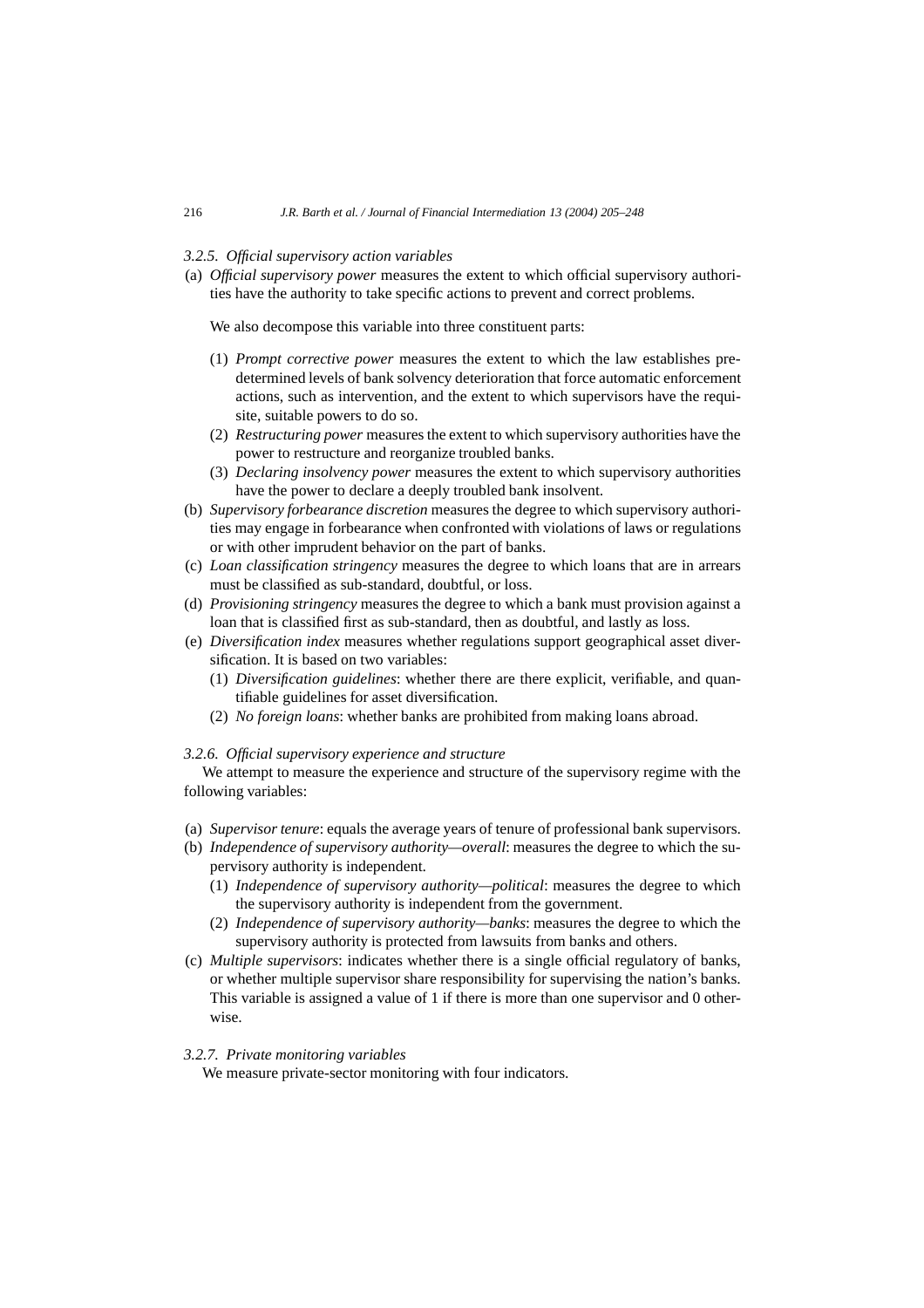- (a) *Certified audit required*: This variable captures whether an outside licensed audit is required of the financial statements issued by a bank. Such an audit would presumably indicate the presence or absence of an independent assessment of the accuracy of financial information released to the public.
- (b) *Percent of 10 biggest banks rated by international rating agencies*: The percentage of the top 10 banks that are rated by international credit-rating agencies. The greater the percentage, the more the public may be aware of the overall condition of the banking industry as viewed by an independent third party.
- (c) *No explicit deposit insurance scheme*: takes a value of 1 if there is an explicit deposit insurance scheme, and 0 otherwise. Lower values indicate more private monitoring.
- (d) *Bank accounting*: this variable takes a value of 1 when the income statement includes accrued or unpaid interest or principal on nonperforming loans and when banks are required to produce consolidated financial statements.
- (e) *Private monitoring index*: includes (a), (b) (which equals 1 if the percentage is 100; 0 otherwise), (c), and (d). In addition, three other measures are included in the index based on 'yes or no' answers. Specifically, a 1 is assigned if off-balance sheet items are disclosed to the public; if banks must disclose risk management procedures to the public; and if subordinated debt is allowable (required) as a part of regulatory capital. Higher values indicating more private oversight.

# *3.2.8. Deposit insurance scheme variables*

Three variables capture deposit insurance regime:

- (a) *Deposit insurer power*: based on the assignment of 1 (yes) or 0 (no) values to three questions assessing whether the deposit insurance authority has the authority: (1) to make the decision to intervene in a bank, (2) to take legal action against bank directors or officials, or (3) has ever taken any legal action against bank directors or officers. The sum of the assigned values ranges from 0 to 3, with higher values indicating more power.
- (b) *Deposit insurance funds-to-total bank assets*: the size of the deposit insurance fund relative to total bank assets. In the case of the US savings and loan debacle during the 1980s, the insurance agency itself reported insolvency. This severely limited its ability to effectively resolve failed savings and loan institutions in a timely manner (Barth, 1991).
- (c) *Moral hazard index*: based on Demirgüç-Kunt and Detragiache (2002), who used principal components to capture the presence and design features of explicit deposit insurance systems, with the latter including: no coinsurance, foreign currency deposits covered, interbank deposits covered, type of funding, source of funding, management, membership, and the level of explicit coverage. Higher values imply greater moral hazard.

# *3.2.9. Market structure indicators*

- (a) *Bank concentration*: the fraction of deposits held by the five largest banks.
- (b) *Foreign-owned banks*: fraction of system's assets that are 50% or more foreign owned.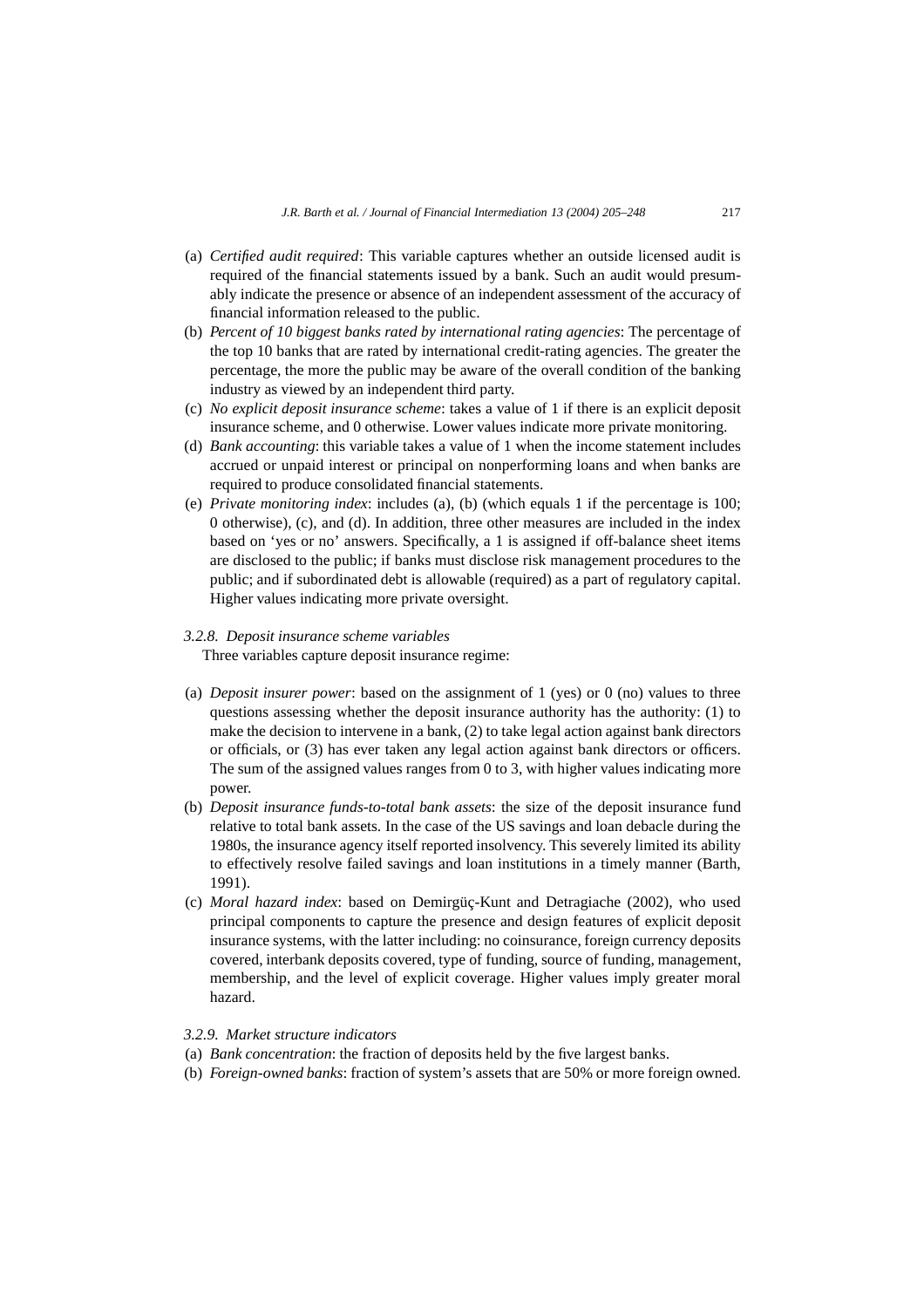- (c) *Government-owned banks*: fraction of system's assets 50% or more government owned.
- *3.2.10. Outcomes:*<sup>7</sup>
- (a) *Bank development*: equals claims on the private sector by deposit money banks as a share of GDP and is the average value over the 1997–1999 period.<sup>8</sup>
- (b) *Net interest margin*: equals net interest income divided by total assets, 1997.
- (c) *Overhead costs*: equals total bank overhead costs as a share of total banks assets, 1997.
- (d) *Nonperforming loans*: nonperforming loans as a share of total assets, 1999.
- (e) *Crisis*: whether a country suffered a major banking crisis according to Caprio and Klingebiel (1999) during the 1990s or late 1980s.

## *3.3. Indexes*

We use two methods to construct indexes of regulations and supervisory practices that incorporate the answers to several questions from our survey, with the specific questions listed in Table 1. First, many of the questions can be specified as simple zero/one variables. Thus, our first method simply sums the individual zero/one answers. This method gives equal weight to each of the questions in constructing the index. The second method involves the construction of the first principal component of the underlying questions. In constructing this component, the factor-analytic procedure produces a principal component with mean zero and standard deviation one. An advantage of this method is that equal weights for the individual questions are not specified. A disadvantage is that it is less transparent how a change in the response to a question changes the index.

We only report the results using the principal component indexes. Nevertheless, we have confirmed all this paper's conclusions using both methods.

## *3.4. Summary statistics*

There is great cross-country, cross-regional, and cross-income group diversity in bank regulatory and supervisory practices. For instance, many countries—such as Australia, Austria, Germany, India, Russia, the United Kingdom, and Zambia—impose no restrictions on the ability of banks to engage in securities activities (*securities activities*). In contrast, Cambodia, China, and Vietnam prohibit banks or their subsidiaries from conducting securities activities. More generally, poorer countries place tighter restrictions on bank activities than richer countries. Also, some countries during the year prior to the survey had no new banks, including Chile, Egypt, Korea, and Gambia. Other countries had more than 25 new banks, such as the United States, Italy, India, Switzerland, Netherlands, Japan, Germany, and Romania. Barth et al. (2001b) illustrate additional cross-country differences.

<sup>7</sup> For bank development, we update Levine et al. (2000). The net interest margin and overhead cost variables are from Beck et al. (2001). Nonperforming loans are from this paper's survey.

<sup>8</sup> We average over the 1997–1999 period to smooth business cycle fluctuations and obtain the same results using 1999 data.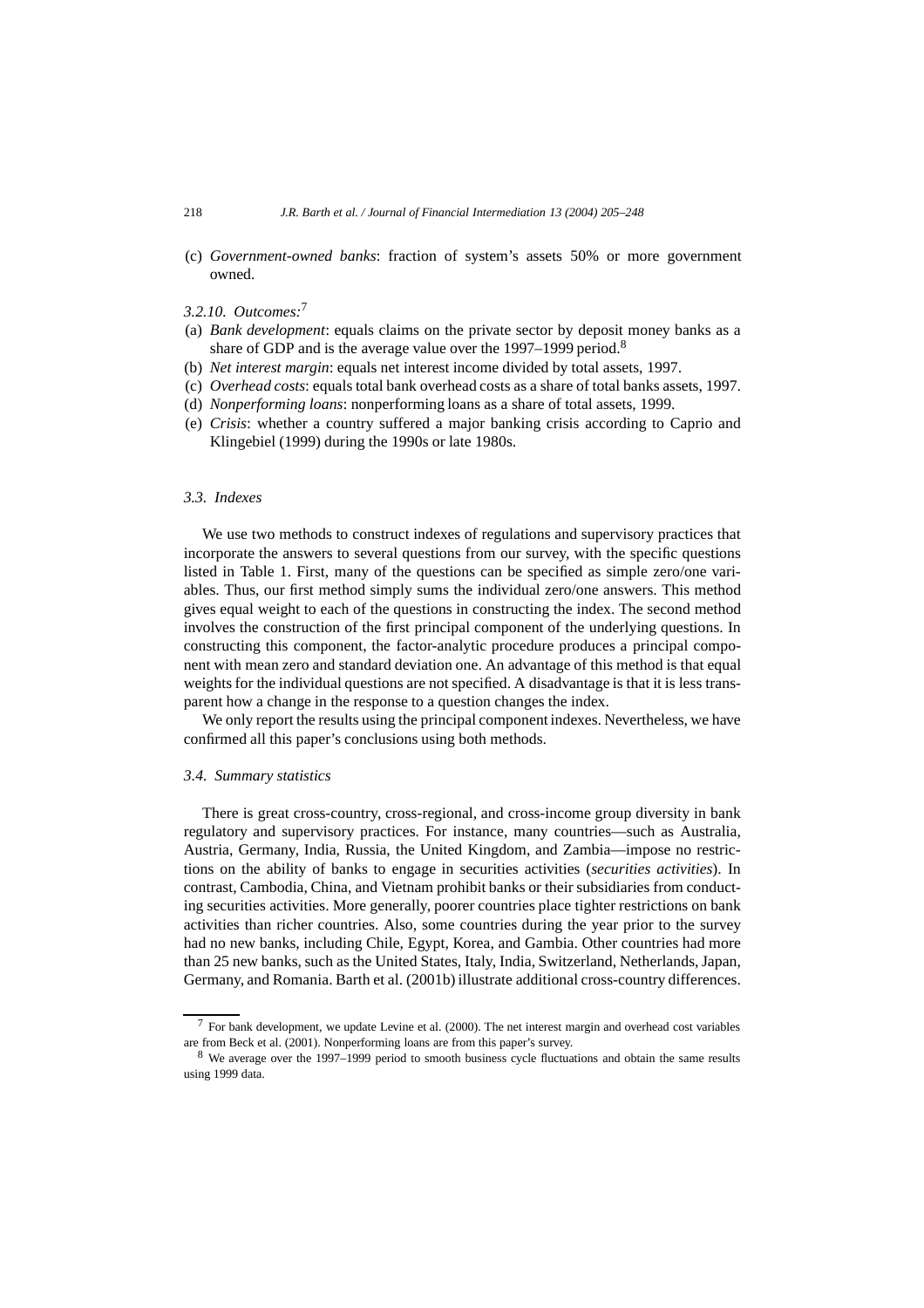| Variable                           | Definition                                                                                                                                       | Source and quantification                                                                                                                                                                                                                                                                                                                                                                                                                                                              | World Bank guide questions                                                                                                                                                                                                                                           |
|------------------------------------|--------------------------------------------------------------------------------------------------------------------------------------------------|----------------------------------------------------------------------------------------------------------------------------------------------------------------------------------------------------------------------------------------------------------------------------------------------------------------------------------------------------------------------------------------------------------------------------------------------------------------------------------------|----------------------------------------------------------------------------------------------------------------------------------------------------------------------------------------------------------------------------------------------------------------------|
| Bank activity regulatory variables |                                                                                                                                                  |                                                                                                                                                                                                                                                                                                                                                                                                                                                                                        |                                                                                                                                                                                                                                                                      |
| (a) Securities activities          | The extent to which banks may<br>engage in underwriting, brokering<br>and dealing in securities, and all<br>aspects of the mutual fund industry. | OCC and WBG 4.1 (higher values, more<br>restrictive)<br>Unrestricted $= 1$ : full range of activities<br>can be conducted directly in the bank;<br>Permitted $= 2$ : full range of activities can<br>be conducted, but some or all must be<br>conducted in subsidiaries; Restricted $=$ 3:<br>less than full range of activities can be<br>conducted in the bank or subsidiaries:<br>and Prohibited $=$ 4: the activity cannot be<br>conducted in either the bank or<br>subsidiaries.  | 4.1 What is the level of regulatory restrictiveness for<br>bank participation in securities activities (the ability<br>of banks to engage in the business of securities<br>underwriting, brokering, dealing, and all aspects of<br>the mutual fund industry)?<br>of. |
| (b) Insurance activities           | The extent to which banks may<br>engage in insurance underwriting and<br>selling.                                                                | OCC and WBG 4.2 (higher values, more<br>restrictive)<br>Unrestricted $= 1$ : full range of activities<br>can be conducted directly in the bank;<br>Permitted $= 2$ : full range of activities can<br>be conducted, but some or all must be<br>conducted in subsidiaries; Restricted $= 3$ :<br>less than full range of activities can be<br>conducted in the bank or subsidiaries:<br>and Prohibited $=$ 4: the activity cannot be<br>conducted in either the bank or<br>subsidiaries. | 4.2 What is the level of regulatory restrictiveness for<br>bank participation in insurance activities (the ability<br>of banks to engage in insurance underwriting and<br>selling)?                                                                                  |
| (c) Real estate activities         | The extent to which banks may<br>engage in real estate investment,<br>development and management.                                                | OCC and WBG 4.3 (higher values, more<br>restrictive)<br>Unrestricted $= 1$ : full range of activities<br>can be conducted directly in the bank;<br>Permitted $= 2$ : full range of activities can                                                                                                                                                                                                                                                                                      | 4.3 What is the level of regulatory restrictiveness for<br>bank participation in real estate activities (the ability<br>of banks to engage in real estate investment,<br>development, and management)?                                                               |

Table 1Information on bank regulatory, supervisory and deposit insurance variables

*J.R. Barth et al. / Journal of Financial Intermediation 13 (2004) 205–248*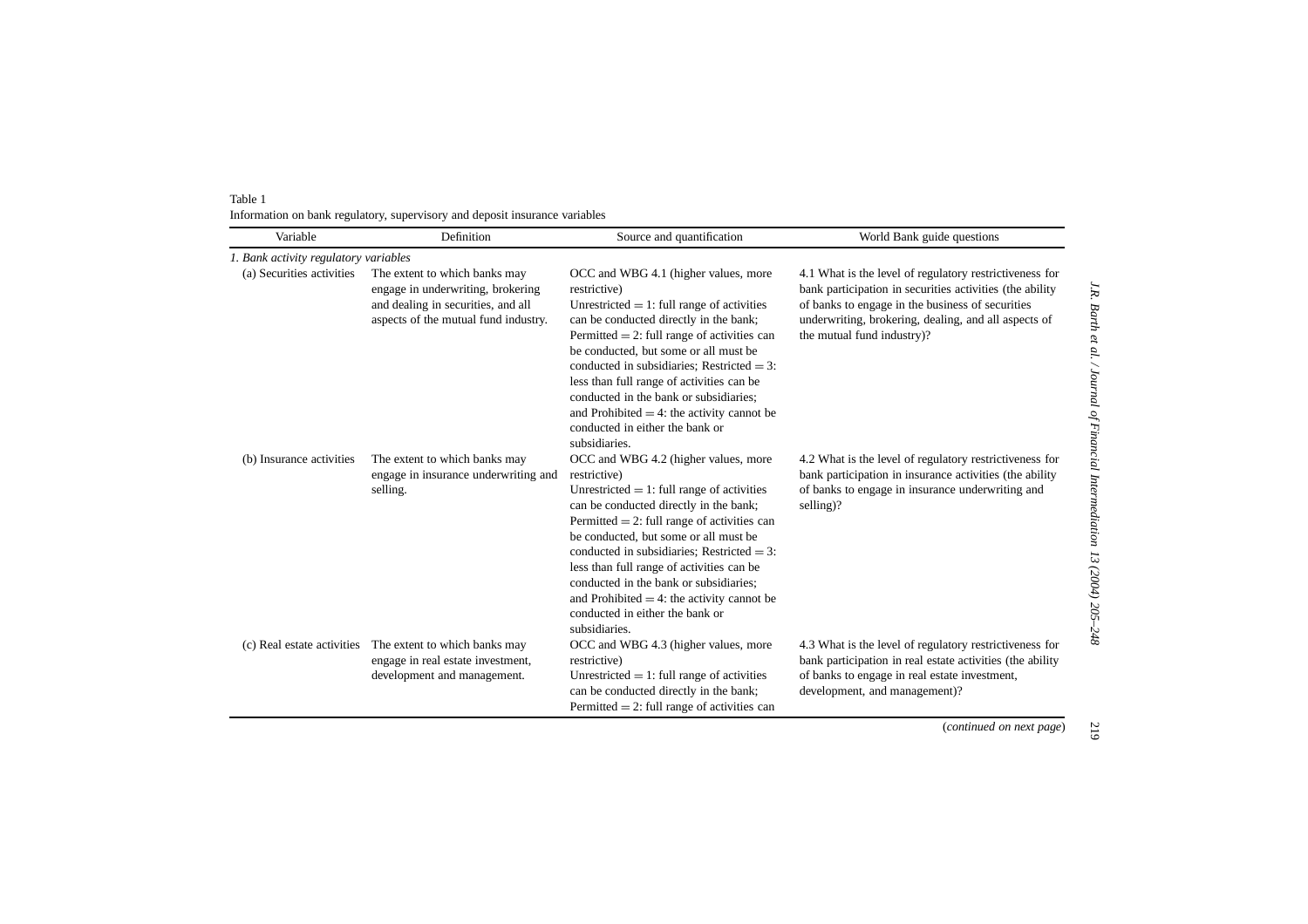| Variable                                        | Definition                                                           | Source and quantification                                                                                                                                                                                                                                                                                                                                                                                                                                                                                                 | World Bank guide questions                                                                          |
|-------------------------------------------------|----------------------------------------------------------------------|---------------------------------------------------------------------------------------------------------------------------------------------------------------------------------------------------------------------------------------------------------------------------------------------------------------------------------------------------------------------------------------------------------------------------------------------------------------------------------------------------------------------------|-----------------------------------------------------------------------------------------------------|
|                                                 |                                                                      | be conducted, but some or all must be<br>conducted in subsidiaries; Restricted $=$ 3:<br>less than full range of activities can be<br>conducted in the bank or subsidiaries;<br>and Prohibited $=$ 4: the activity cannot be<br>conducted in either the bank or<br>subsidiaries.                                                                                                                                                                                                                                          |                                                                                                     |
| 2. Mixing banking/commerce regulatory variables |                                                                      |                                                                                                                                                                                                                                                                                                                                                                                                                                                                                                                           |                                                                                                     |
| (a) Banks owning<br>nonfinancial firms          | The extent to which banks may own<br>and control nonfinancial firms. | OCC and WBG 4.4 (higher values, more<br>restrictive)<br>Unrestricted $= 1$ : a bank may own 100<br>percent of the equity in any nonfinancial<br>firm; Permitted = 2: a bank may own 100<br>percent of the equity of a nonfinancial<br>firm, but ownership is limited based on a<br>bank's equity capital; Restricted = $3: a$<br>bank can only acquire less than 100<br>percent of the equity in a nonfinancial<br>firm; and Prohibited $=$ 4: a bank may not<br>acquire any equity investment in a<br>nonfinancial firm. | 4.4 What is the level of regulatory restrictiveness for<br>bank ownership of nonfinancial firms?    |
| (b) Nonfinancial firms<br>owning banks          | The extent to which nonfinancial<br>firms may own and control banks. | OCC and WBG 2.3 (higher values, more<br>restrictive)<br>Unrestricted $= 1$ : a nonfinancial firm may<br>own 100 percent of the equity in a bank;<br>Permitted $= 2$ : unrestricted with prior<br>authorization or approval; Restricted $=$ 3:<br>limits are placed on ownership, such as a<br>maximum percentage of a bank's capital or<br>shares; and Prohibited $=$ 4: no equity<br>investment in a bank.                                                                                                               | 2.3 What is the level of regulatory restrictiveness of<br>ownership by nonfinancial firms of banks? |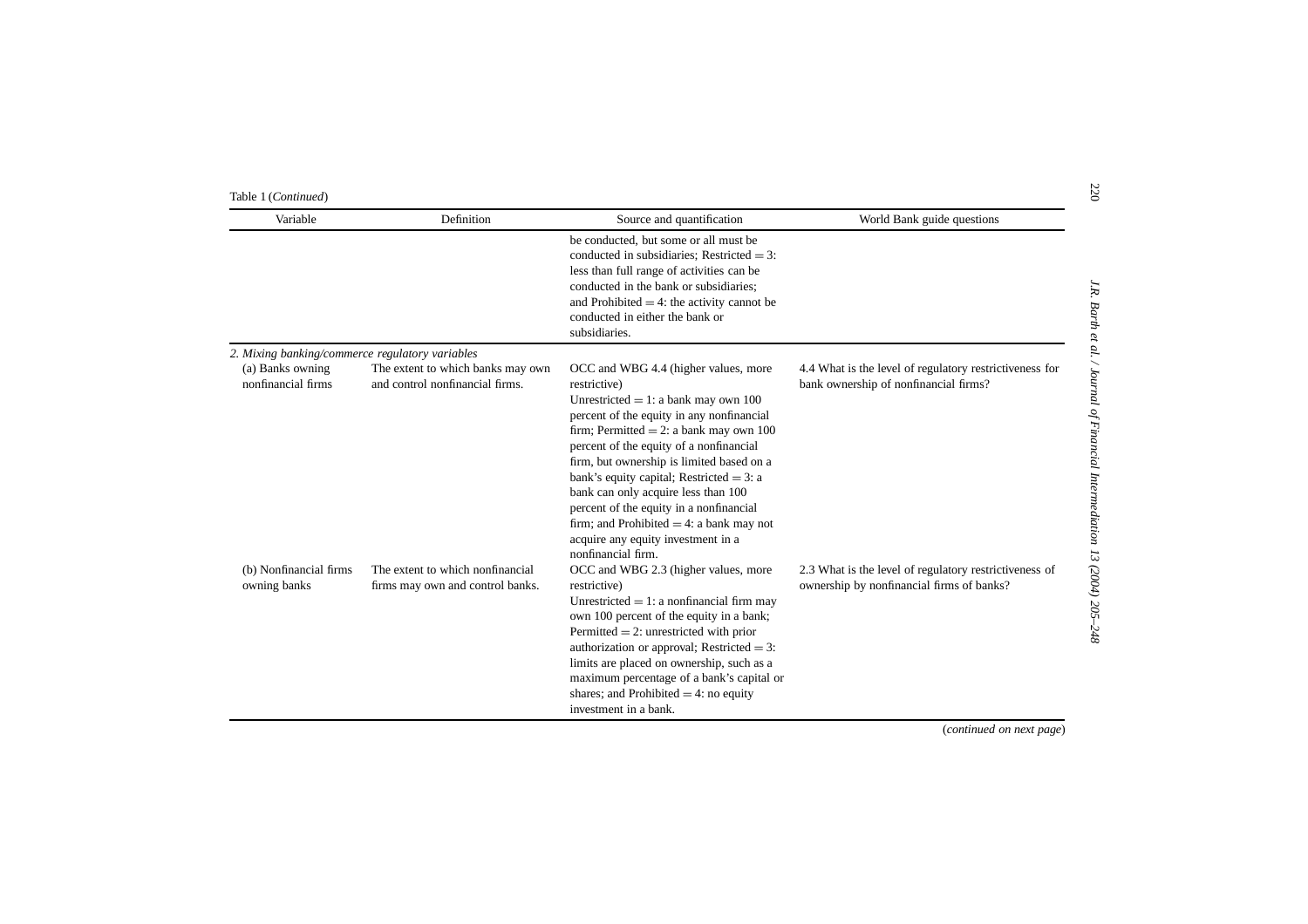Table 1 (*Continued*)

| Variable                                              | Definition                                                                                                              | Source and quantification                                                             | World Bank guide questions                                                                                                                                                                                                                                                                                                                                                                                                                                                                                                                                                                                              |
|-------------------------------------------------------|-------------------------------------------------------------------------------------------------------------------------|---------------------------------------------------------------------------------------|-------------------------------------------------------------------------------------------------------------------------------------------------------------------------------------------------------------------------------------------------------------------------------------------------------------------------------------------------------------------------------------------------------------------------------------------------------------------------------------------------------------------------------------------------------------------------------------------------------------------------|
| 3. Competition regulatory variables                   |                                                                                                                         | OCC                                                                                   |                                                                                                                                                                                                                                                                                                                                                                                                                                                                                                                                                                                                                         |
| (a) Limitations on<br>foreign bank<br>entry/ownership | Whether foreign banks may own<br>domestic banks and whether foreign<br>banks may enter a country's banking<br>industry. | $Yes = 1; No = 0$                                                                     |                                                                                                                                                                                                                                                                                                                                                                                                                                                                                                                                                                                                                         |
| (b) Entry into banking<br>requirements                | Whether various types of legal<br>submissions are required to obtain a<br>banking license.                              | WBG 1.8.1-1.8.8<br>$Yes = 1$ ; $No = 0$<br>Higher values indicate greater stringency. | 1.8 Which of the following are legally required to be<br>submitted before issuance of the banking license?<br>1.8.1 Draft by-laws? Yes/No<br>1.8.2 Intended organization chart? Yes/No<br>1.8.3 Financial projections for first three years?<br>Yes/No<br>1.8.4 Financial information on main potential<br>shareholders? Yes/No<br>1.8.5 Background/experience of future directors?<br>Yes/No<br>1.8.6 Background/experience of future managers?<br>Yes/No<br>1.8.7 Sources of funds to be disbursed in the<br>capitalization of new banks? Yes/No<br>1.8.8 Market differentiation intended for the new<br>bank? Yes/No |
| (c) Fraction of entry<br>applications denied          | The degree to which applications to<br>enter banking are denied.                                                        | WBG $(1.9.1 + 1.10.1)/(1.9 + 1.10)$<br>(pure number)                                  | 1.9 In the past five years, how many applications for<br>commercial banking licenses have been received<br>from domestic entities?<br>1.9.1 How many of those applications have been<br>denied?<br>1.10 In the past five years, how many applications for<br>commercial banking licenses have been received from<br>foreign entities?<br>1.10.1 How many of those applications have been<br>denied?<br>Continued on nort page)                                                                                                                                                                                          |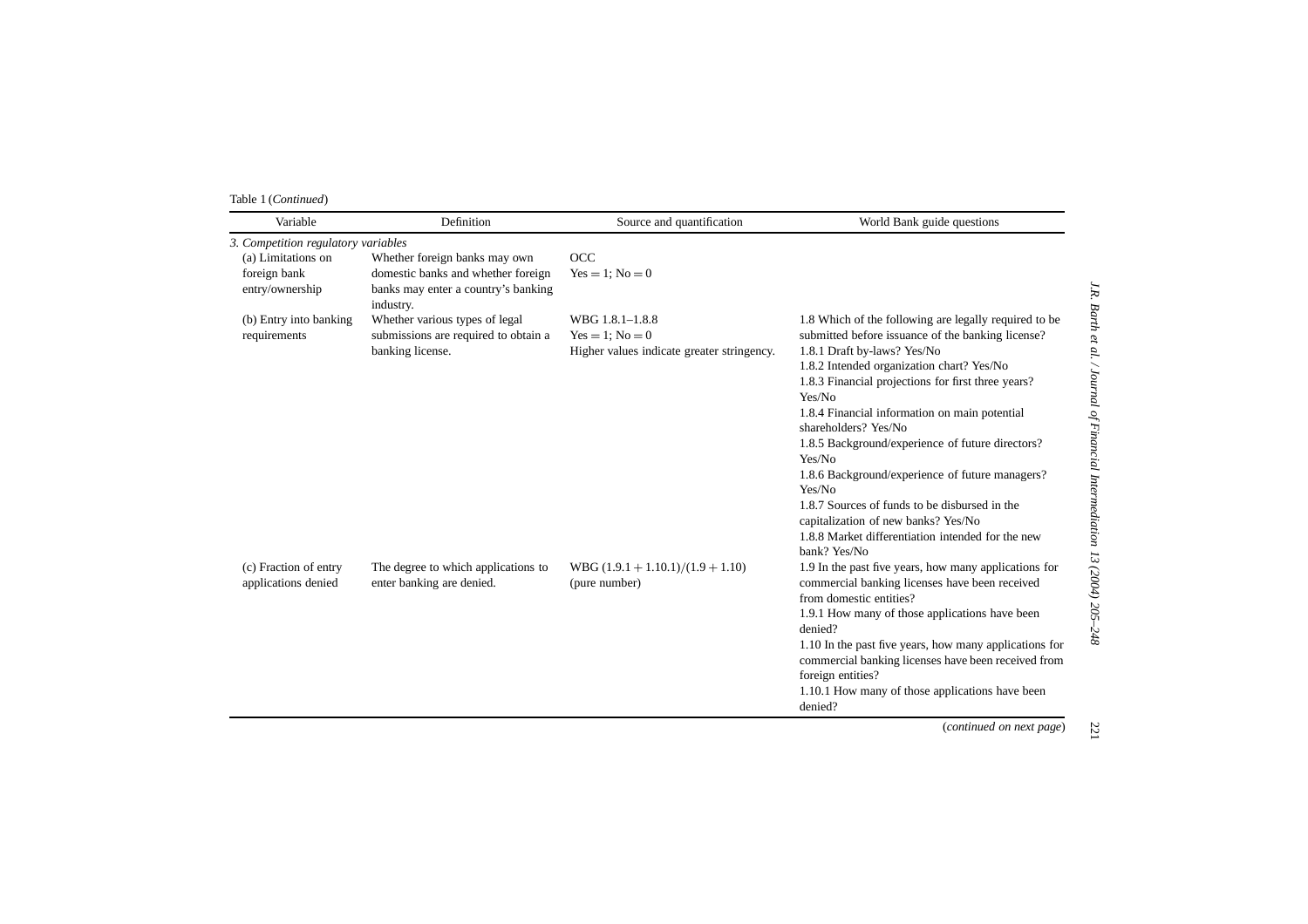| Table 1 (Continued)               |                                                                                                                                                                                |                                                                                                                                     |                                                                                                                                                                                                                                                                                                                                                                                                                                                                                                                         |
|-----------------------------------|--------------------------------------------------------------------------------------------------------------------------------------------------------------------------------|-------------------------------------------------------------------------------------------------------------------------------------|-------------------------------------------------------------------------------------------------------------------------------------------------------------------------------------------------------------------------------------------------------------------------------------------------------------------------------------------------------------------------------------------------------------------------------------------------------------------------------------------------------------------------|
| Variable                          | Definition                                                                                                                                                                     | Source and quantification                                                                                                           | World Bank guide questions                                                                                                                                                                                                                                                                                                                                                                                                                                                                                              |
| (1) Domestic denials              | The degree to which foreign<br>applications to enter banking are<br>denied.                                                                                                    | WBG $1.9.1/1.9$ (pure number)                                                                                                       | 1.9 In the past five years, how many applications for<br>commercial banking licenses have been received<br>from domestic entities?<br>1.9.1 How many of those applications have been<br>denied?                                                                                                                                                                                                                                                                                                                         |
| (2) Foreign denials               | The degree to which domestic<br>applications to enter banking are<br>denied.                                                                                                   | WBG 1.10.1/1.10 (pure number)                                                                                                       | 1.10 In the past five years, how many applications for<br>commercial banking licenses have been received<br>from foreign entities?<br>1.10.1 How many of those applications have been<br>denied?                                                                                                                                                                                                                                                                                                                        |
| 4. Capital regulatory variables   |                                                                                                                                                                                |                                                                                                                                     |                                                                                                                                                                                                                                                                                                                                                                                                                                                                                                                         |
| (a) Overall capital<br>stringency | Whether the capital requirement<br>reflects certain risk elements and<br>deducts certain market value losses<br>from capital before minimum capital<br>adequacy is determined. | WBG $3.1.1 + 3.3 + 3.9.1 + 3.9.2 + 3.9.3 +$<br>(1 if 3.6 < 0.75)<br>$Yes = 1; No = 0$<br>Higher values indicate greater stringency. | 3.1.1 Is the minimum capital-asset ratio requirement<br>risk weighted in line with the Basel guidelines?<br>Yes/No<br>3.3 Does the minimum ratio vary as a function of<br>market risk? Yes/No<br>3.9.1 Are market value of loan losses not realized in<br>accounting books deducted? Yes/No<br>3.9.2 Are unrealized losses in securities portfolios<br>deducted? Yes/No<br>3.9.3 Are unrealized foreign exchange losses<br>deducted? Yes/No<br>3.6 What fraction of revaluation gains is allowed as<br>part of capital? |
| (b) Initial capital<br>stringency | initially capitalize a bank and whether 1.7: Yes = 0, No = 1.<br>they are officially verified.                                                                                 | Whether certain funds may be used to WBG 1.5: Yes = 1, No = 0: WBG 1.6 and<br>Higher values indicate greater stringency.            | 1.5 Are the sources of funds to be used as capital<br>verified by the regulatory/supervisory authorities?<br>Yes/No<br>1.6 Can the initial disbursement or subsequent<br>injections of capital be done with assets other than<br>cash or government securities? Yes/No<br>1.7 Can initial disbursement of capital be done with<br>borrowed funds? Yes/No                                                                                                                                                                |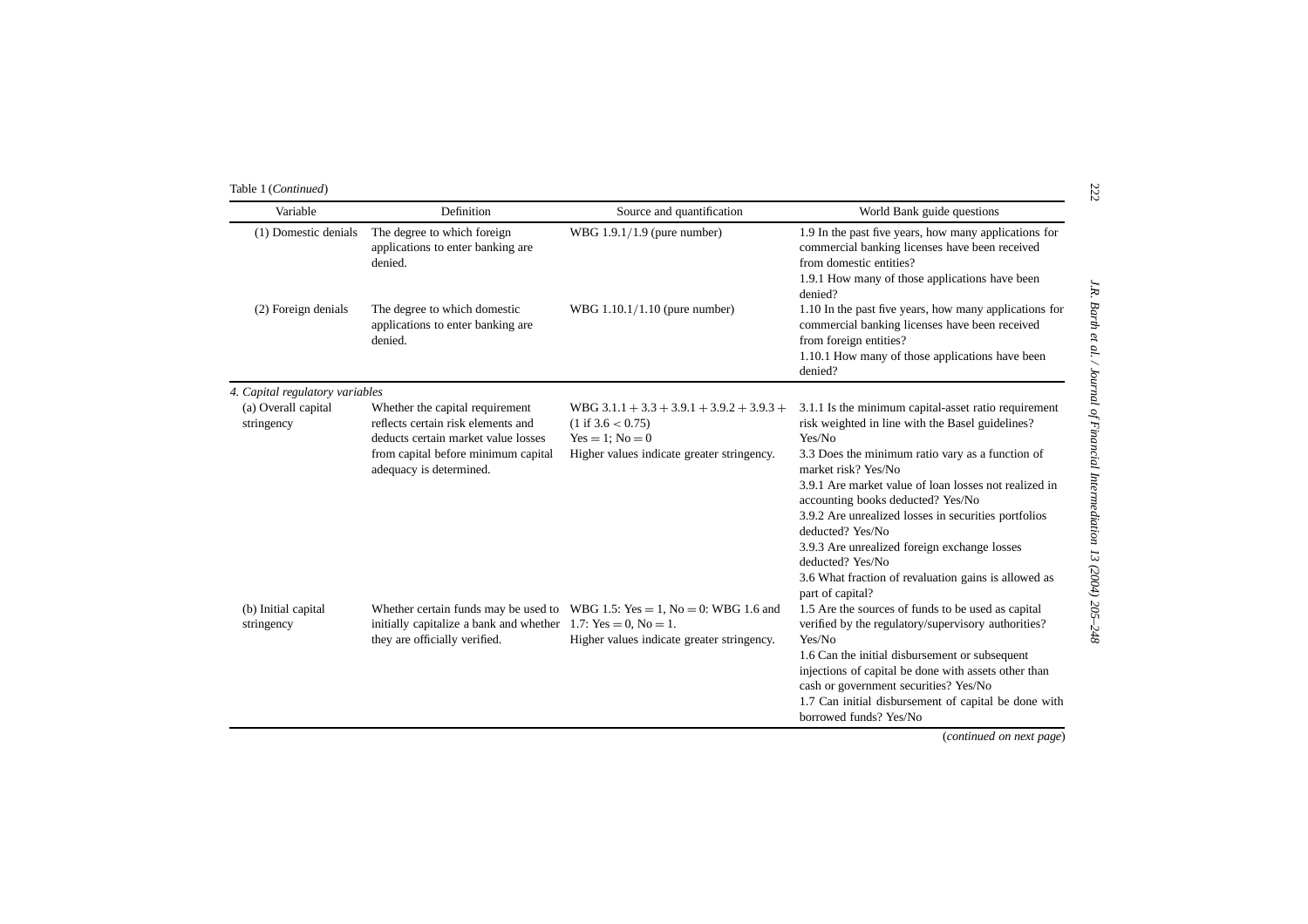Table 1 (*Continued*)

| Variable                                                                      | Definition                                                                                                                | Source and quantification                                                                                                                                                                                                        | World Bank guide questions                                                                                                                                                                                                                                                                                                                                                                                                                                                                                                                                                                                                                                                                                                                                                                                                                                                                                                                                                                                                                                                                                                                                                                                                                                                                                                      |
|-------------------------------------------------------------------------------|---------------------------------------------------------------------------------------------------------------------------|----------------------------------------------------------------------------------------------------------------------------------------------------------------------------------------------------------------------------------|---------------------------------------------------------------------------------------------------------------------------------------------------------------------------------------------------------------------------------------------------------------------------------------------------------------------------------------------------------------------------------------------------------------------------------------------------------------------------------------------------------------------------------------------------------------------------------------------------------------------------------------------------------------------------------------------------------------------------------------------------------------------------------------------------------------------------------------------------------------------------------------------------------------------------------------------------------------------------------------------------------------------------------------------------------------------------------------------------------------------------------------------------------------------------------------------------------------------------------------------------------------------------------------------------------------------------------|
| (c) Capital regulatory<br>index                                               | The sum of $(a)$ and $(b)$ .                                                                                              | $(a) + (b)$<br>Higher values indicate greater stringency.                                                                                                                                                                        |                                                                                                                                                                                                                                                                                                                                                                                                                                                                                                                                                                                                                                                                                                                                                                                                                                                                                                                                                                                                                                                                                                                                                                                                                                                                                                                                 |
| 5. Official supervisory action variables<br>(a) Official supervisory<br>power | Whether the supervisory authorities<br>have the authority to take specific<br>actions to prevent and correct<br>problems. | WBG $5.5 + 5.6 + 5.7 + 6.1 + 10.4 +$<br>$11.2 + 11.3.1 + 11.3.2 + 11.3.3 + 11.6 +$<br>$11.7 + 11.9.1 + 11.9.2 + 11.9.3$<br>$Yes = 1$ ; $No = 0$<br>Sum of these assigned values, with higher<br>values indicating greater power. | 5.5 Does the supervisory agency have the right to<br>meet with external auditors to discuss their report<br>without the approval of the bank? Yes/No<br>5.6 Are auditors required by law to communicate<br>directly to the supervisory agency any presumed<br>involvement of bank directors or senior managers in<br>elicit activities, fraud, or insider abuse? Yes/No<br>5.7 Can supervisors take legal action against external<br>auditors for negligence? Yes/No<br>6.1 Can the supervisory authority force a bank to<br>change its internal organizational structure? Yes/No<br>10.4 Are off-balance sheet items disclosed to<br>supervisors? Yes/No<br>11.2 Can the supervisory agency order the bank's<br>directors or management to constitute provisions to<br>cover actual or potential losses? Yes/No<br>11.3 Can the supervisory agency suspend the<br>directors' decision to distribute:<br>11.3.1 Dividends? Yes/No<br>11.3.2 Bonuses? Yes/No<br>11.3.3 Management fees? Yes/No<br>11.6 Can the supervisory agency legally declare—<br>such that this declaration supersedes the rights of<br>bank shareholders—that a bank is insolvent? Yes/No<br>11.7 Does the Banking Law give authority to the<br>supervisory agency to intervene—that is, suspend<br>some or all ownership rights—a problem bank?<br>Yes/No |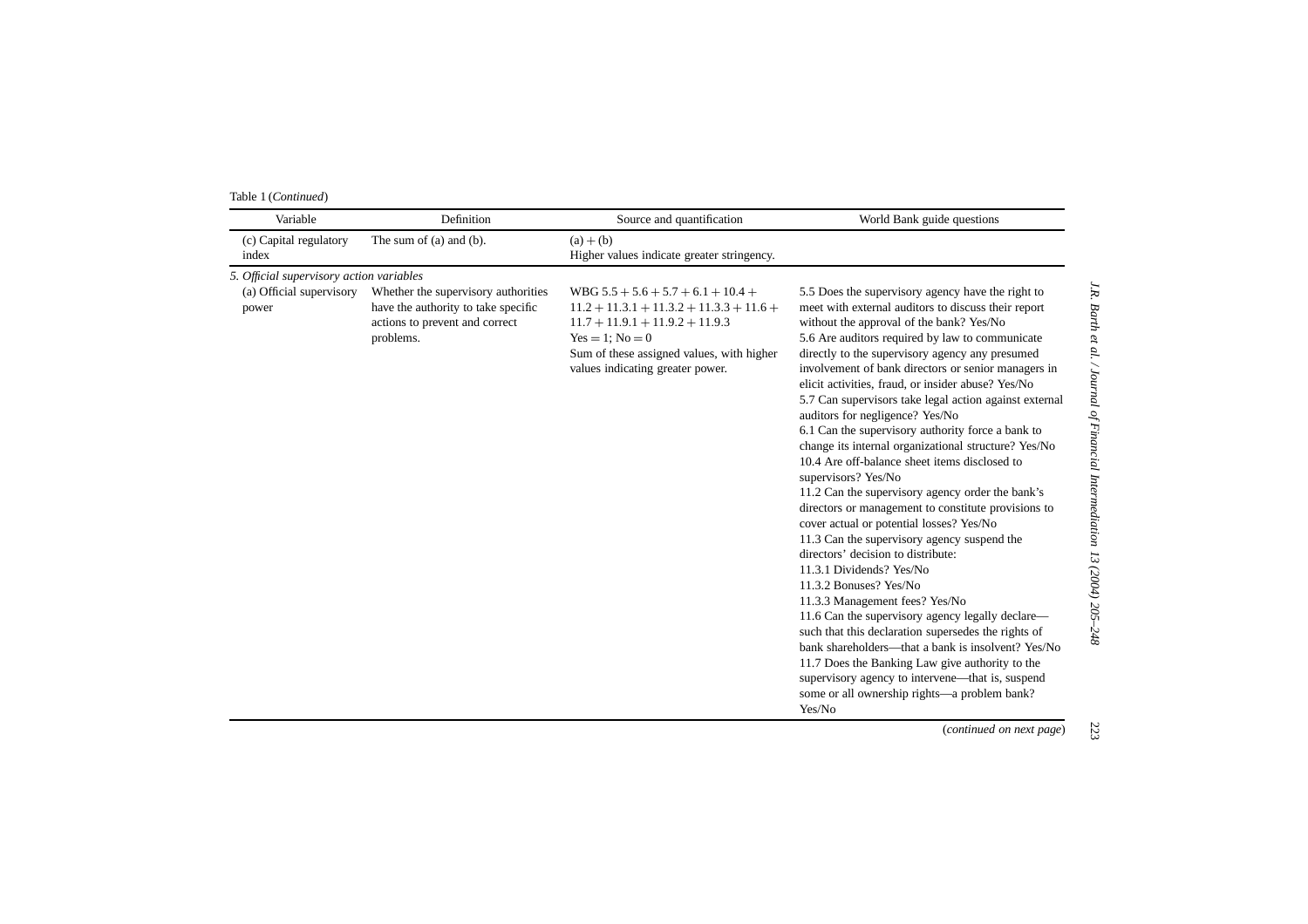| Variable                          | Definition                                                                                                                                   | Source and quantification                                                                                                                                                                                                                                                                                      | World Bank guide questions                                                                                                                                                                                                                                                                                                                                                                                                                                                                                                                                                                                                                                                                                                                                                                                                                                                                                                                                                                                                                                                                              |
|-----------------------------------|----------------------------------------------------------------------------------------------------------------------------------------------|----------------------------------------------------------------------------------------------------------------------------------------------------------------------------------------------------------------------------------------------------------------------------------------------------------------|---------------------------------------------------------------------------------------------------------------------------------------------------------------------------------------------------------------------------------------------------------------------------------------------------------------------------------------------------------------------------------------------------------------------------------------------------------------------------------------------------------------------------------------------------------------------------------------------------------------------------------------------------------------------------------------------------------------------------------------------------------------------------------------------------------------------------------------------------------------------------------------------------------------------------------------------------------------------------------------------------------------------------------------------------------------------------------------------------------|
| $(1)$ Prompt<br>corrective power  | Whether the law establishes<br>predetermined levels of bank solvency<br>deterioration that force automatic<br>actions, such as intervention. | WBG $11.8 * (11.1 + 11.2 + 11.3.1 +$<br>$11.3.2 + 11.3.3 + 6.1$<br>$Yes = 1$ ; $No = 0$<br>Principal component of the assigned values<br>for the items in parenthesis multiplied by 1<br>if there is a legally pre-determined level of<br>solvency deterioration forcing automatic<br>actions and by 0 if not. | 11.9 Regarding bank restructuring and<br>reorganization, can the supervisory agency or any<br>other government agency do the following: ? Yes/No<br>11.9.1 Supersede shareholder rights? Yes/No<br>11.9.2 Remove and replace management? Yes/No<br>11.9.3 Remove and replace directors? Yes/No<br>11.8 Does the Law establish pre-determined levels of<br>solvency deterioration which forces automatic<br>actions (like intervention)? Yes/No<br>11.1 Are there any mechanisms of cease and<br>desist-type orders, whose infraction leads to the<br>automatic imposition of civil and penal sanctions on<br>the bank's directors and managers? Yes/No<br>11.2 Can the supervisory agency order the bank's<br>directors or management to constitute provisions to<br>cover actual or potential losses? Yes/No<br>11.3 Can the supervisory agency suspend the<br>directors' decision to distribute:<br>11.3.1 Dividends? Yes/No<br>11.3.2 Bonuses? Yes/No<br>11.3.3 Management fees? Yes/No<br>6.1 Can the supervisory authority force a bank to<br>change its internal organizational structure? Yes/No |
| (2) Restructuring<br>power        | Whether the supervisory authorities<br>have the power to restructure and<br>reorganize a troubled bank.                                      | WBG $11.9.1 + 11.9.2 + 11.9.3$<br>$Yes = 1$ ; $No = 0$<br>Higher values indicate greater restructuring<br>power                                                                                                                                                                                                | 11.9 Regarding bank restructuring and<br>reorganization, can the supervisory agency or any<br>other government agency do the following:<br>11.9.1 Supersede shareholder rights? Yes/No<br>11.9.2 Remove and replace management? Yes/No                                                                                                                                                                                                                                                                                                                                                                                                                                                                                                                                                                                                                                                                                                                                                                                                                                                                  |
| (3) Declaring<br>insolvency power | Whether the supervisory authorities<br>have the power to declare a deeply<br>troubled bank insolvent.                                        | WBG $11.6 + 11.7$<br>$Yes = 1$ ; $No = 0$<br>Higher values indicate greater power.                                                                                                                                                                                                                             | 11.9.3 Remove and replace directors? Yes/No<br>11.6 Can the supervisory agency legally declare—<br>such that this declaration supersedes the rights of<br>bank shareholders—that a bank is insolvent? Yes/No                                                                                                                                                                                                                                                                                                                                                                                                                                                                                                                                                                                                                                                                                                                                                                                                                                                                                            |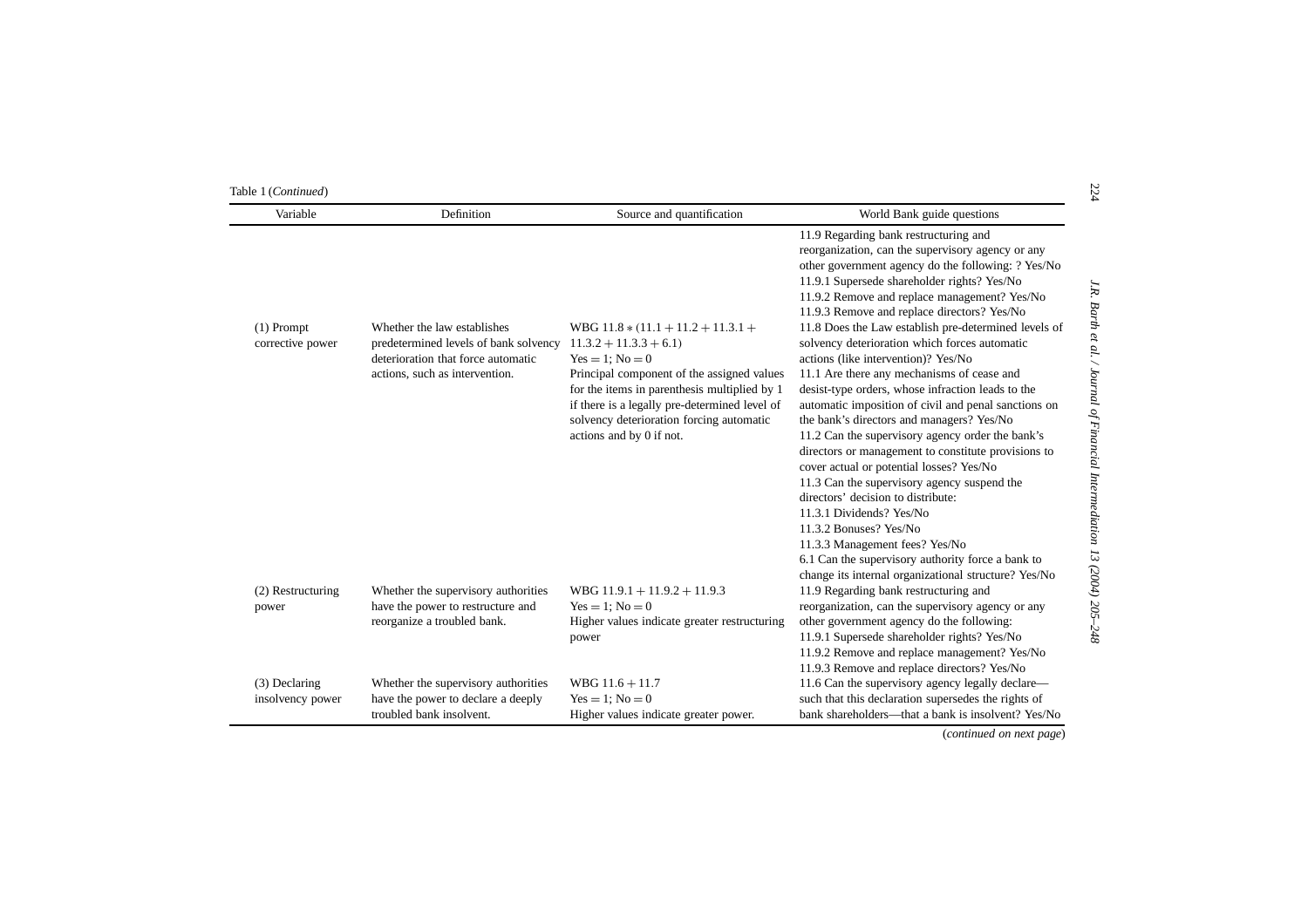Table 1 (*Continued*)

| Variable                                     | Definition                                                                                                  | Source and quantification                                                                    | World Bank guide questions                                                                                                                                                  |
|----------------------------------------------|-------------------------------------------------------------------------------------------------------------|----------------------------------------------------------------------------------------------|-----------------------------------------------------------------------------------------------------------------------------------------------------------------------------|
|                                              |                                                                                                             |                                                                                              | 11.7 Does the Banking Law give authority to the<br>supervisory agency to intervene-that is, suspend<br>some or all ownership rights—a problem bank?<br>Yes/No               |
| (b) Supervisory<br>forbearance<br>discretion | Whether the supervisory authorities<br>may engage in forbearance when<br>confronted with violations of laws | WBG $11.9.4 + (12.10 - 1) * (-1) +$<br>$(11.8-1)*(-1) + (12.11-1)*(-1)$<br>$Yes = 1; No = 0$ | 11.9.4 Can the supervisory agency or any other<br>government agency forbear certain prudential<br>regulations? Yes/No                                                       |
|                                              | and regulations or other imprudent<br>behavior.                                                             | Sum of these assigned values such that<br>higher values indicate greater discretion.         | 11.8 Does the Law establish pre-determined levels of<br>solvency deterioration which forces automatic<br>actions (like intervention)? Yes/No                                |
|                                              |                                                                                                             |                                                                                              | 12.10 If an infraction of any prudential regulation is<br>found by a supervisor, must it be reported? Yes/No<br>12.11 Are there mandatory actions in these cases?<br>Yes/No |
| (c) Loan classification                      | The classification of loans in arrears                                                                      | WBG $9.2.1 - 9.2.3$ (days)                                                                   | 9.2 Classification of loans in arrears based on their                                                                                                                       |
| stringency                                   | as sub-standard, doubtful and loss.                                                                         | If there is a loan classification system, the<br>actual minimum number of days beyond        | quality: after how many days is a loan in arrears<br>classified as:                                                                                                         |
|                                              |                                                                                                             | which a loan in arrears must be classified as                                                | 9.2.1 Sub-standard?                                                                                                                                                         |
|                                              |                                                                                                             | sub-standard, then doubtful, and finally loss                                                | 9.2.2 Doubtful?                                                                                                                                                             |
|                                              |                                                                                                             | are summed. Higher values indicate less<br>stringency.                                       | 9.2.3 Loss?                                                                                                                                                                 |
| (d) Provisioning                             | The minimum required provisions as                                                                          | WBG $9.3.1 - 9.3.3$ (percent)                                                                | 9.3 What are the minimum required provision as                                                                                                                              |
| stringency                                   | loans become sub-standard, doubtful                                                                         | The sum of the minimum required                                                              | loans become:                                                                                                                                                               |
|                                              | and loss.                                                                                                   | provisioning percentages when a loan is<br>successively classified as substandard,           | 9.3.1 Sub-standard?<br>9.3.2 Doubtful?                                                                                                                                      |
|                                              |                                                                                                             | doubtful, and loss. If a range is provided,                                                  | 9.3.3 Loss?                                                                                                                                                                 |
|                                              |                                                                                                             | the minimum percentage is used. Higher                                                       |                                                                                                                                                                             |
|                                              | (e) Diversification index Whether there are explicit, verifiable,                                           | values indicate greater stringency.<br>WBG 7.1 + $(7.2 - 1) * (-1)$                          | 7.1 Are there explicit, verifiable, and quantifiable                                                                                                                        |
|                                              | quantifiable guidelines for asset                                                                           | $Yes = 1$ ; $No = 0$                                                                         | guidelines regarding asset diversification? Yes/No                                                                                                                          |
|                                              | diversification, and banks are allowed<br>to make loans abroad.                                             | Sum of these assigned values, with higher<br>values indicating more diversification.         | 7.2 Are banks prohibited from making loans abroad?<br>Yes/No                                                                                                                |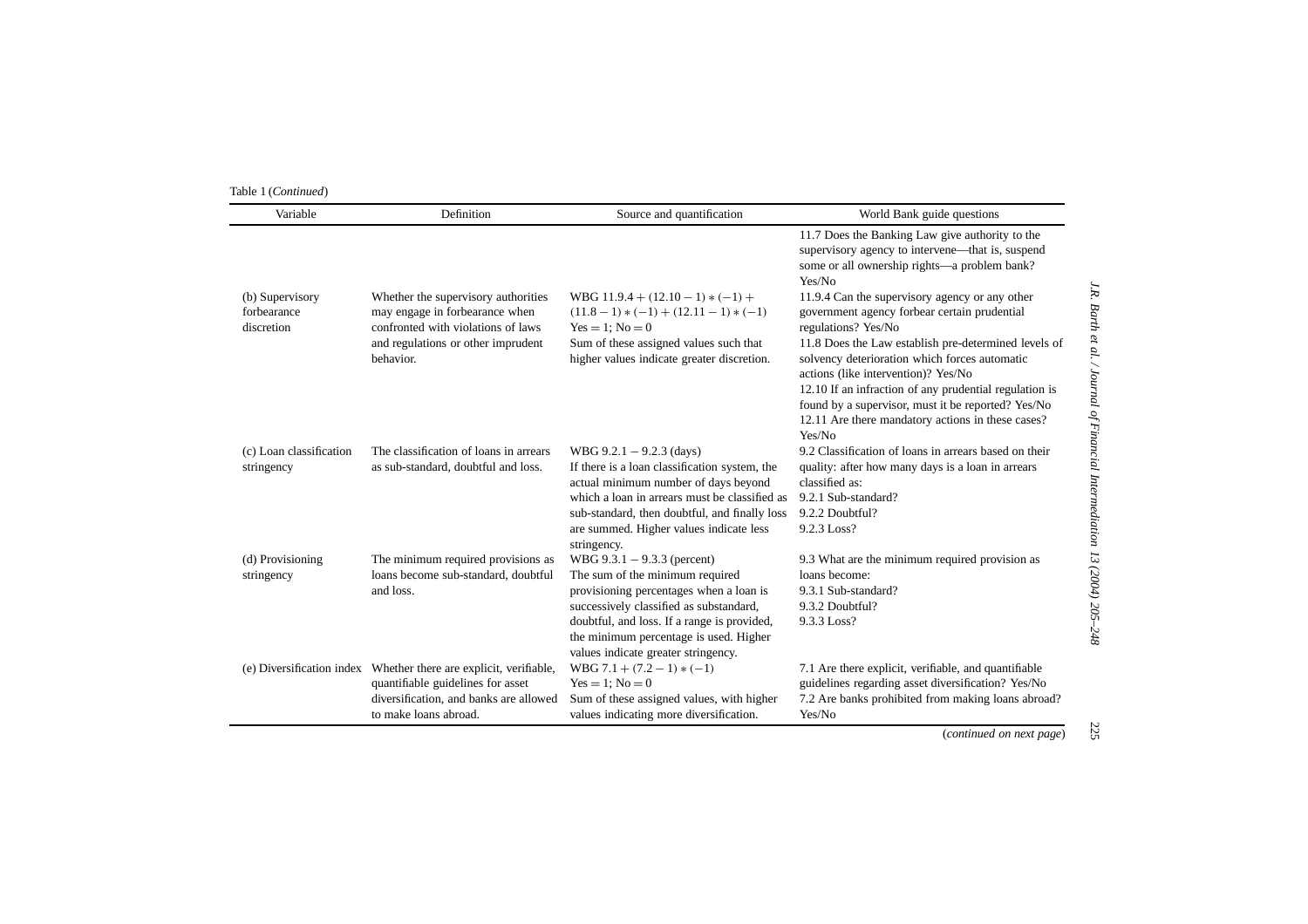| Table 1 (Continued)                                           |                                                                                                                 |                                                                                         |                                                                                                                                                       |
|---------------------------------------------------------------|-----------------------------------------------------------------------------------------------------------------|-----------------------------------------------------------------------------------------|-------------------------------------------------------------------------------------------------------------------------------------------------------|
| Variable                                                      | Definition                                                                                                      | Source and quantification                                                               | World Bank guide questions                                                                                                                            |
| 6. Official supervisory resource variables                    |                                                                                                                 |                                                                                         |                                                                                                                                                       |
| (a) Supervisor tenure                                         | The average tenure of a professional<br>bank supervisor.                                                        | WBG 12.9.1 (years)                                                                      | 12.9.1 What is the average tenure of current<br>supervisors (i.e., what is the average number of years<br>current supervisors have been supervisors)? |
| (b) Independence of<br>supervisory                            | The degree to which the supervisory<br>authority is independent within the                                      | WBG 12.2, 12.2.1 and 12.2.2 plus<br>additional communications with the                  | 12.2 To whom are the supervisory bodies responsible<br>or accountable?                                                                                |
| authority-political                                           | government from political influence.                                                                            | regulatory authorities produced rankings<br>between 1 and 3.                            | 12.2.1 How is the head of the supervisory agency (and<br>other directors) appointed?                                                                  |
|                                                               |                                                                                                                 | $1 =$ low independence; $2 =$ medium<br>independence; $3 =$ high independence           | 12.2.2 How is the head of the supervisory agency (and<br>other directors) removed?                                                                    |
| (c) Independence of<br>supervisory<br>authority-banks         | The degree to which the supervisory<br>authority is protected by the legal<br>system from the banking industry. | WBG 12.14<br>$Yes = 0; No = 1$                                                          | 12.14 Are supervisors legally liable for their actions?                                                                                               |
| (d) Independence of                                           | The degree to which the supervisory                                                                             | $WBG(b) + (c)$                                                                          |                                                                                                                                                       |
| supervisory<br>authority-overall                              | authority is independent from the<br>government and legally protected<br>from the banking industry.             | Higher values signify greater independence                                              |                                                                                                                                                       |
| (e) Multiple supervisors                                      | This variable indicates whether there                                                                           | This variable is assigned a value of 1 if there 12.1 What body/agency supervises banks? |                                                                                                                                                       |
|                                                               | is a single official regulatory of banks,                                                                       | is more than one supervisor and 0 otherwise.                                            | 12.1.1 Is there more than one supervisory body?                                                                                                       |
|                                                               | or whether multiple supervisor share<br>responsibility for supervising the                                      |                                                                                         | 12.2 To whom are the supervisory bodies responsible<br>or accountable?                                                                                |
|                                                               | nation's banks.                                                                                                 |                                                                                         | 12.2.1 How is the head of the supervisory agency                                                                                                      |
|                                                               |                                                                                                                 |                                                                                         | (and other directors) appointed?                                                                                                                      |
|                                                               |                                                                                                                 |                                                                                         | 12.2.2 How is the head of the supervisory agency (and<br>other directors) removed?                                                                    |
| 7. Private monitoring variables                               |                                                                                                                 |                                                                                         |                                                                                                                                                       |
| (a) Certified audit<br>required                               | Whether there is a compulsory<br>external audit by a licensed or                                                | WBG $5.1 * 5.3$ (Yes = 1; No = 0)                                                       | 5.1 Is an external audit a compulsory obligation for<br>banks? Yes/No                                                                                 |
|                                                               | certified auditor.                                                                                              |                                                                                         | 5.3 Are auditors licensed or certified? Yes/No                                                                                                        |
| $(b)$ Percent of 10<br>biggest banks rated<br>internationally | The percentage of the top ten banks<br>that are rated by international credit<br>rating agencies.               | WBG 10.7.1 (percent)                                                                    | 10.7.1 What percent of the top ten banks are rated by<br>international credit rating agencies (e.g., Moody's,<br>Standard and Poor)?                  |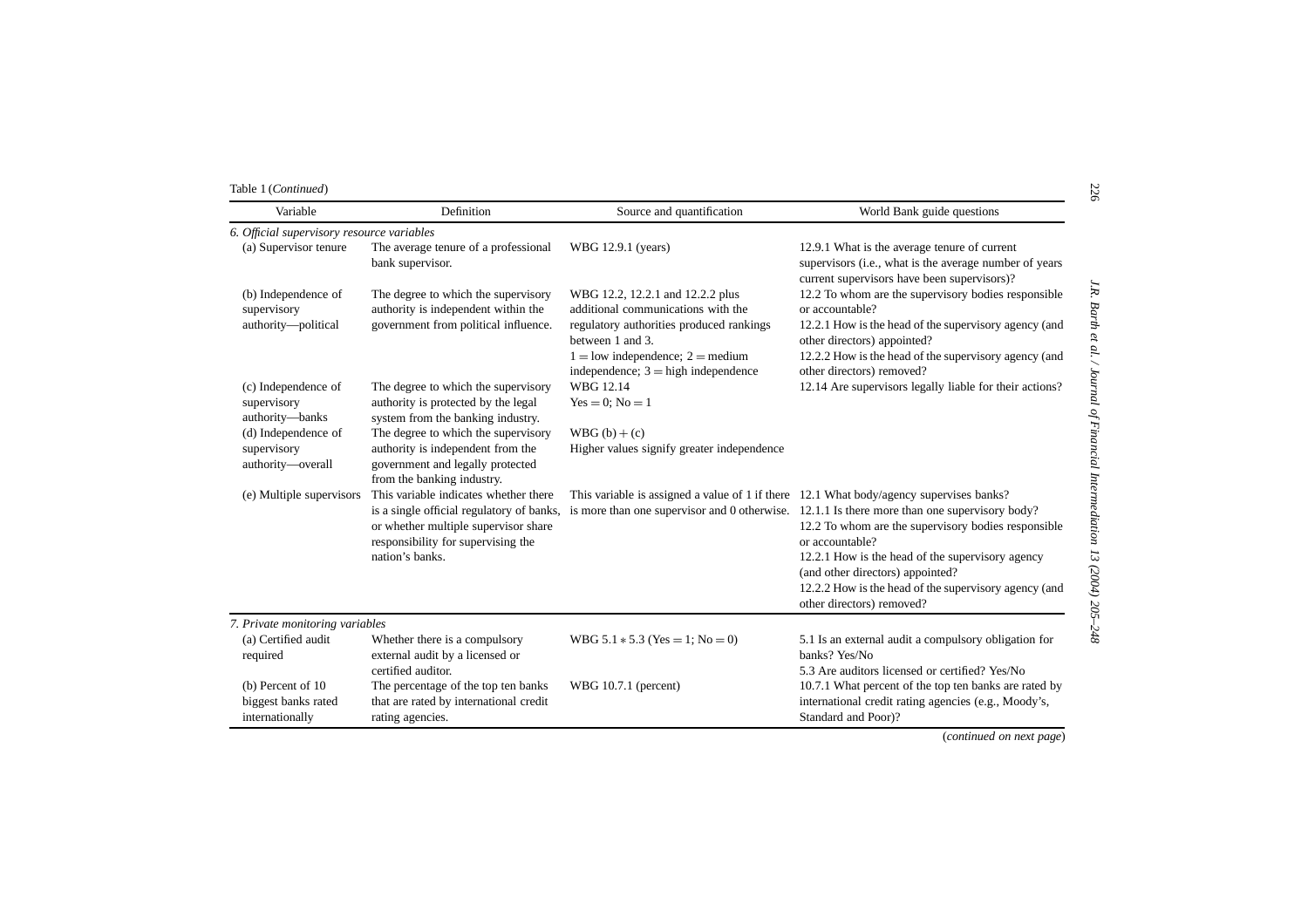Table 1 (*Continued*)

| Variable                                    | Definition                                                                                                                                                                                                                                                                          | Source and quantification                                                                                                                                           | World Bank guide questions                                                                                                                                                                                                                                                                                                                                                     |
|---------------------------------------------|-------------------------------------------------------------------------------------------------------------------------------------------------------------------------------------------------------------------------------------------------------------------------------------|---------------------------------------------------------------------------------------------------------------------------------------------------------------------|--------------------------------------------------------------------------------------------------------------------------------------------------------------------------------------------------------------------------------------------------------------------------------------------------------------------------------------------------------------------------------|
| (c) No explicit deposit<br>insurance scheme | Whether there is an explicit deposit<br>insurance scheme and, if not, whether                                                                                                                                                                                                       | WBG 1 if $8.1 = 0$ and $8.4 = 0$ ; 0 otherwise<br>$Yes = 1: No = 0$                                                                                                 | 8.1 Is there an explicit deposit insurance protection<br>system? Yes/No                                                                                                                                                                                                                                                                                                        |
|                                             | depositors were fully compensated<br>the last time a bank failed.                                                                                                                                                                                                                   | Higher values indicate more private<br>supervision                                                                                                                  | 8.4 Were depositors wholly compensated (to the<br>extent of legal protection) the last time a bank failed?<br>Yes/No                                                                                                                                                                                                                                                           |
| (d) Bank accounting                         | Whether the income statement<br>includes accrued or unpaid interest or<br>principal on nonperforming loans and<br>whether banks are required to produce<br>consolidated financial statements.                                                                                       | WBG $(10.1.1 - 1) * (-1) + 10.3 + 10.6$<br>$Yes = 1$ ; $No = 0$<br>Sum of assigned values, with higher values<br>indicating more informative bank accounts.         | 10.1.1 Does accrued, though unpaid<br>interest/principal enter the income statement while<br>the loan is still non-performing?<br>10.3 Are financial institutions required to produce<br>consolidated accounts covering all bank and any<br>non-bank financial subsidiaries?<br>10.6 Are bank directors legally liable if information<br>disclosed is erroneous or misleading? |
| (e) Private monitoring<br>index             | Whether (a) occurs, (b) equals 100%,<br>(c) occurs, (d) occurs, off-balance<br>sheet items are disclosed to the<br>public, banks must disclose risk<br>management procedures to the public,<br>and subordinated debt is allowable<br>(required) as a part of regulatory<br>capital. | WBG: (a) $+$ [1 if (b) equals 100%; 0<br>otherwise] + (c) + (d) + 10.4.1 + 10.5 + 3.5<br>$Yes = 1: No = 0$<br>Higher values indicating more private<br>supervision. | 10.4.1 Are off-balance sheet items disclosed to the<br>public? Yes/No<br>10.5 Must banks disclose their risk management<br>procedures to the public? Yes/No<br>3.5 Is subordinated debt allowable (required) as part<br>of capital? Yes/No                                                                                                                                     |
| 8. Deposit insurance scheme variables       |                                                                                                                                                                                                                                                                                     |                                                                                                                                                                     |                                                                                                                                                                                                                                                                                                                                                                                |
| (a) Deposit insurer<br>power                | Whether the deposit insurance<br>authority has the authority to make<br>the decision to intervene in a bank,<br>take legal action against bank<br>directors or officials, and has ever<br>taken any legal action against bank<br>directors or officers.                             | WBG $8.1.5 + 8.6 + 8.7$<br>$Yes = 1$ ; $No = 0$<br>Sum of assigned values, with higher values<br>indicating more power.                                             | 8.1.5 Does the deposit insurance authority make the<br>decision to intervene a bank? Yes/No<br>8.6 Can the deposit insurance agency/fund take legal<br>action against bank directors or other bank officials?<br>Yes/No<br>8.7 Has the deposit insurance agency/fund ever taken<br>legal action against bank directors or other bank<br>officials? Yes/No<br>$\sim$            |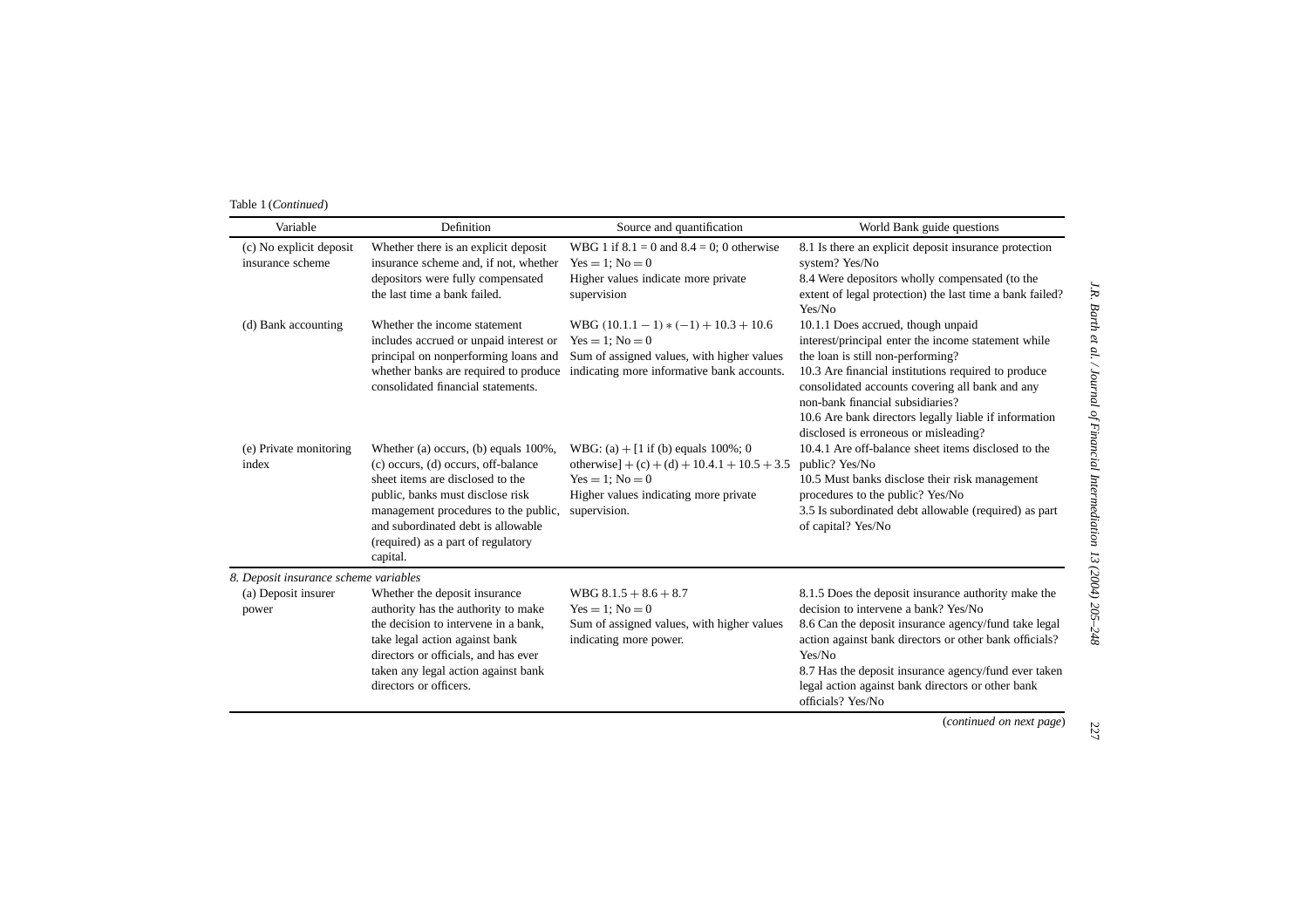| Table 1 ( <i>Continued</i> ) |  |
|------------------------------|--|
|                              |  |

| Variable                                               | Definition                                                                                       | Source and quantification                                                         | World Bank guide questions                                                                                                   |
|--------------------------------------------------------|--------------------------------------------------------------------------------------------------|-----------------------------------------------------------------------------------|------------------------------------------------------------------------------------------------------------------------------|
| (b) Deposit insurance<br>funds-to-total bank<br>assets | The size of the deposit insurance fund WBG 8.1.2 (pure number)<br>relative to total bank assets. |                                                                                   | 8.1.2 What is the ratio of accumulated funds to total<br>bank assets?                                                        |
| (c) Moral hazard index                                 | The degree to which moral hazard<br>exists.                                                      | Demirgüç-Kunt and Detragiache (2002)<br>Higher values indicate more moral hazard. |                                                                                                                              |
| 9. Market structure indicators                         |                                                                                                  |                                                                                   |                                                                                                                              |
| (a) Bank concentration                                 | The degree of concentration of<br>deposits in the 5 largest banks.                               | WBG 2.6 (pure number)                                                             | 2.6 Of deposit-taking institutions in your country,<br>what fraction of deposits is held by the five $(5)$<br>largest banks? |
| (b) Foreign-owned<br>banks                             | The extent to which the banking<br>system's assets are foreign owned.                            | WBG 3.8 (percent)                                                                 | 3.8 What fraction of the banking system's assets is in<br>banks that are 50% or more foreign owned?                          |
| (c) Government-owned<br>banks                          | The extent to which the banking<br>system's assets are government<br>owned.                      | WBG 3.7 (percent)                                                                 | 3.7 What fraction of the banking system's assets is in<br>banks that are 50% or more government owned?                       |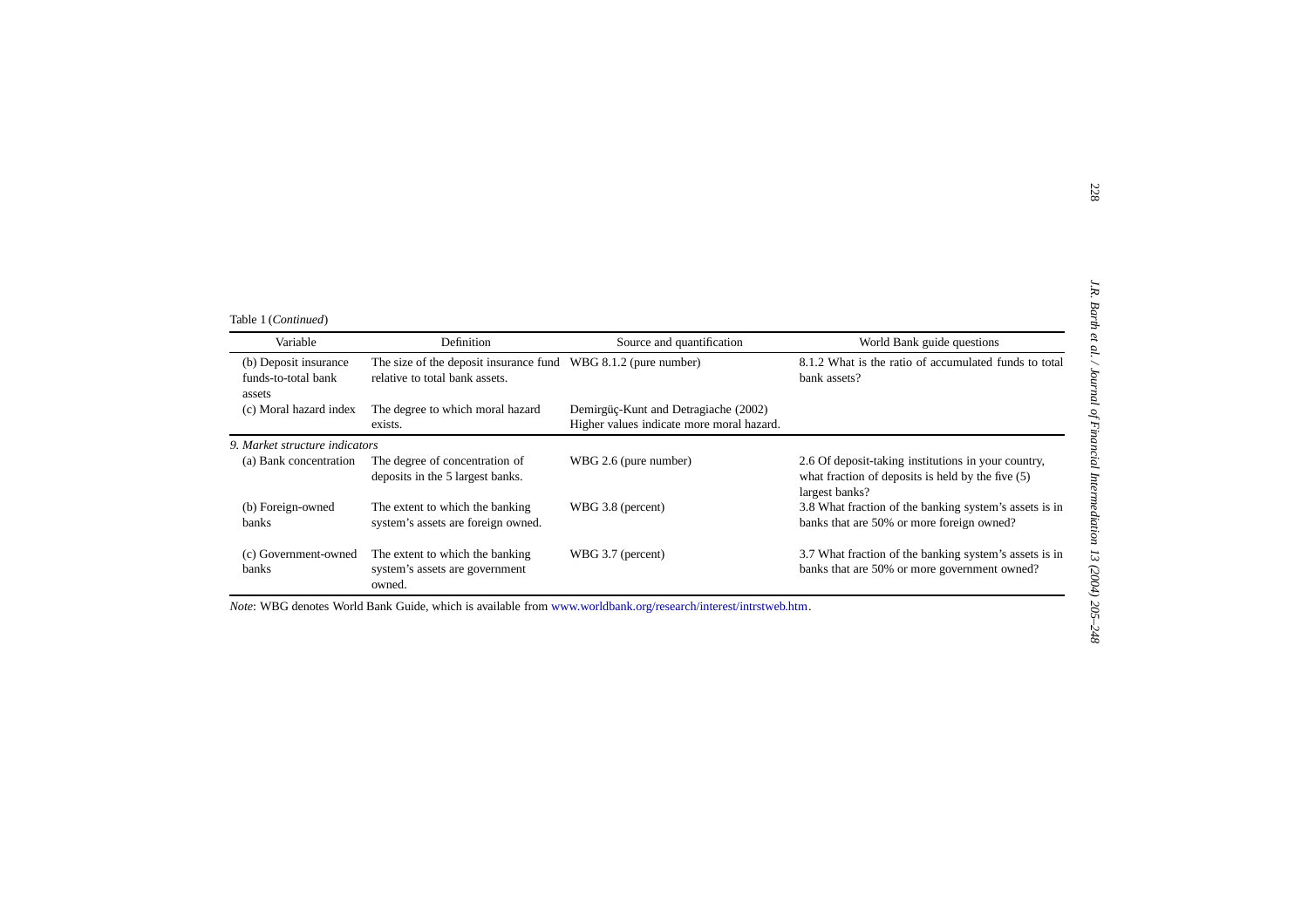This paper's main messages are contained in correlations of Table 2. These are as follows.

First, the percentage of the banking system owned by the government (*governmentowned banks*) is positively associated with tighter restrictions on bank activities (*restrictions on bank activities*), positively associated with the percentage of entry applications denied (*entry applications denied*), positively associated with prohibitions against making foreign loans (*no foreign loans*), and negatively associated with regulatory variables that promote private monitoring of banks ( *private monitoring index*). Thus, greater government ownership is associated with policies that restrict bank activities, reduce bank competition, erect barriers to international financial integration, and impede private-sector corporate control of banks. Such ownership is not associated with either stricter capital regulations (*capital regulatory index*) or greater prompt corrective power (*prompt corrective power index*).

Second, we do not observe the simple regulatory/supervisory tradeoffs stressed by many theoretical models. For instance, we expected to find that countries that adopt generous deposit insurance regimes (high values of the *moral hazard index*) would also have powerful official supervisors, extensive prompt corrective powers, stringent capital requirements, extensive private monitoring, and perhaps greater restrictions on bank activities to ameliorate the bad incentives associated with generous deposit insurance. We did not confirm these expectations, however. Although the generosity of the deposit insurance regime is significantly correlated with the stringency of capital regulations, it is not significantly correlated with indexes of *prompt corrective power*, *official supervisory power*, *private monitoring*, or *restrictions on bank activities*. Similarly, we did not find that countries with higher levels of the *private monitoring index* had correspondingly lower levels of *official supervisory power*.

Third, while not uniform, the correlations suggest that countries tend to take either an open, private-sector oriented approach to regulation and supervision, or a more closed, government-controlled approach. Thus, the *private monitoring index* is negatively associated with the *entry into banking requirements index*, *restrictions on bank activities*, and *government ownership*. In turn, the *entry applications denied* is positively associated with *restrictions on bank activity* and *no foreign loans*.

Fourth, the correlations are consistent with the view that countries with more open, private-sector-oriented approaches to regulation and supervision tend to have greater bank development, better performance and more stable banks. Specifically, better-developed banks as measured by greater *bank development* are associated with higher levels of the *private monitoring index*, fewer *restrictions on bank activities*, less *prompt corrective power* by supervisors, and lower levels of *government ownership*. Similarly, more efficient banking systems (as measured by lower levels of the *net interest margin* index) are associated with higher levels of the *private monitoring index*, fewer *restrictions on bank activities*, and lower levels of *government ownership*. We also find that bank *overhead costs* are negatively correlated with

- (i) ease of bank entry (*entry into banking requirements index*),
- (ii) greater *private monitoring*, and
- (iii) less *government ownership*.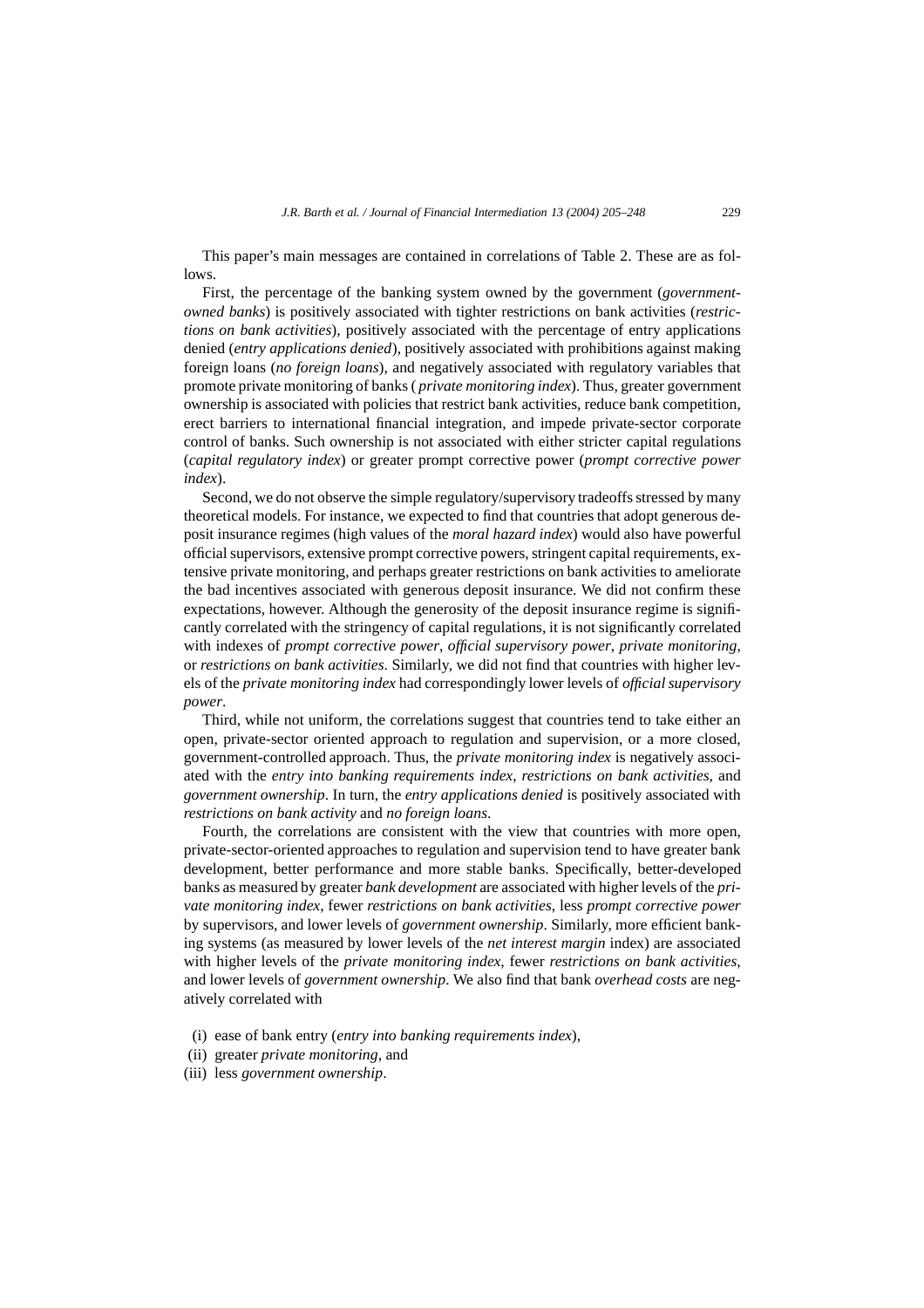|                                          | Entry into<br>banking<br>requirements<br>index | Entry<br>applications regulatory<br>denied | Capital<br>index               | Restrictions<br>on bank<br>activities<br>index | Private<br>monitoring<br>index  | Moral<br>hazard<br>index | Official<br>supervisory<br>power index | Prompt<br>corrective<br>power<br>index | No<br>foreign<br>loans | Government-<br>owned<br>banks    | Bank<br>development interest    | Net<br>margin                    | Overhead<br>costs     | Major<br>banking<br>crisis |
|------------------------------------------|------------------------------------------------|--------------------------------------------|--------------------------------|------------------------------------------------|---------------------------------|--------------------------|----------------------------------------|----------------------------------------|------------------------|----------------------------------|---------------------------------|----------------------------------|-----------------------|----------------------------|
| Entry applications<br>denied             | $-0.02$<br>(0.904)                             | $\overline{1}$                             |                                |                                                |                                 |                          |                                        |                                        |                        |                                  |                                 |                                  |                       |                            |
| Capital regulatory<br>index              | 0.02<br>(0.853)                                | $-0.47***$<br>(0.000)                      |                                |                                                |                                 |                          |                                        |                                        |                        |                                  |                                 |                                  |                       |                            |
| Restrictions on bank<br>activities index | 0.04<br>(0.757)                                | $0.36***$<br>(0.003)                       | $-0.20^*$<br>(0.072)           |                                                |                                 |                          |                                        |                                        |                        |                                  |                                 |                                  |                       |                            |
| Private monitoring<br>index              | $-0.16$<br>(0.201)                             | $-0.47***$<br>(0.000)                      | $0.23*$<br>(0.060)             | $-0.35***$<br>(0.004)                          | 1                               |                          |                                        |                                        |                        |                                  |                                 |                                  |                       |                            |
| Moral hazard index                       | $-0.21$<br>(0.152)                             | $-0.19$<br>(0.247)                         | $0.29***$<br>(0.046)           | $-0.23$<br>(0.110)                             | 0.18<br>(0.230)                 | $\mathbf{1}$             |                                        |                                        |                        |                                  |                                 |                                  |                       |                            |
| Official supervisory<br>power index      | 0.01<br>(0.937)                                | 0.08<br>(0.620)                            | $-0.19$<br>(0.215)             | $-0.05$<br>(0.720)                             | 0.07<br>(0.685)                 | 0.18<br>(0.375)          |                                        |                                        |                        |                                  |                                 |                                  |                       |                            |
| Prompt corrective<br>power index         | 0.10<br>(0.388)                                | 0.14<br>(0.284)                            | $-0.04$<br>(0.700)             | 0.13<br>(0.269)                                | $-0.21$ <sup>*</sup><br>(0.094) | 0.23<br>(0.122)          | $0.48***$<br>(0.001)                   |                                        |                        |                                  |                                 |                                  |                       |                            |
| No foreign loans                         | 0.03<br>(0.820)                                | $0.26***$<br>(0.034)                       | $-0.02$<br>(0.840)             | $0.23***$<br>(0.040)                           | $-0.21$ <sup>*</sup><br>(0.081) | $-0.17$<br>(0.243)       | 0.03<br>(0.847)                        | 0.09<br>(0.408)                        |                        |                                  |                                 |                                  |                       |                            |
| Government-owned<br>banks                | $-0.13$<br>(0.273)                             | $0.39***$<br>(0.003)                       | $-0.15$<br>(0.209)             | $0.33***$<br>(0.005)                           | $-0.36***$<br>(0.005)           | $-0.06$<br>(0.700)       | $-0.06$<br>(0.677)                     | $-0.09$<br>(0.431)                     | $0.27***$<br>(0.021)   |                                  |                                 |                                  |                       |                            |
| Bank development                         | $-0.11$<br>(0.325)                             | $-0.20$<br>(0.122)                         | $0.21$ <sup>*</sup><br>(0.070) | $-0.39$ **<br>(0.000)                          | $0.48***$<br>(0.000)            | 0.07<br>(0.627)          | $-0.09$<br>(0.546)                     | $-0.24$ **<br>(0.040)                  | $-0.08$<br>(0.513)     | $-0.29$ <sup>**</sup><br>(0.014) |                                 |                                  |                       |                            |
| Net interest margin                      | 0.18<br>(0.120)                                | 0.11<br>(0.418)                            | $-0.18$<br>(0.125)             | $0.28***$<br>(0.014)                           | $-0.37***$<br>(0.002)           | $-0.03$<br>(0.852)       | 0.12<br>(0.459)                        | 0.14<br>(0.249)                        | $0.19*$<br>(0.095)     | $0.26***$<br>(0.037)             | $-0.57***$<br>(0.000)           | 1                                |                       |                            |
| Overhead costs                           | $0.23***$<br>(0.041)                           | $-0.02$<br>(0.857)                         | $-0.03$<br>(0.823)             | 0.04<br>(0.715)                                | $-0.25***$<br>(0.044)           | 0.12<br>(0.415)          | 0.11<br>(0.496)                        | 0.09<br>(0.453)                        | $-0.02$<br>(0.836)     | $0.30***$<br>(0.014)             | $-0.58***$<br>(0.000)           | $0.76***$<br>(0.000)             | -1                    |                            |
| Major banking crisis                     | $-0.17$<br>(0.123)                             | 0.14<br>(0.278)                            | $-0.11$<br>(0.326)             | 0.18<br>(0.116)                                | $-0.07$<br>(0.569)              | $0.43***$<br>(0.002)     | 0.13<br>(0.398)                        | 0.15<br>(0.197)                        | 0.17<br>(0.131)        | $0.26***$<br>(0.027)             | $-0.21$ <sup>*</sup><br>(0.061) | 0.13<br>(0.275)                  | 0.14<br>(0.237)       |                            |
| Government integrity                     | $-0.09$<br>(0.509)                             | $-0.48$ **<br>(0.001)                      | $0.31***$<br>(0.018)           | $-0.55***$<br>(0.000)                          | $0.62$ **<br>(0.000)            | 0.11<br>(0.455)          | $-0.26$<br>(0.154)                     | $-0.24$ <sup>*</sup><br>(0.067)        | $-0.37***$<br>(0.005)  | $-0.42$ **<br>(0.002)            | $0.54***$<br>(0.000)            | $-0.44$ <sup>**</sup><br>(0.001) | $-0.42$ **<br>(0.002) | $-0.41$ **<br>(0.002)      |

Notes: P-values are in parentheses. The following indices are principal component versions: Entry into banking requirements, Capital regulatory index, Restrictions on bank activities, Private monitoring index, and Official supervisory power. \*\* Significant at the 0.05 level.

\* Significant at the 0.10 level.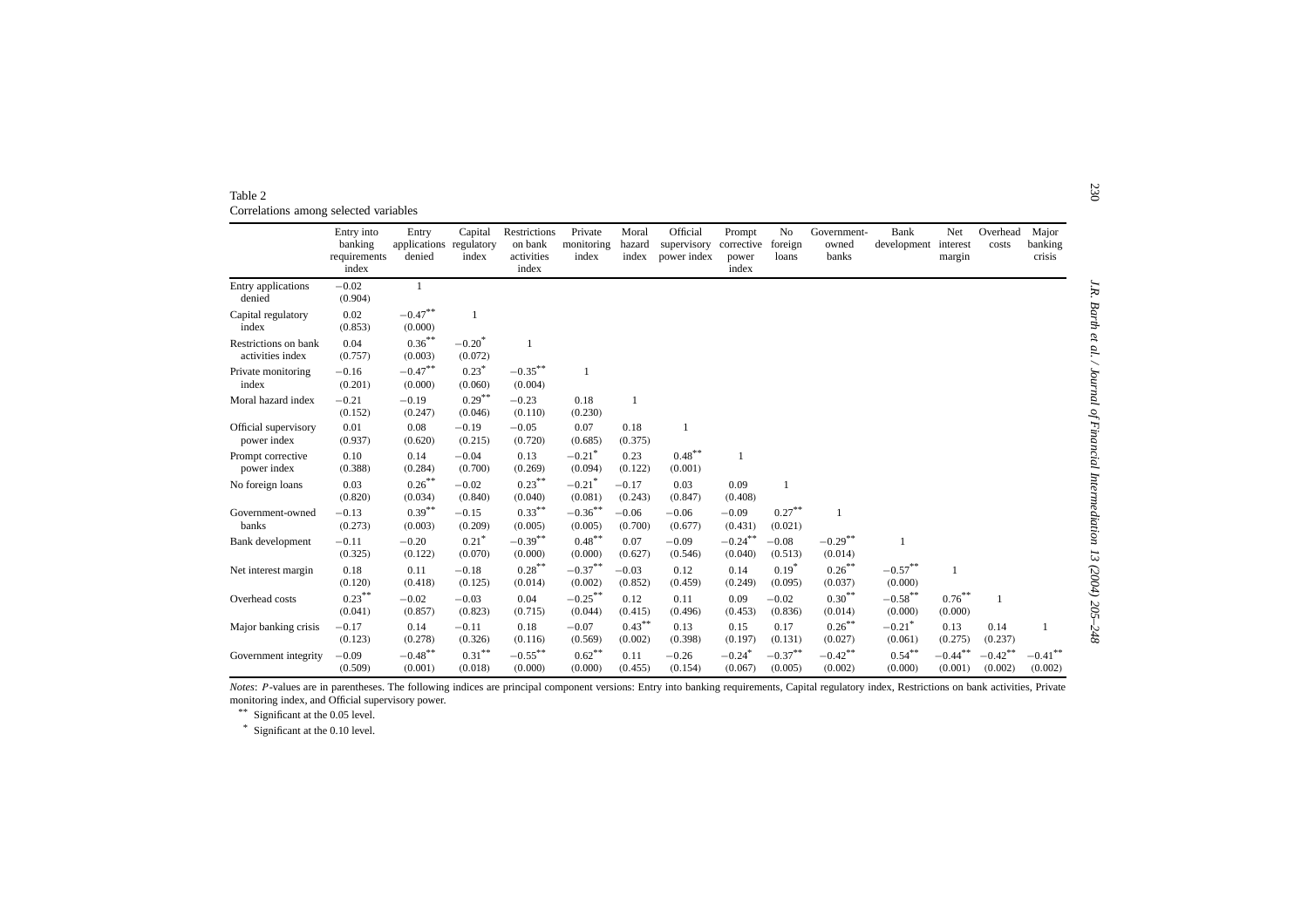Finally, *major banking crises* are much more frequent in countries with generous deposit insurance (*moral hazard index*) and extensive government ownership of the banking industry.

Fifth, the correlations are consistent with the view that government corruption (lower levels of *government integrity*) tends to be higher in countries where the government plays a large role in supervising, regulating, and owning banks. In particular, corruption is associated with powerful official supervision (*official supervisory power*), weak private-sector monitoring, limited entry (*entry applications denied*), restricted foreign loans, high levels of government ownership of banks, restricted bank activities, and weak capital regulations.<sup>9</sup>

These correlation results are informative but due to their bivariate nature they do not control for other aspects of regulation and supervision. We therefore explore whether these relationships change when simultaneously including a variety of regulations and supervisory practices.

## **4. Regression results**

## *4.1. Banking sector outcomes and regulation/supervision: multivariate analyses*

Tables 3 and 4 present our basic regression results when simultaneously including a wide range of bank regulation/supervision indicators. There are two types of regressions. First, we use ordinary least squares regressions to examine the relationships between bank outcomes and bank regulation and supervision. In these regressions, we regress each of the four outcome variables (*bank development*, *net interest margin*, *overhead costs*, and *nonperforming loans*) on various supervisory and regulatory indicators. Since La Porta et al. (1998) find that legal origin helps account for cross-country differences in financial development, we also include legal origin dummy variables as exogenous control variables. The legal origin variables jointly enter all of the Table 3 regressions significantly. The results do not depend on including these controls, however. Moreover, we obtain the same results when controlling for religious composition and latitudinal distance from the equator, which some theories suggest influence financial development (Stulz and Williamson, 2003; Beck et al., 2003).<sup>10</sup>

<sup>9</sup> Note, in early versions of this paper, we examined whether particular types of regulations and supervisory practices are positively associated with government corruption. We did indeed find a very strong, positive relationship between corruption and countries with powerful supervisory agencies, tight restrictions on bank activities, entry barriers that limit competition and a negative relationship between corruption and countries that promote private-sector monitoring of banks when (i) controlling for many other country characteristics, and (ii) using instrumental variables, but do not pursue this line of investigation here because it is tangential to the paper's main message.

<sup>&</sup>lt;sup>10</sup> There are five possible legal origins: English Common Law, French Civil Law, German Civil Law, Scandinavian Civil Code, and Socialist/Communist Law. To assess whether there is an independent association between bank development/performance and bank regulations and supervisory practices, we include dummy variables for each country's legal origin (except the Scandinavian law countries). Legal origin is the source of the Company Law or Commercial Code for each country. Note, due to data limitations, there are some regressions in which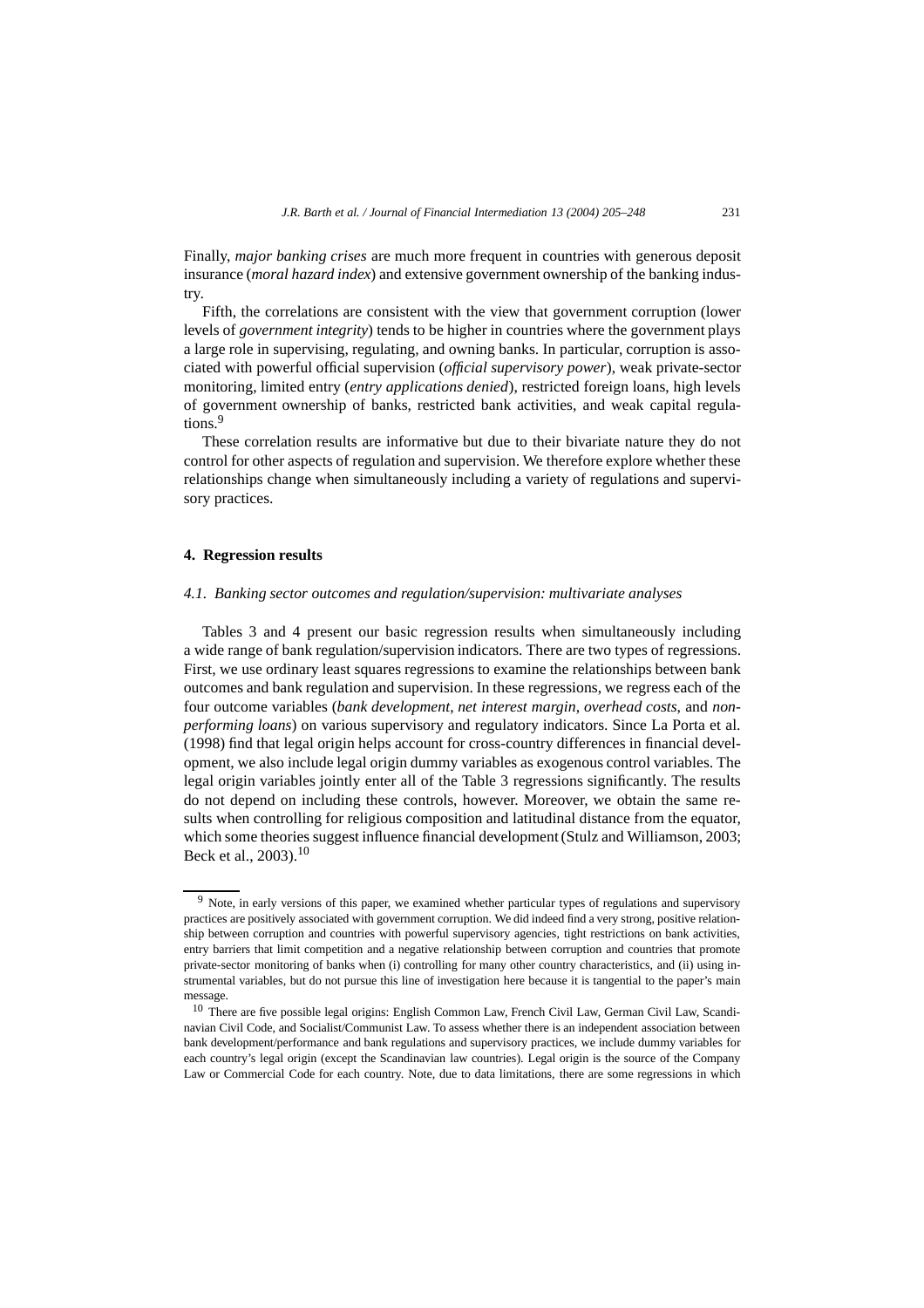| Table 3 |                                              |
|---------|----------------------------------------------|
|         | Bank development and performance regressions |

| Constant?<br>Dependent variable<br>Private<br>Capital<br>regulatory<br>monitoring<br>index<br>index |                       | Official<br>supervisory<br>power<br>index | Entry into<br>banking<br>requirements<br>index | Restrictions<br>on bank<br>activities<br>index | Government-<br>owned<br>banks | $\boldsymbol{N}$       | $R -$<br>square       |    |       |
|-----------------------------------------------------------------------------------------------------|-----------------------|-------------------------------------------|------------------------------------------------|------------------------------------------------|-------------------------------|------------------------|-----------------------|----|-------|
| Bank development                                                                                    | $0.189***$<br>(0.004) | $-0.011$<br>(0.725)                       | $0.089***$<br>(0.003)                          | $-0.042$<br>(0.172)                            | 0.002<br>(0.939)              | $-0.118***$<br>(0.001) |                       | 75 | 0.597 |
| Net interest margin                                                                                 | $0.042**$<br>(0.000)  | $-0.003$<br>(0.373)                       | $-0.010$ **<br>(0.012)                         | 0.000<br>(0.870)                               | 0.003<br>(0.190)              | 0.004<br>(0.241)       |                       | 75 | 0.264 |
| Overhead costs                                                                                      | $0.032***$<br>(0.000) | 0.001<br>(0.789)                          | $-0.006*$<br>(0.077)                           | 0.000<br>(0.965)                               | $0.003***$<br>(0.042)         | $-0.001$<br>(0.731)    |                       | 75 | 0.201 |
| Nonperforming loans                                                                                 | $0.074*$<br>(0.063)   | $-0.035$ *<br>(0.058)                     | $-0.042$ **<br>(0.007)                         | 0.004<br>(0.799)                               | 0.006<br>(0.586)              | $-0.011$<br>(0.567)    |                       | 68 | 0.247 |
| Bank development                                                                                    | $0.232***$<br>(0.000) | $-0.028$<br>(0.428)                       | $0.071***$<br>(0.025)                          | $-0.029$<br>(0.322)                            | $-0.002$<br>(0.926)           | $-0.119***$<br>(0.002) | $-0.169$<br>(0.154)   | 68 | 0.623 |
| Net interest margin                                                                                 | $0.041**$<br>(0.000)  | $-0.002$<br>(0.660)                       | $-0.009***$<br>(0.045)                         | $-0.001$<br>(0.713)                            | 0.003<br>(0.156)              | $0.006***$<br>(0.075)  | 0.006<br>(0.760)      | 66 | 0.310 |
| Overhead costs                                                                                      | $0.029***$<br>(0.000) | 0.003<br>(0.289)                          | $-0.004$<br>(0.282)                            | 0.000<br>(0.889)                               | $0.004***$<br>(0.036)         | 0.000<br>(0.984)       | 0.022<br>(0.209)      | 66 | 0.298 |
| Nonperforming loans                                                                                 | 0.029<br>(0.366)      | $-0.034$ *<br>(0.096)                     | $-0.028$ <sup>*</sup><br>(0.085)               | $-0.005$<br>(0.713)                            | 0.011<br>(0.235)              | $-0.021$<br>(0.209)    | $0.160***$<br>(0.030) | 63 | 0.318 |

are principal componen<sup>t</sup> versions: Entry into banking requirements, Capital regulatory index, Restrictions on bank activities, Private monitoring index, and Official supervisory power.

\*\* Significant at the 0.05 level.

\* Significant at the 0.10 level.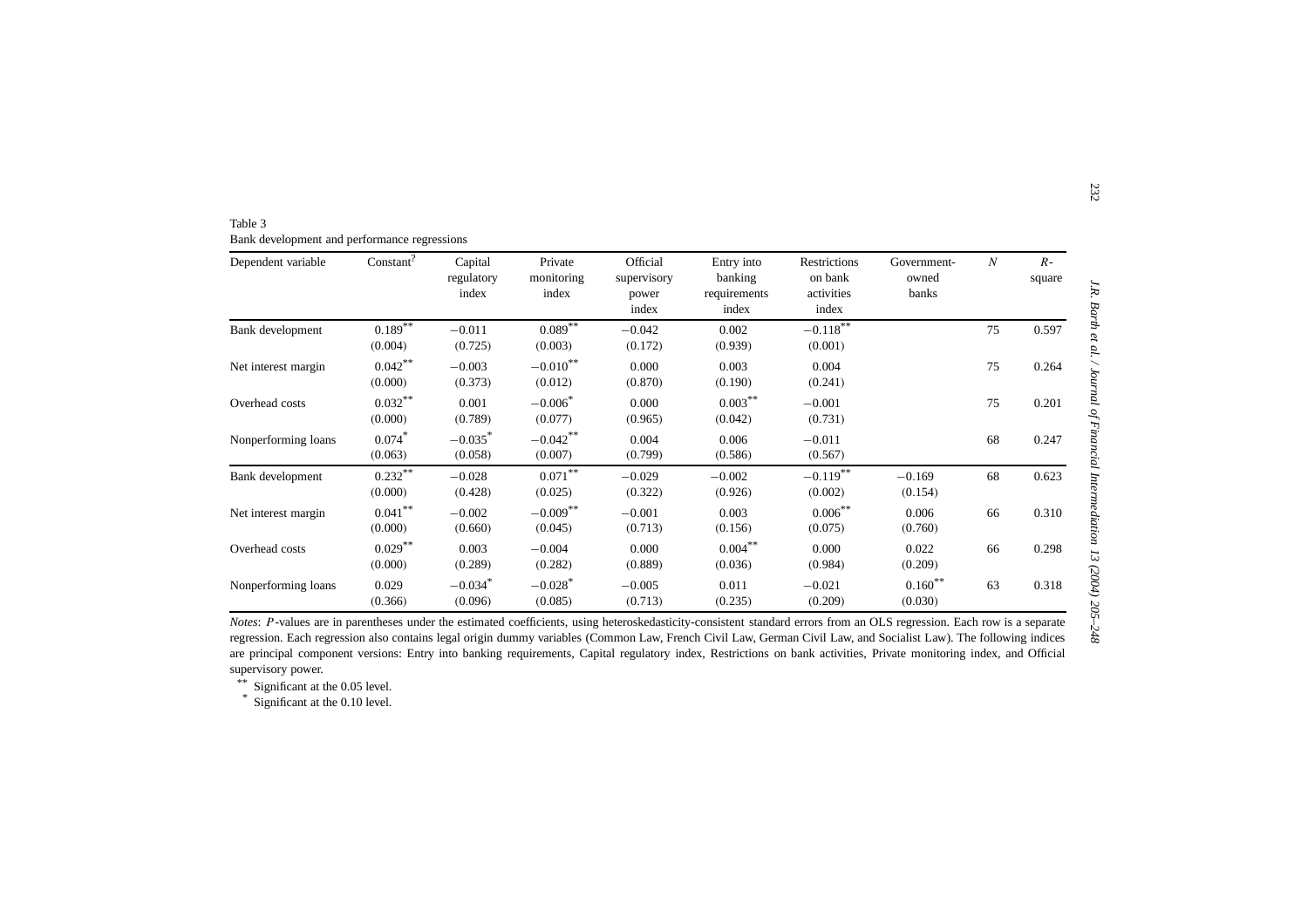| Table 4 |                            |
|---------|----------------------------|
|         | Banking crises regressions |

|                              | $\mathbf{1}$ | $\overline{c}$ | 3           | $\overline{4}$ | 5           | 6                      | $\overline{7}$ | 8                  | 9         |
|------------------------------|--------------|----------------|-------------|----------------|-------------|------------------------|----------------|--------------------|-----------|
| $\boldsymbol{N}$             | 52           | 46             | 43          | 51             | 40          | 40                     | 41             | 43                 | 43        |
| Constant                     | $-0.566$     | $-0.210$       | $-0.314$    | 0.764          | $-2.732***$ | $-1.409$               | 1.760          | $-0.308$           | $-0.094$  |
|                              | (0.323)      | (0.799)        | (0.626)     | (0.505)        | (0.011)     | (0.345)                | (0.450)        | (0.637)            | (0.905)   |
| Restrictions on bank         | $0.631*$     | $1.158***$     | 0.647       | $0.771*$       | $1.709***$  | $1.880**$              | 0.735          | 0.656              | 0.627     |
| activities index             | (0.073)      | (0.016)        | (0.174)     | (0.083)        | (0.034)     | (0.043)                | (0.265)        | (0.168)            | (0.193)   |
| Entry into banking           | $-0.183$     | $-0.279$       | 0.125       | $-0.309$       | $-0.704$    | 0.398                  | 0.249          | 0.127              | 0.164     |
| requirements index           | (0.495)      | (0.381)        | (0.614)     | (0.350)        | (0.142)     | (0.279)                | (0.432)        | (0.613)            | (0.599)   |
| Capital regulatory           | $-0.264$     | $-0.749$       | $-1.035^*$  | $-0.155$       | $-0.107$    | $-1.268$               |                | $-1.075***-1.026*$ | $-1.201*$ |
| index                        | (0.471)      | (0.173)        | (0.069)     | (0.735)        | (0.885)     | (0.340)                | (0.033)        | (0.081)            | (0.054)   |
| Private monitoring           | 0.391        | $-0.016$       |             | 0.169          | 1.168       |                        |                |                    |           |
| index                        | (0.431)      | (0.980)        |             | (0.709)        | (0.121)     |                        |                |                    |           |
| Official supervisory         | $-0.270$     | $-0.224$       | $-0.243$    |                | $-0.655$    | $-1.190$               | $-0.222$       | $-0.246$           | $-0.241$  |
| power index                  | (0.388)      | (0.492)        | (0.566)     |                | (0.316)     | (0.224)                | (0.598)        | (0.567)            | (0.582)   |
| Government-owned             | 2.312        | 5.269*         | 2.846       | 1.537          | 3.414       | 9.477                  | 3.963          | 2.761              | 2.869     |
| banks                        | (0.195)      | (0.087)        | (0.185)     | (0.496)        | (0.256)     | (0.114)                | (0.191)        | (0.222)            | (0.172)   |
| Inflation                    | $0.051$ *    | $0.064***$     | 0.031       | $0.051*$       | $0.138***$  | 0.025                  | 0.023          | 0.031              | 0.030     |
|                              | (0.084)      | (0.009)        | (0.168)     | (0.051)        | (0.010)     | (0.307)                | (0.232)        | (0.176)            | (0.179)   |
| Moral hazard index           |              | $0.719***$     |             |                | $1.442***$  | $2.132***$             | $0.716***$     | $0.769***$         |           |
|                              |              | (0.000)        |             |                | (0.009)     | (0.002)                | (0.000)        | (0.001)            |           |
| Diversification index        |              |                | $-13.443**$ |                |             |                        |                |                    |           |
|                              |              |                | (0.012)     |                |             |                        |                |                    |           |
| (Diversification index) *    |              |                | $0.497***$  |                |             |                        |                |                    |           |
| Ln(GDP)                      |              |                | (0.014)     |                |             |                        |                |                    |           |
| Limitations on foreign       |              |                |             | $1.911*$       |             |                        |                |                    |           |
| bank entry/ownership         |              |                |             | (0.052)        |             |                        |                |                    |           |
| (Moral hazard index) *       |              |                |             |                | $-0.513**$  |                        |                |                    |           |
| (political openness)         |              |                |             |                | (0.013)     |                        |                |                    |           |
| Political openness           |              |                |             |                | 0.762       |                        |                |                    |           |
|                              |              |                |             |                | (0.141)     |                        |                |                    |           |
| (Moral hazard index) *       |              |                |             |                |             | $-0.288$ <sup>**</sup> |                |                    |           |
| (rule of law)                |              |                |             |                |             | (0.035)                |                |                    |           |
| Rule of law                  |              |                |             |                |             | $-0.295$               |                |                    |           |
|                              |              |                |             |                |             | (0.535)                |                |                    |           |
| (Moral hazard index) *       |              |                |             |                |             |                        | $-0.031$       |                    |           |
| (official supervisory power) |              |                |             |                |             |                        | (0.842)        |                    |           |
| (Moral hazard index) *       |              |                |             |                |             |                        |                | $-0.131$           |           |
| (capital regulatory index)   |              |                |             |                |             |                        |                | (0.600)            |           |

*Notes*: Each column gives complete logit results and the *P* -values in parentheses under the estimated coefficients are based on Huber/White robust standard errors. The sample for regression 2 is restricted to countries with some equity market activity (i.e., to countries where the IFC obtains trading data) and the following indices are principal component versions: Entry into banking requirements, Capital regulatory index, Restrictions on bank activities, Private monitoring index, and Official supervisory power.

\*\* Significant at the 0.05 level.

\* Significant at the 0.10 level.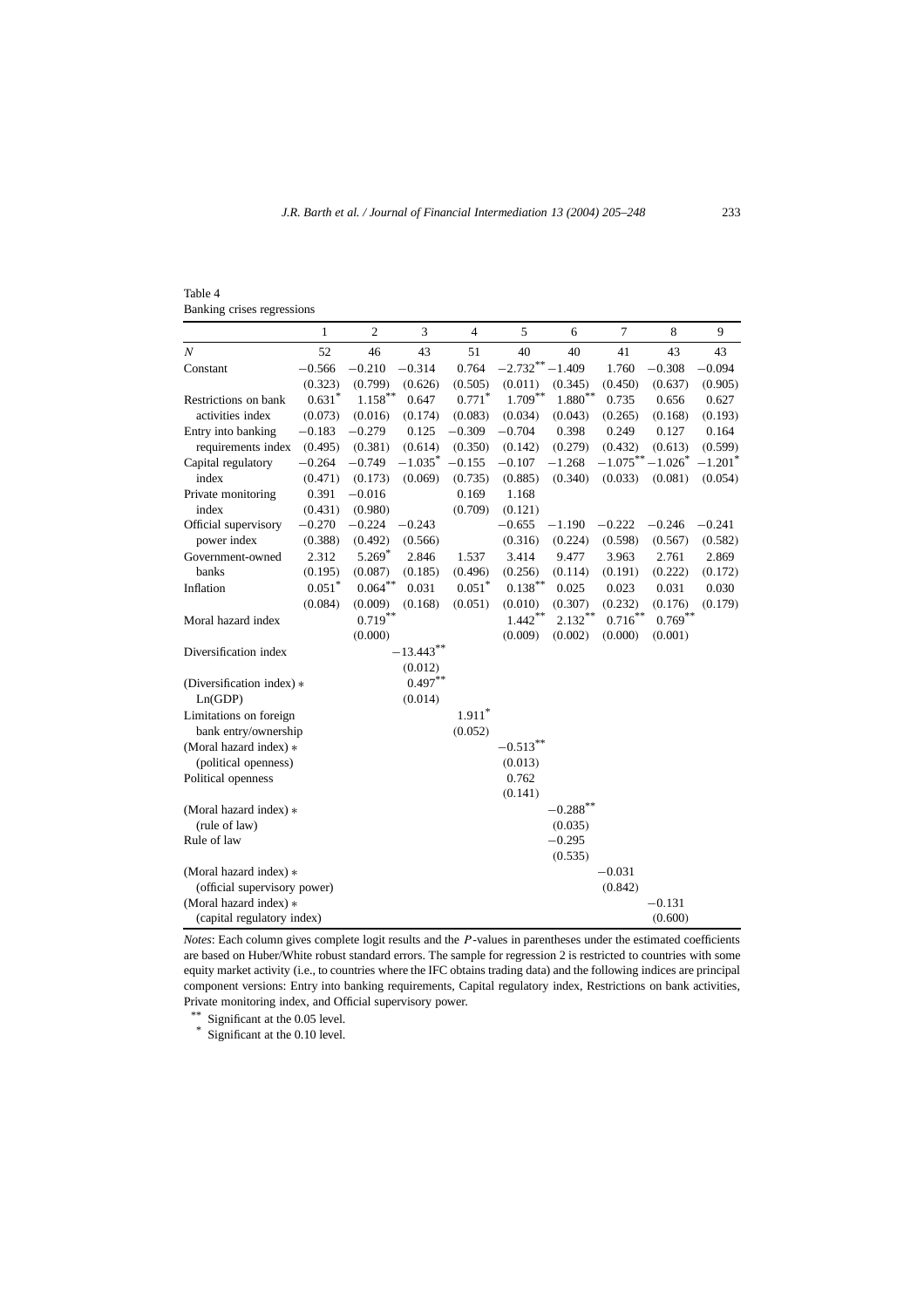#### 234 *J.R. Barth et al. / Journal of Financial Intermediation 13 (2004) 205–248*

Second, Table 4 presents logit regressions that examine the relationships between banking crises and bank regulation and supervision. Since many consider macroeconomic instability to be an important determinant of banking crises, we include the average inflation rate during the five years prior to the crisis in countries that experienced a banking crisis. In countries that did not, we include the average inflation rate during the five years prior to the survey, 1993–1997. In many cases, we include interaction terms to examine whether the association of one regulatory or supervisory indicator with bank stability depends on other aspects of regulation and supervision.

We organize the discussion around each of the specific issues discussed in Section 2. Furthermore, in each case, we focus on only one or two key regulatory/supervisory variables. For example, when discussing banking powers, we focus on *restrictions on bank activities*, which is an aggregate measure of restrictions on bank activities. Nevertheless, we examined each of the components of the indexes (see Appendix available upon request). In cases where the individual components produce different results from the aggregate index, we discuss these below.

## *4.1.1. Regulations on bank activities and mixing banking-commerce*

Table 3 indicates that restricting bank activities is negatively associated with bank development, but there is not a robust link between regulatory restrictions on bank activities and net interest margins or overhead costs. The negative association between restrictions on bank activities and bank development holds while controlling for capital regulations, official supervisory power, the private-monitoring index, regulations on the entry of banks, and government ownership of banks. Bank development is a particularly important indicator because it is positively associated with economic growth (King and Levine, 1993a, 1993b; Levine and Zervos, 1998; Levine et al., 2000).

The size of the coefficient is economically large. For instance, the coefficients suggest that in a country like Egypt that imposes tight restrictions on bank activities (i.e., its value is more than one standard deviation above the mean, 1.2), a loosening of these restrictions to the sample mean (0) is associated with an increase in bank development of 0.14 (= 1*.*2 ∗ 0*.*118). This means Egypt's bank development increases from 0.49 to 0.63, which is about the level in Italy (whose restrictions index equals the mean). We do not present this as an exploitable policy experiment but rather as an indicator of the economic size of the coefficient. We also examine the individual components of the aggregate Restrictions on Bank Activities index. The results indicate that restricting banks from engaging in securities activities is strongly, negatively associated with bank development.

The results also indicate that restricting bank activities is associated with an increase in the likelihood of suffering a major crisis (Table 4). In the full sample, we find a weak, positive relationship between the likelihood of a crisis and restricting bank activities (regression 1). The ability of banks to stabilize income flows by diversifying activities, however, may only work in countries with sufficient securities market development. When restrict-

there are no Socialist legal origin countries. To measure religious composition, we the measure of the percentage of the population in each country that is Roman Catholic, Protestant, Muslim, or belongs to "other denominations." The numbers are in percent and sum to 100 (so we omit Protestant from the regressions). Latitude is measured as the (absolute value) of the latitudinal distance from the equator.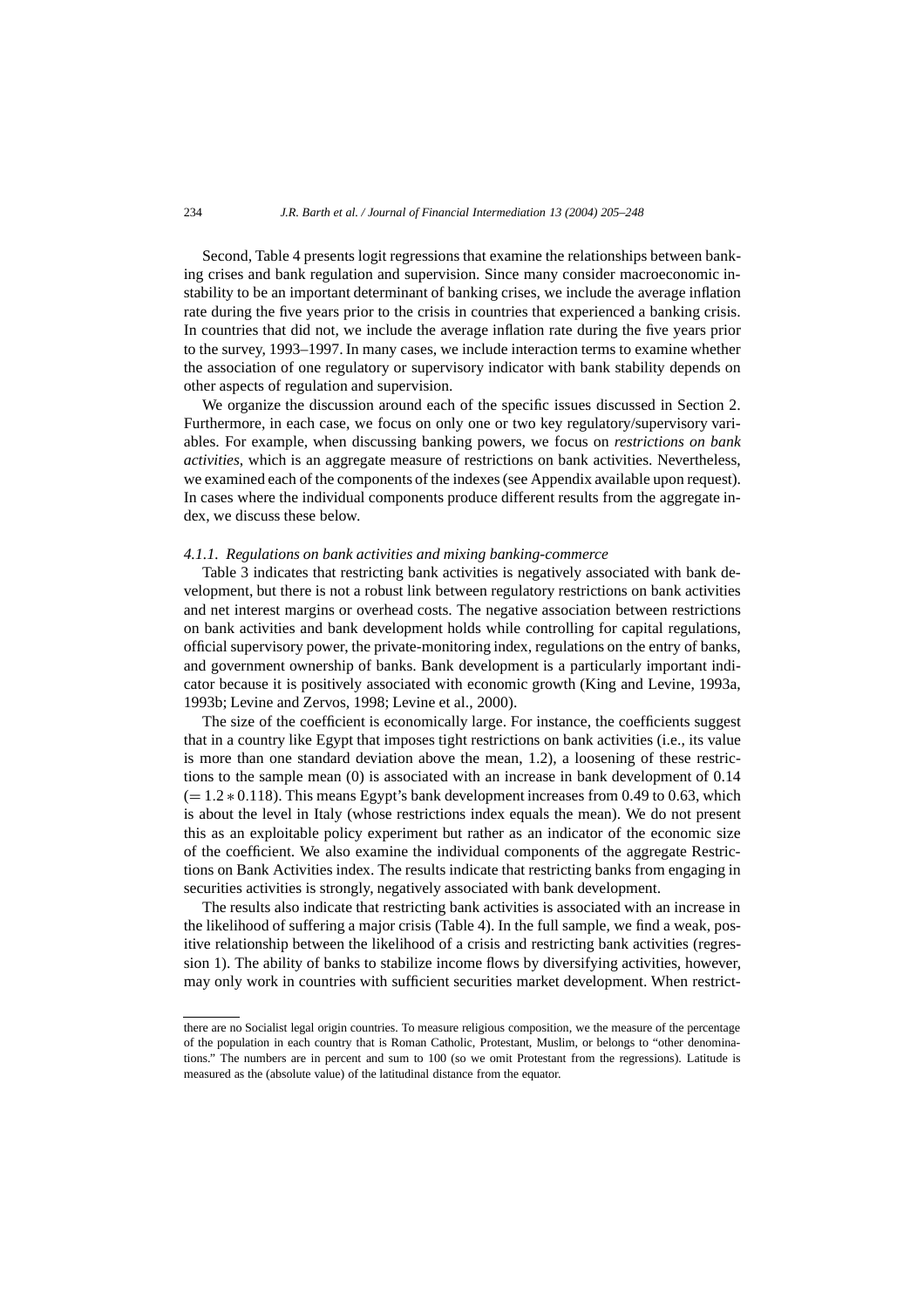ing the sample to countries for which the World Bank has been able to collect at least some data on stock market transactions, we find that greater regulatory restrictions are indeed strongly, positively associated with the likelihood of suffering a crisis (regression 2). The other regressions in Table 4 do not restrict the sample. Somewhat anomalously, regulatory restrictions on bank activities are not positively associated with non-performing loans. While diversifying across non-loan making activities is positively associated with bank stability (Table 4), diversification into non-loan making lines of business does not translate into higher quality loans (Table 3). In sum, while recognizing this result on nonperforming loans, the crisis regressions are consistent with the view that diversification of income through nontraditional activities is positively associated with bank stability, especially in economies with active nonbank-financial markets.<sup>11</sup>

We examine whether restricting bank activities and the mixing of banking and commerce is associated with positive outcomes under specific conditions. For example, the Boyd et al. (1998) model predicts that restricting bank activities may reduce financial fragility in the presence of generous deposit insurance. Thus, we entered an interaction term into the regressions in Tables 3 and 4 that equals (*restrictions on bank activities*) ∗ (*moral hazard index*), where *moral hazard index* is the Demirgüç-Kunt and Detragiache (2002) measure of deposit insurance generosity. The conclusions do not change. *Restrictions on bank activities* retains its negative association with bank development, and its positive association with the likelihood of a crisis, while the interaction term is not significant. Similarly, some argue that in weak institutional environments—environments where the public sector lacks the ability to monitor banks (either because of weak *official supervisory powers*, absence of *prompt corrective powers*, or insufficient *capital regulations*)—it is important to restrict bank activities. When we include interaction terms for these variables, we again find no support for this contention.<sup>12</sup> We do not find any support for more subtle theories regarding the efficacy of restricting bank activities. Thus, the bank fragility results remain broadly consistent with the view that there are diversification benefits from allowing banks to engage in non-traditional activities. These conclusions must be tempered, however, by the fact that with such diversification one would have expected to find a positive correlation between restrictions on bank activities and both overhead costs and nonperforming loans. But this is not the case (Table 3).

<sup>&</sup>lt;sup>11</sup> We collected historical data on restrictions on bank activities. For each country that experienced a major banking crisis, we identified the country's policies toward bank activities prior to the crisis. Using pre-crisis policies strengths this paper's conclusions. The vast majority of countries that experienced a crisis did not change their policies. In the few cases that did change, virtually all of them changed toward removing restrictions on bank activities after the crisis. Thus, using current observations biases the results against those that we report (Barth et al., 2001a).

<sup>12</sup> We also experimented with an interaction term that equals (*restrictions on bank activities*) <sup>∗</sup> (*corrupt*). The reason is that some may argue that in corrupt environments it is important to limit the range of permissible bank activities. Our results do not support this suspicion. We continue to find a negative association between *restrictions on bank activities* and both bank performance and stability when including (*restrictions on bank activities*) ∗ (*corrupt*), with this interaction term entering insignificantly. All these results are in an Appendix that is available upon request.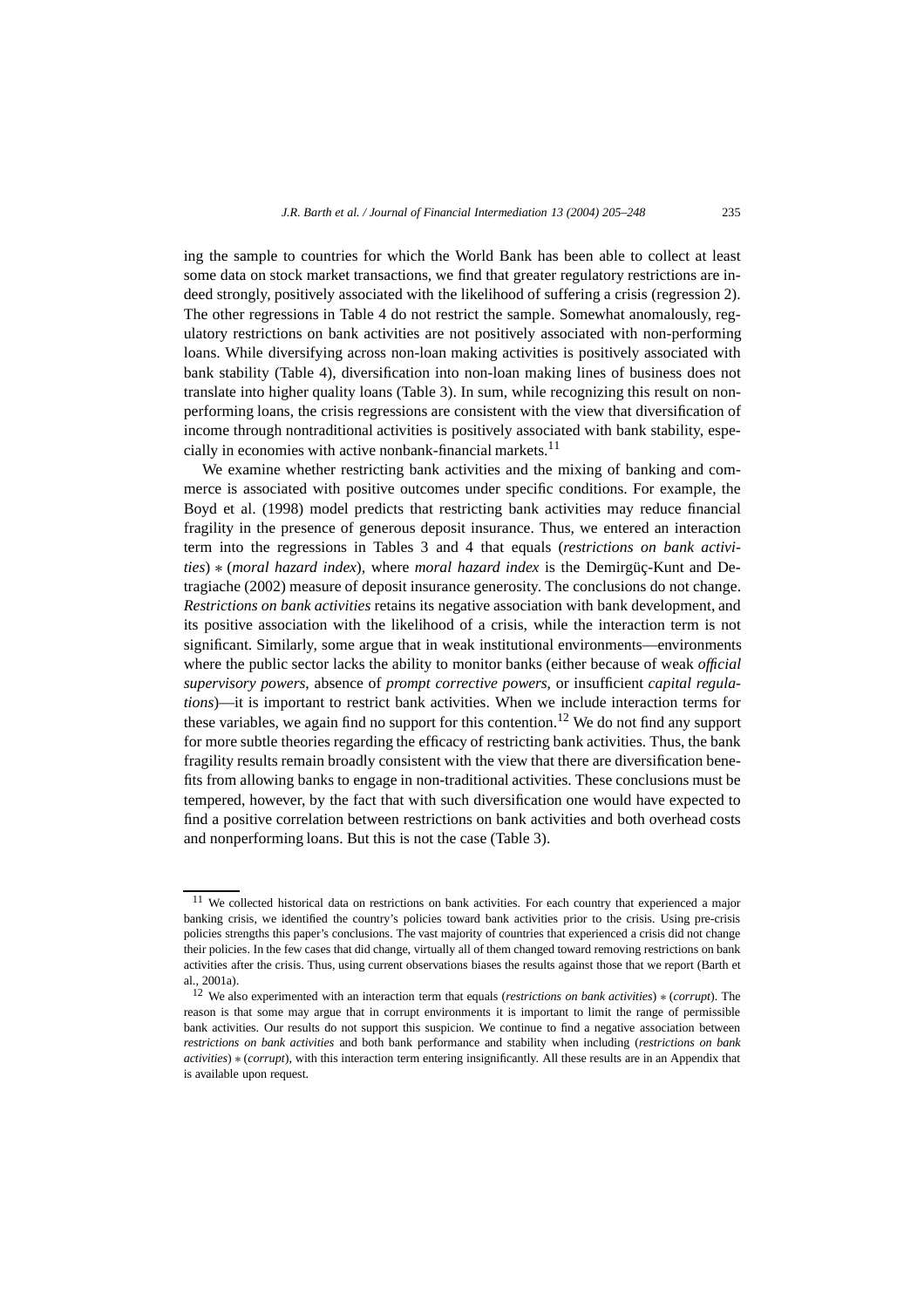#### *4.1.2. Regulations on domestic and foreign bank entry*

Table 3 indicates that tighter restrictions on entry into banking are positively associated with overhead costs, but there is not a significant link between entry restrictions and net interest margins. Furthermore, the relationship between overhead costs and restricting entry is economically small. For instance, a one standard deviation increase in the *entry into banking requirements index* is associated with an increase in *overhead costs* of only 0.003  $(= 1 * 0.003)$ , which is small insofar as the mean value is 0.039 and the standard deviation is  $0.023^{13}$ 

Table 4 indicates that in several regressions the likelihood of a major banking crisis is positively associated with greater *limitations on foreign bank entry*/*ownership*. We find that foreign-bank ownership per se is not associated with the likelihood of a crisis. Rather, it is limitations on foreign-bank entry and ownership that are positively associated with bank fragility.

We examine whether restricting bank entry is associated with favorable outcomes in particular environments. Specifically, we assess whether there are positive associations between bank outcomes and restricting bank entry—both domestic and foreign bank entry—with weak official supervision. We examine the following interaction terms: (*entry into banking regulations*) ∗ (*official supervisory power*), (*limitations on foreign bank entry*/*ownership*) ∗ (*entry into banking regulations*), and (*limitations on foreign bank entry*/*ownership*) ∗ (*official supervisory power*). We find no evidence of favorable relationships between restricting bank entry and bank development, performance or stability under any of these conditions.

#### *4.1.3. Regulations on capital adequacy*

The results of Table 3 do not suggest a strong, independent relationship between capital regulatory stringency and bank development, net interest margins, or overhead cost when controlling for other regulations and supervisory practices. While capital stringency is positively correlated with bank development (Table 2), this relationship is not robust to controlling for other supervisory and regulatory policies. In terms of bank stability, there is a significantly negative relationship between capital stringency and nonperforming loans. However, when examining banking crises, there are some specifications in which capital stringency enters with a negative and significant coefficient (Table 4). Yet, alterations in the conditioning information set suggest that this relationship is not very robust. Thus, the evidence is somewhat mixed. While more stringent capital regulations are associated with fewer nonperforming loans, capital stringency is not robustly linked with banking crises or bank development or efficiency when controlling for other supervisory/regulatory policies.

As we discussed above, there is a rich theoretical literature on bank capital requirements indicating that particular settings influence their desirability and effect. Consequently, we also examine whether more stringent requirements are positively associated with favorable banking-sector outcomes in particular regulatory/supervisory environments. In particular,

<sup>&</sup>lt;sup>13</sup> Note, although regulatory restrictions on competition are significantly positively associated with overhead costs, we did not find a significant relationship between overhead costs and the actual level of bank concentration. Specifically, when we include bank concentration in the Table 3 regressions instead of the *entry into banking requirements index*, bank concentration is not significantly associated with overhead costs.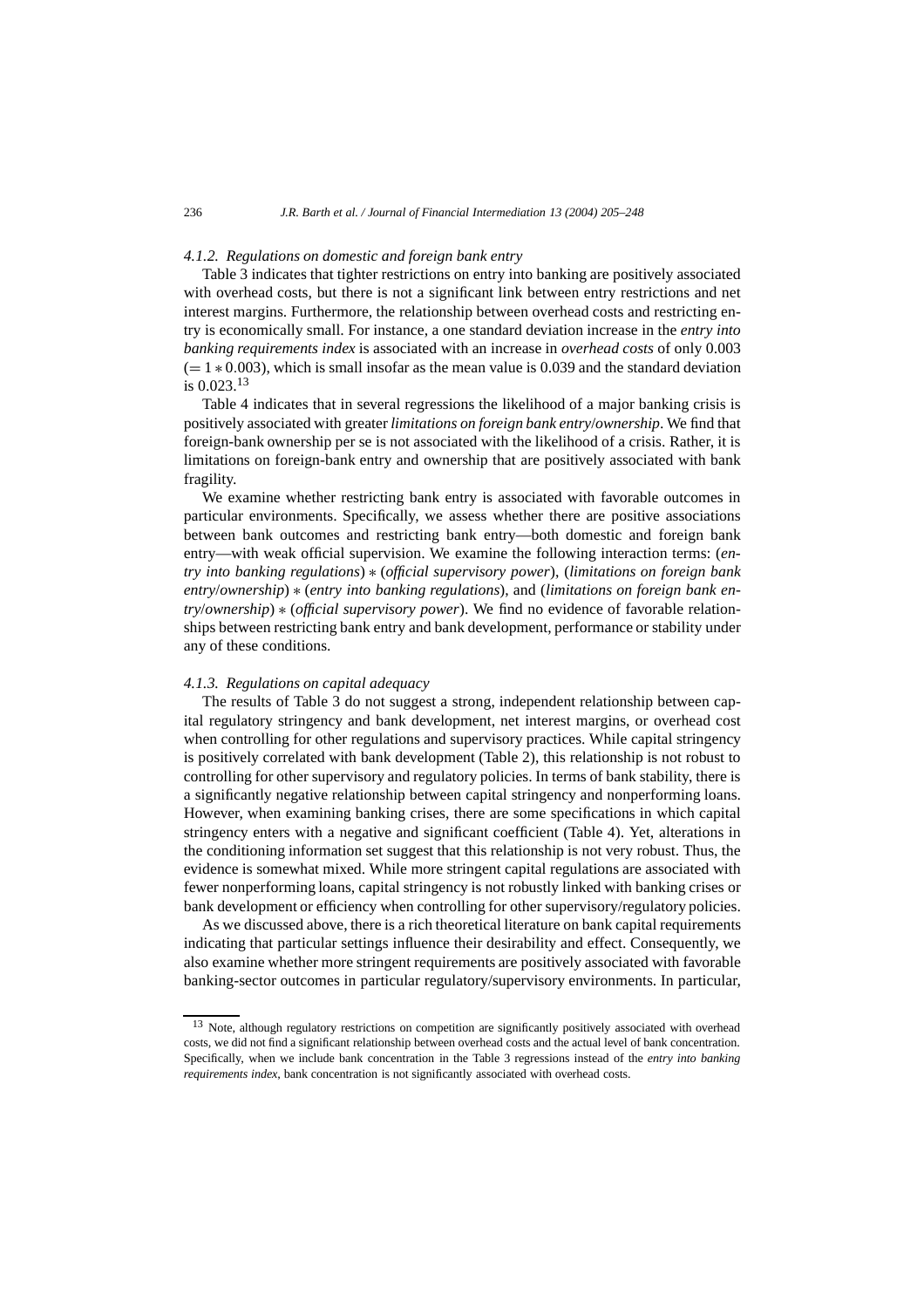strict capital adequacy regulations may be especially important in countries with generous deposit insurance schemes. We find no evidence for the proposition that capital regulations ameliorate the risk-taking incentives produced by generous deposit insurance (see Table 4, regression 9). Similarly, capital regulations may be especially important in countries with weak *official supervisory powers*, or a regulatory environment that does not spur *private monitoring*. Yet, when we include these interaction terms, we find no evidence for these more subtle theories of the effectiveness of capital regulation.

These results do not suggest that bank capital is unimportant for bank fragility. They do, however, suggest that there is not a strong relationship between the stringency of official capital requirements and the likelihood of a crisis after controlling for other features of the regulatory and supervisory regime. These results may help inform the evolution of the Basel II Capital Accord.

# *4.1.4. Deposit insurance design*

We find a positive association between the generosity of the deposit insurance scheme and bank fragility (Table 4). This is consistent with recent work by Demirgüç-Kunt and Detragiache (2002). The positive relationship, moreover, is robust to alterations in the control variables as we show below. This result is consistent with the view that deposit insurance not only substantially aggravates moral hazard but also produces deleterious effects on bank stability.<sup>14</sup>

Importantly, Demirgüç-Kunt and Detragiache (2002) use annual data to show that deposit insurance generosity *predicts* future banking crises. They, however, were unable to control for other features of the regulatory/supervisory environment because these data were unavailable. We find that deposit insurance generosity is positively associated with the likelihood of a crisis while controlling for many features of regulation and supervision. Given that we do not have time-series data, however, we are not able to assess whether deposit insurance generosity *predicts* future banking crises.

The relationship between deposit insurance and bank fragility is economically large. For instance, using regression 3 (Table 4) we can compute the drop in the probability of a banking crisis for Mexico. When its quite generous deposit insurance scheme (3.9) is reduced to the sample mean of 0, then Mexico's probability of a crisis falls by 12 percentage points, using Mexico's values for all the variables in regression 3. Again, we stress that our study does not identify an exploitable relationship. This illustrative example simply confirms the Demirgüç-Kunt and Detragiache (2002) conclusion that the adverse incentive effects created by generous schemes may be economically substantial.

Some suggest that strong official oversight and stringent capital requirements can mitigate the moral hazard created by a generous deposit insurance scheme. Others disagree, believing these do not work. We find that official supervisory power and tighter capital regulations do not mitigate the negative relationship between generous deposit insurance and bank fragility (Table 4). However, better-developed private property rights—as proxied by

<sup>14</sup> We examined the link between the moral hazard index and bank development, though this is not shown in Table 3 to save space. We did not find a strong association between the generosity of the deposit insurance system (*moral hazard index*) and bank development or efficiency. Later, when using instrumental variables, we present these results (Table 5).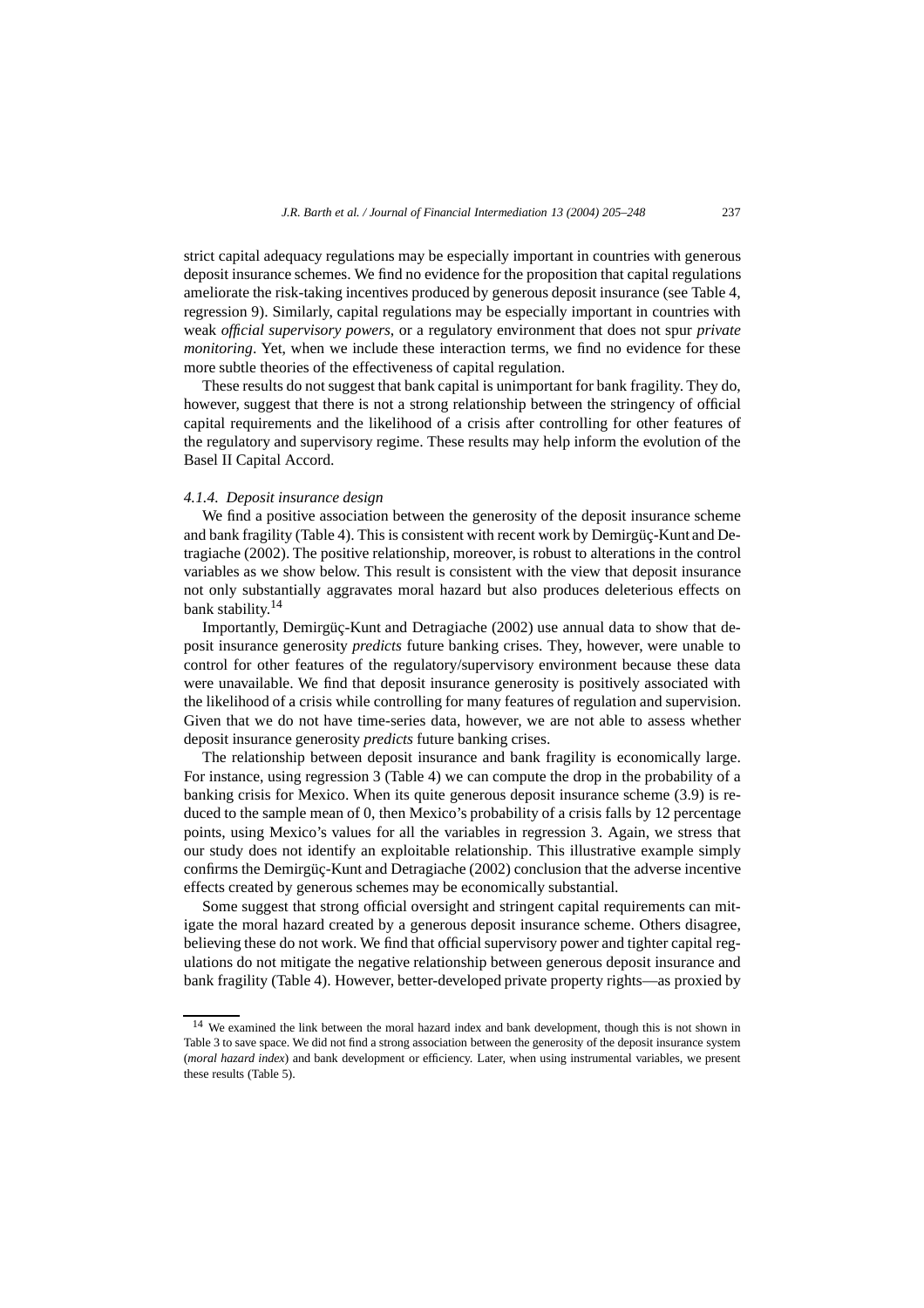greater adherence to the rule of law (*rule of law*)—and greater political openness (*political openness*) do mitigate the negative association of moral hazard and bank fragility.<sup>15</sup> It is worth noting, however, that the generosity of deposit insurance is positively associated with the probability of suffering a crisis even in countries with the highest *rule of law* values (e.g., the cross-over point is *rule of law* = 7*.*4, but the maximum *rule of law* value is 6). Thus, while greater *rule of law* reduces the negative association of generous deposit insurance, it does not eliminate it. Furthermore, while many stress tighter official supervision and more stringent capital requirements as the antidote to generous deposit insurance, we find little evidence to support this advice.

## *4.1.5. Supervision*

We do not find a strong association between bank development and performance and official supervisory power (see Table 3). Specifically, the overall official supervisory power indicator is not related to bank development or bank efficiency or the level of nonperforming loans. Declaring insolvency power is also unrelated to development or efficiency. The prompt corrective power indicator is *negatively* related to bank development (but these results are not robust to changes in the conditioning information set or to controlling for the degree of political openness).<sup>16</sup> There is also some weak evidence that supervisory forbearance discretion is positively related to bank efficiency (but this is not robust either). There is, however, a positive association between supervisory tenure and bank development. Supervisory independence, loan classification stringency, liquidity requirements, diversification guidelines, and restrictions on making loans abroad are not related to bank development or efficiency or the level of nonperforming loans. In sum, those features that constitute official "core" supervision are not strongly associated with bank development, bank efficiency, and the level of nonperforming loans in a convincing manner.

In terms of banking crises, the same basic message emerges with only one exception (Table 4). Official supervisory powers—and the assortment of Official Supervisory Action

<sup>&</sup>lt;sup>15</sup> The *rule of law* is an indicator of the degree to which the country adheres to the rule of law. It ranges from 0 to 6 with higher values indicating greater confidence in the legal system to settle disputes. It is obtained from the International Country Risk Guide and is averaged over 1990–1999.

<sup>16</sup> Additional results, available upon request, indicate that *official supervisory power* has less of a negative relationship to bank development in politically open economies (i.e., those countries in which the government does not repress the media and there is greater private-sector ownership of the media). The results imply that in a country like Korea with an intermediate level of political openness (*political openness* is approximately 0), a one standard deviation increase in *official supervisory power* would be associated with a decrease in bank development of 0.09 (= 1 ∗ 0*.*092). This is a large enough change to move from Korea's high level of bank development (0.73) down toward that of Chile's (0.63), which is near the sample average. In contrast, the same increase in official supervisory power in France (where the *political openness* variable equals 2.7) would actually be associated with an *increase* in bank development,  $+0.07 (= -0.09 * 1 + 0.06 * 2.7 * 1)$ . Thus, official supervisory power is particularly harmful to bank development in countries with closed political systems. This raises a cautionary flag toward current efforts by international financial institutions to boost supervisory power in developing countries. However, *political openness* does not mitigate the pernicious effect of any of the other regulatory/supervisory variables, such as *restrictions on bank activities*, *prompt corrective action power*, *no foreign loans*, or *government ownership of banks*. The political openness variable is based on the openness of the media, both print and broadcast.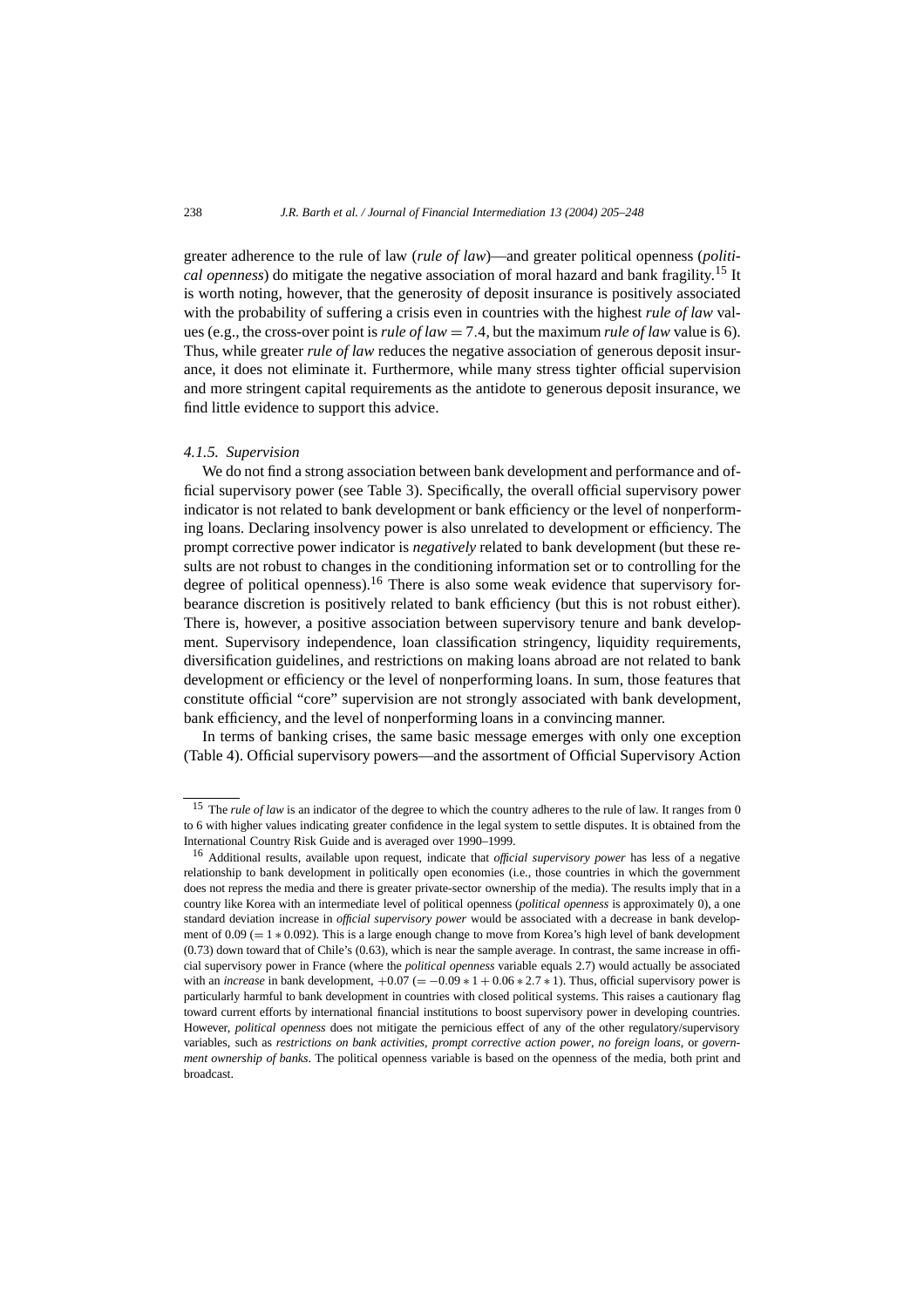Variables and Official Supervisory Experience and Structure Variables defined above—are not statistically related to the probability of suffering a systemic crisis.

The one exception involves the diversification index (which aggregates diversification guidelines and the absence of restrictions on making loans abroad). There is a negative relationship between the diversification index and the likelihood of suffering a major crisis in small economies. Specifically, we include the diversification index and an interaction term. The interaction term equals the diversification index multiplied by the logarithm of real per capita GDP in 1995 (these are *purchasing power parity* adjusted figures from the Penn World Tables). As shown in Table 4, diversification is negatively associated with the likelihood of a crisis but diversification guidelines have less of a stabilizing effect in bigger countries. The cut-off is high; diversification guidelines have stabilizing effects in all but the nine largest countries.

One may, of course, argue that we do not have sufficiently detailed information on:

- (a) regulations and supervisory practices,
- (b) their actual implementation (except that independence may proxy for the vigor with which policies are implemented), or
- (c) the transparency and accountability of the regulatory/supervisory process to evaluate cross-country differences in regulation and supervision.

While sympathetic to this criticism, we do note that this paper's data on regulations and supervisory practices is more extensive than any existing study. Thus, while by no means definitive, these initial findings augment our understanding of the relationships between bank supervision and regulation and banking sector development, performance, and stability.

#### *4.1.6. Regulations on easing private-sector monitoring of banks*

Private monitoring is strongly, positively associated with bank development and negatively associated with net interest margins and the level of nonperforming loans (Table 3). While private monitoring is negatively correlated with overhead costs (Table 2), the link between private monitoring and overhead costs is not robust to controlling for other regulatory and supervisory policies (Table 3). The relationship between bank development and private monitoring seems economically large. For instance, a one standard deviation increase in the *private monitoring index* in a country like Bangladesh with both weak private monitoring and low bank development (0.28), is associated with an increase in bank development of about  $32\%$  (=  $(0.09 * 1/0.28) * 100$ ). We again stress the purely illustrative nature of this experiment. There is a negative association between private monitoring and overhead costs, but it becomes insignificant when controlling for government ownership.

In terms of crises, there is no significant association between private-sector monitoring and the likelihood of a banking crisis when controlling for other variables (Table 4). Since capital regulations are a possible vehicle for encouraging prudent behavior by banks, we decided to exclude the capital regulation index from the crisis regressions. Eliminating this index does not change the results, however. This finding is contrary to predictions about the positive role of private-sector monitoring in fostering banking stability and a puzzle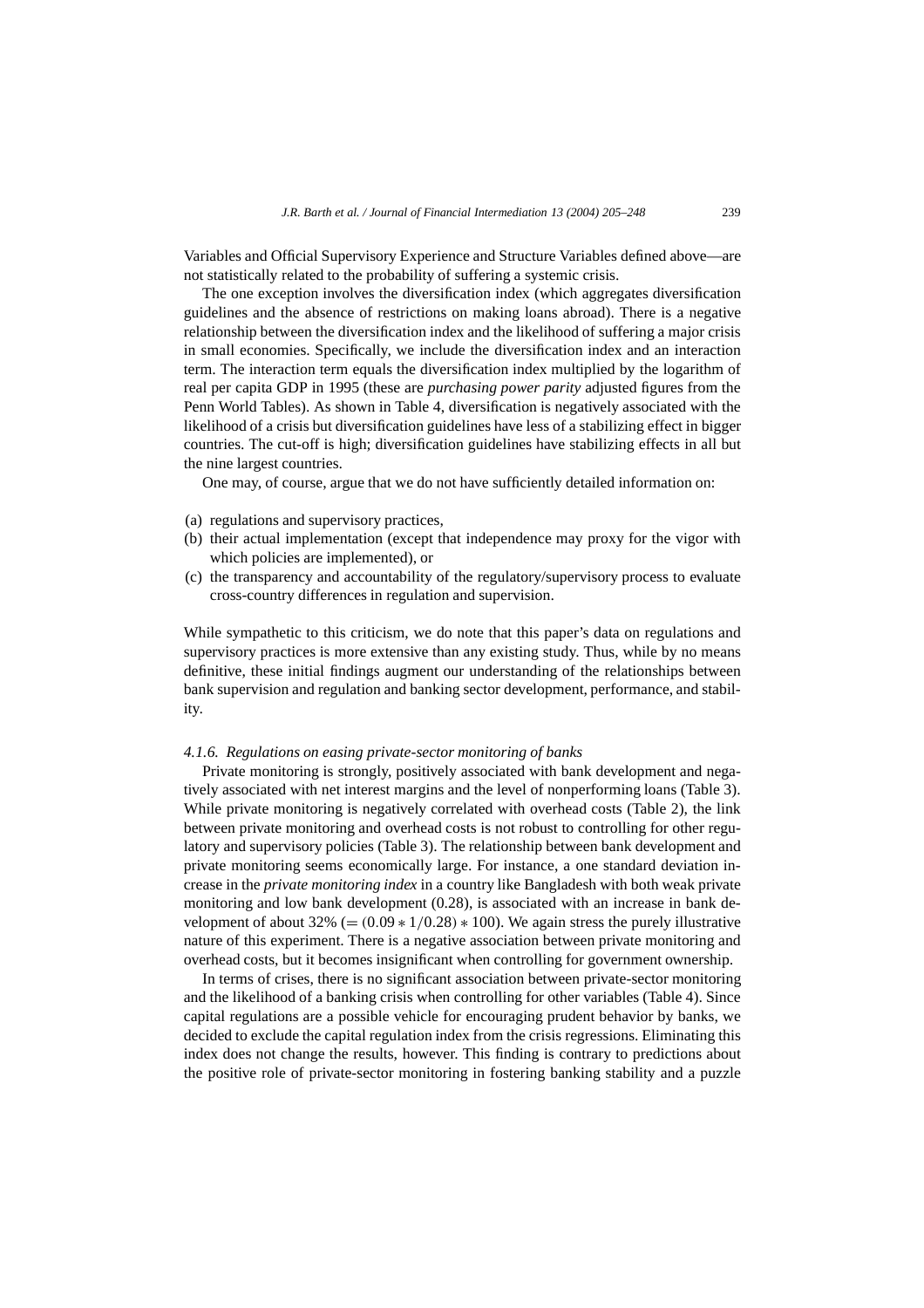given the positive link between private-sector monitoring and banking sector development (Table 3).

The results are consistent with the view that those countries facilitating private-sector monitoring of banks have better performing banks than those less focused on empowering private-sector corporate control of banks. This is consistent with the goal of the third pillar in the Basel II Capital Accord. However, we did not find a robust link between private-sector monitoring and bank fragility. While recognizing this puzzle, the results, taken together with those of official supervisory power, are less consistent with theories emphasizing direct government oversight and more consistent with theories emphasizing private-sector corporate control.

## *4.1.7. Government ownership of banks*

Table 3 indicates that government ownership is positively related to the level of nonperforming loans but not robustly linked with the other indicators of bank development and performance when controlling for bank regulation and supervision. We also do not find a strong, positive relationship between government ownership and the likelihood of a crisis (Table 4). These results do not confirm those in Caprio and Martinez (2000), who find that government ownership is significantly associated with increases in bank fragility using panel data. Due to data limitations, they are unable to control for other features of regulation and supervision. In contrast to their work, however, while we control for other features, we have only examined cross-country relationships because we do not have timeseries observations on the regulatory and supervisory variables.

Overall, we do not find that greater government ownership of banks is associated with lower banking sector development, efficiency, and stability when controlling for the regulatory and supervisory environment (Table 3). We do, however, find a strong negative correlation between government ownership and bank development, efficiency, and stability (Table 2).<sup>17</sup> These results suggest that the bank regulations and supervisory practices are closely associated with the degree of government ownership of banks. Thus, when we include regulations and supervisory practices together in the same regression with government ownership, the induced multi-collinearity produces insignificant coefficients on government ownership. This is supported by our earlier finding that government ownership is positively associated with tighter restrictions on bank activities, restrictions on bank entry, prohibitions on foreign loans, and negatively associated with private-monitoring.

## *4.2. Bank development and regulation/supervision: causality issues*

The empirical results from the simple correlations and multivariate regressions do not control for the potential endogeneity of bank regulations and supervisory practices. To control for potential simultaneity bias, we use instrumental variables to identify the exogenous component of supervision and regulation. Given the paucity of instruments and the extensive list of regulations and supervisory practices examined, we consider each regulatory

<sup>&</sup>lt;sup>17</sup> Note, in a simple regression of bank development or efficiency on government ownership while controlling for the legal origins dummy variables, government ownership enters significantly.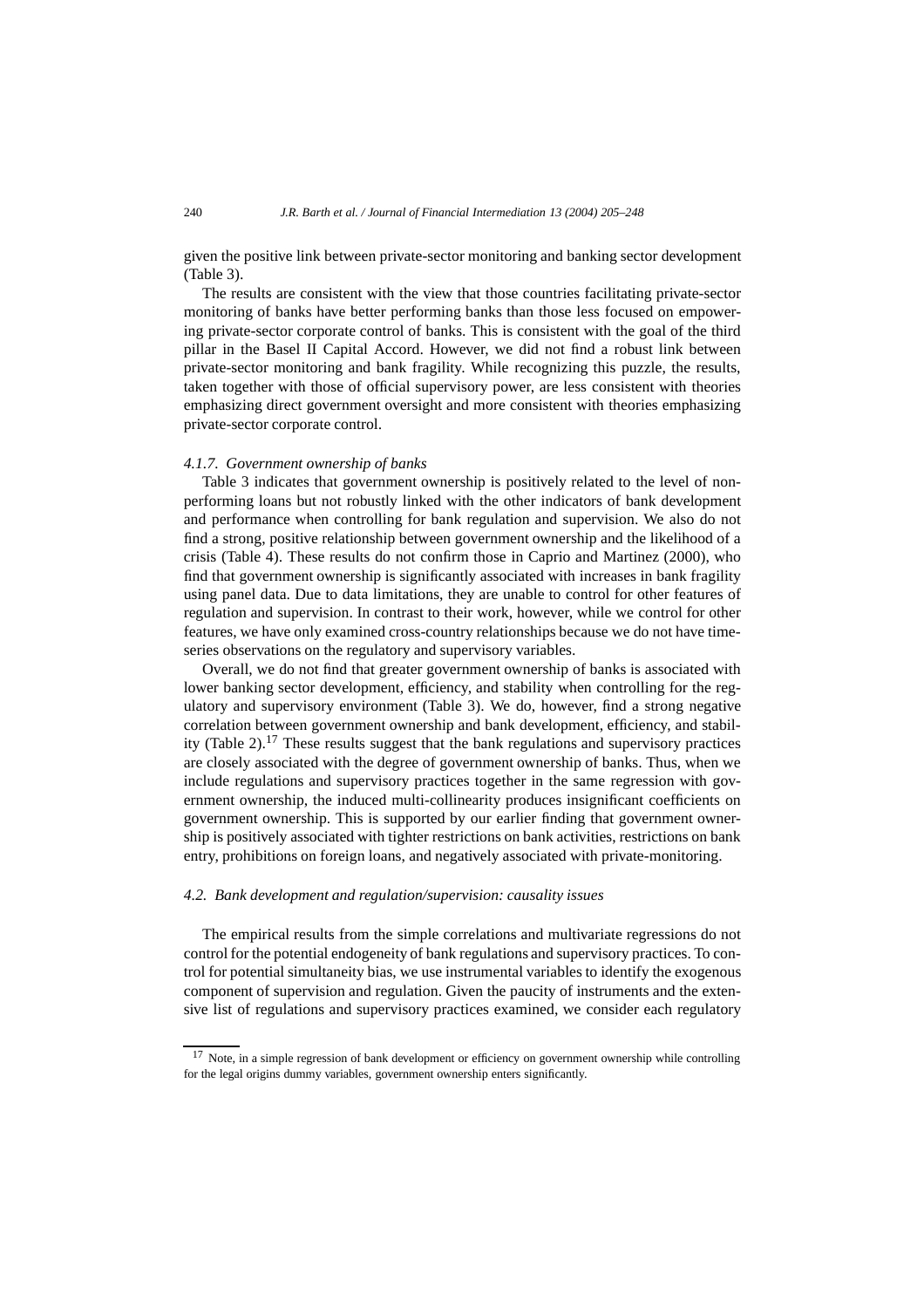and supervisory practice indicator sequentially. That is, instead of the multivariate analyses presented in Table 3, we regress bank development on each regulatory and supervisory indicator while instrumenting for the regulation or supervision indicator.

To select instrumental variables for the regulatory and supervisory variables, we use theory and recent empirical work. First, some argue that religious composition may shape governmental approaches to regulation and supervision. According to Landes (1998), the Catholic and Muslim religions tend to generate hierarchical bonds of authority that shape the structure of government institutions. Stulz and Williamson (2003) provide empirical support for this view. Thus, we include measures of religious composition as instrumental variables. Second, as discussed and tested in Beck et al. (2003) and Easterly and Levine (2003), some argue that countries in poor climates—tropical climates—tend to produce exploitative political regimes that gear governmental institutions toward protecting a small elite. Thus, endowments may influence a broad array of institutions, including bank regulatory and supervisory institutions. We use latitudinal distance from the equator an instrument. Finally, legal origin variables are included as instruments. La Porta et al. (1998) argue that civil law and socialist law countries will tend to support stronger governments relative to private property to a greater degree than common law countries. Thus, legal origin may also influence a country's approach to bank regulation and supervision. These instrumental variables are defined above. Critically, the first stage regressions always reject the null hypothesis that they do not explain any of the cross-country variation in the regulatory and supervisory variables. Thus, these instrumental variables explain cross-country variation in bank regulations and supervisory practices.

Testing the validity of the instruments is crucial to ascertaining the consistency of the parameter estimates. Specifically, we use a generalized method of moments (GMM) estimator (two-stage least squares produce the same results) that is robust to heteroskedasticity. The GMM estimator amounts to imposing the set orthogonality conditions that the instrumental variables are uncorrelated with the error term. The economic meaning of these conditions is that the instrumental variables only affect the dependent variable through the explanatory variables. In the context of the Table 5 regressions, this implies that the instrumental variables affect bank development only through the bank regulatory/supervisory variables. We test this condition. The Hansen (1982) test of the overidentifying restrictions (OIR-test) assesses whether the instrumental variables are associated with bank development beyond their ability to explain bank regulations or supervisory practices. The test statistic is simply the sample size times the value attained for the objective function at the GMM estimate. Under the null hypothesis that the instruments are not correlated with the error term, the test is distributed as  $\chi^2$  with degrees of freedom equal to the number instruments minus the number of regressors. If the data do not reject the null hypothesis—if the specification passes the OIR-test—then the data do not reject the validity of the instrumental variables. That is, failure to reject the OIR-test implies a failure to reject the estimated coefficient on bank regulation/supervision as indicating an effect running from bank regulation/supervision to bank development.

Table 5 presents the instrumental variable results. They confirm three major findings from ordinary least squares multivariate analysis Table 3:

(a) restrictions on bank activities are negatively associated with bank development,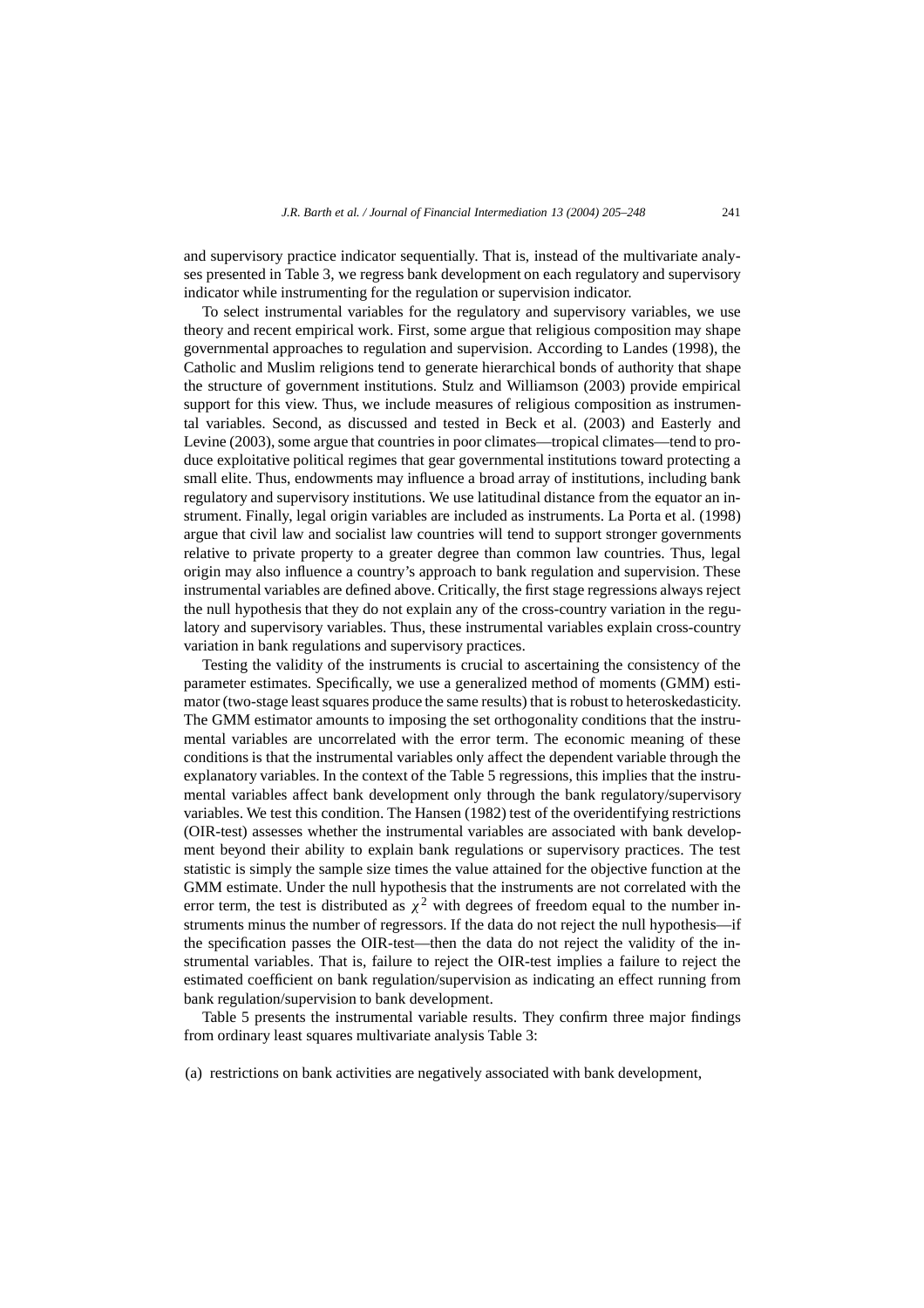|                                             |                     | 2                           | 3                      | 4                    | 5                      | 6                     | 7                | 8                   | 9                   | 10                    | 11                     | 12               | 13                         |
|---------------------------------------------|---------------------|-----------------------------|------------------------|----------------------|------------------------|-----------------------|------------------|---------------------|---------------------|-----------------------|------------------------|------------------|----------------------------|
| Entry into banking requirements index       | $-0.536$<br>(0.390) |                             |                        |                      |                        |                       |                  |                     |                     |                       |                        |                  |                            |
| Limitations on foreign bank entry/ownership |                     | $-0.388^{\circ}$<br>(0.092) |                        |                      |                        |                       |                  |                     |                     |                       |                        |                  |                            |
| Entry applications denied                   |                     |                             | $-0.785***$<br>(0.004) |                      |                        |                       |                  |                     |                     |                       |                        |                  |                            |
| Capital regulatory index                    |                     |                             |                        | $0.340**$<br>(0.024) |                        |                       |                  |                     |                     |                       |                        |                  |                            |
| Restrictions on bank activities index       |                     |                             |                        |                      | $-0.145***$<br>(0.010) |                       |                  |                     |                     |                       |                        |                  |                            |
| Private monitoring index                    |                     |                             |                        |                      |                        | $0.252***$<br>(0.001) |                  |                     |                     |                       |                        |                  |                            |
| Moral hazard index                          |                     |                             |                        |                      |                        |                       | 0.109<br>(0.387) |                     |                     |                       |                        |                  |                            |
| Official supervisory power index            |                     |                             |                        |                      |                        |                       |                  | $-0.167$<br>(0.148) |                     |                       |                        |                  |                            |
| Prompt corrective power index               |                     |                             |                        |                      |                        |                       |                  |                     | $-2.419$<br>(0.518) |                       |                        |                  |                            |
| No foreign loans                            |                     |                             |                        |                      |                        |                       |                  |                     |                     | $-0.624$<br>(0.080)   |                        |                  |                            |
| Government-owned banks                      |                     |                             |                        |                      |                        |                       |                  |                     |                     |                       | $-2.075***$<br>(0.044) |                  |                            |
| Supervisory independence                    |                     |                             |                        |                      |                        |                       |                  |                     |                     |                       |                        | 0.162<br>(0.080) |                            |
| Multiple supervisory agencies               |                     |                             |                        |                      |                        |                       |                  |                     |                     |                       |                        |                  | 2.498<br>(0.295)           |
| Constant                                    | $-0.210$<br>(0.835) | $0.290**$<br>(0.000)        | $0.460$ **<br>(0.000)  | $0.394*$<br>(0.077)  | $0.308***$<br>(0.000)  | $0.216***$<br>(0.002) | 0.296<br>(0.139) | 0.137<br>(0.494)    | $-0.598$<br>(0.742) | $0.421***$<br>(0.000) | $0.575***$<br>(0.002)  | 0.146<br>(0.421) | $0.420^{\circ}$<br>(0.000) |
| $OIR-testa$<br>N                            | 2.30<br>77          | 2.07<br>59                  | 1.89<br>61             | 1.14<br>76           | 4.76<br>76             | 1.69<br>77            | 4.41<br>49       | 5.15<br>77          | 0.34<br>75          | 4.85<br>77            | 2.82<br>69             | 6.76<br>76       | 0.30<br>76                 |

no socialist legal origin countries with data so the Socialist Law dummy variable is excluded. The following indices are principal componen<sup>t</sup> versions: Entry into banking requirements, Capital regulatory index, Restrictions on bank activities, Private monitoring index, Official supervisory power, and Prompt corrective power. *Instruments*: Regious composition variables (Catholic, Muslim, and Other Denomination variables), Legal origin dummy variables (Common Law, French Civil Law, German Civil Law, and Socialist Law), and latitudinal distance from the equator.

\*\* Significant at the 0.05 level.

\* Significant at the 0.10 level.

<sup>a</sup> Over Identifying Restriction Test: Tests null hypothsis that the instruments are uncorrelated with the residual. 5% Critical Values for OIR Test (3 d.f.): 7.82.

242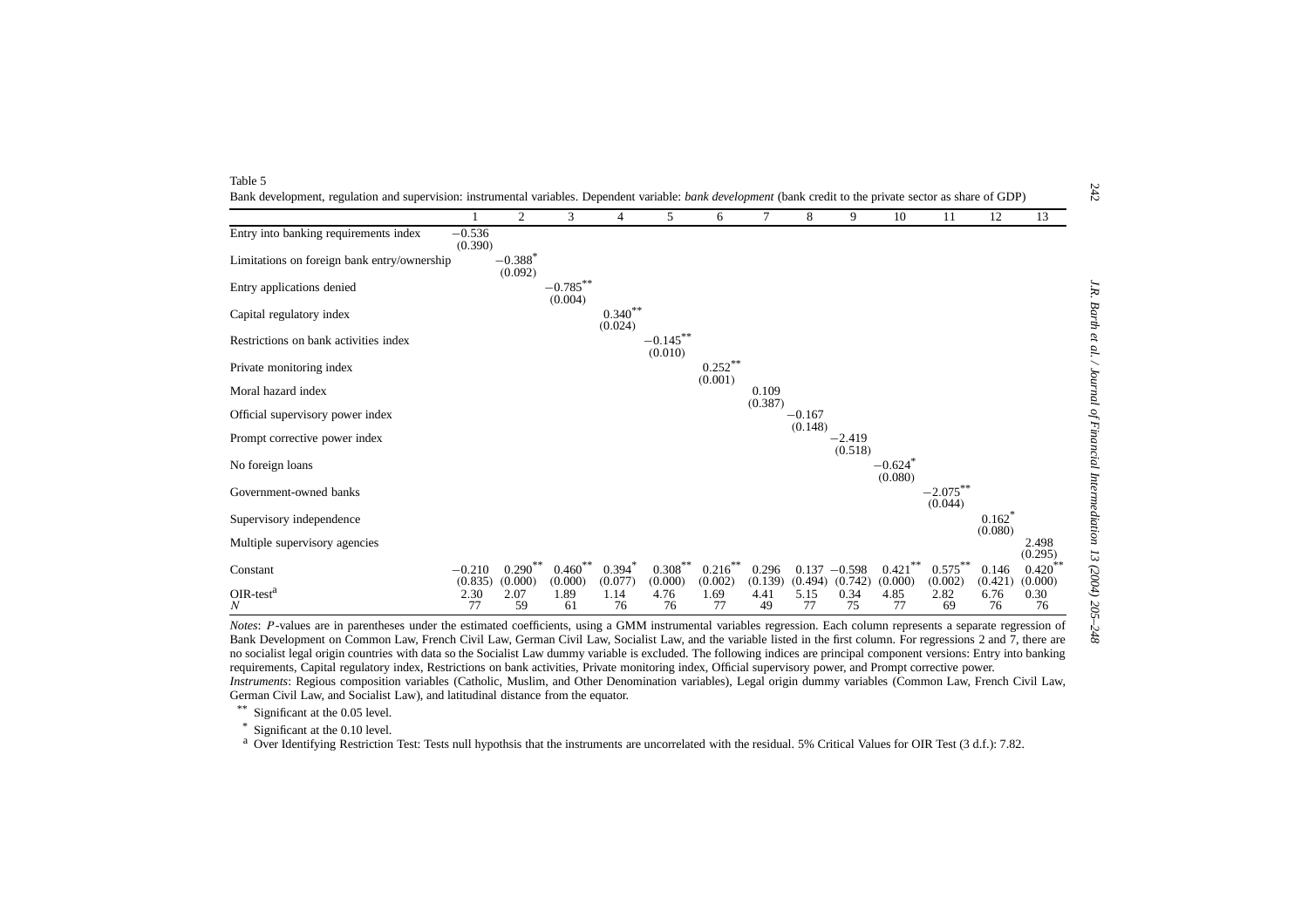- (b) regulations that boost private monitoring are positively associated with bank development, and
- (c) the *official supervisory power* index is not significantly linked with bank development.

Furthermore, the regressions do not reject the test of the over-identifying restrictions; thus, the data do not reject the validity of the instruments. Also, the instruments significantly account for cross-country variation in the supervisor/regulatory indicators in the first-stage regressions. When moving from the multivariate approach that simultaneously controls for many regulatory/supervisory features to the bivariate, instrumental variable analyses in Table 5, some differences emerge. Table 5 indicates that when we do not control for many regulatory/supervisory characteristics, we find that

- (1) limitations on foreign bank entry and the more frequent denial of entry applications are associated with poor bank development,
- (2) more stringent capital requirements are associated with higher levels of bank development,
- (3) prompt corrective action power, restrictions on foreign loans, and government ownership of bank are all negatively associated with bank development.<sup>18</sup>

These results emphasize that regulation/supervision cannot be taken in isolation. In terms of the stringency of capital requirements, Table 5 indicates a positive link between capital requirements and bank development when not controlling for other policies. However, the (a) positive correlation between capital requirements and regulations that promote private-sector monitoring and the (b) negative correlation between capital requirements and restrictions on bank activities (Table 2) imply that the stringency of capital regulations do not enjoy an independent link with bank development when controlling for these other policies (Table 3). More broadly, government ownership of banks is positively associated with the restrictions on the denial of entry into banking and prohibitions on making loans abroad and negatively associated with regulations that foster private monitoring (Table 2), so that government ownership does not enter into the multivariate regression significantly (Table 4) but does enter the bivariate regression significantly (Table 5).

Thus, this attempt to control for simultaneity does not substantively alter the tentative interpretation of our findings: countries that adopt an approach to bank regulation and supervision that spurs private-sector monitoring enjoy greater bank development than those that adopt an approach that stresses official restrictions on banks, powerful official oversight of banks, or government ownership of banks. We recognize, however, that the power of the OIR-test is weak because it is based on a failure to reject a null hypothesis. Thus, we believe that future microeconomic-based evidence that (a) more powerfully deals with simultaneity and (b) provides more precise measures of bank performance will greatly

<sup>&</sup>lt;sup>18</sup> Note, the differences between the bivariate, instrumental variable results in Table 5 and the multivariate OLS results in Table 3 are due to the change from a multivariate to a bivariate set-up. In particular, applying OLS instead of instrumental variables to Table 5 produces very similar results to those reported in Table 3 (available on request). Thus, the differences between Tables 3 and 5 reflect the simultaneous inclusion of many regulatory/supervisory variables.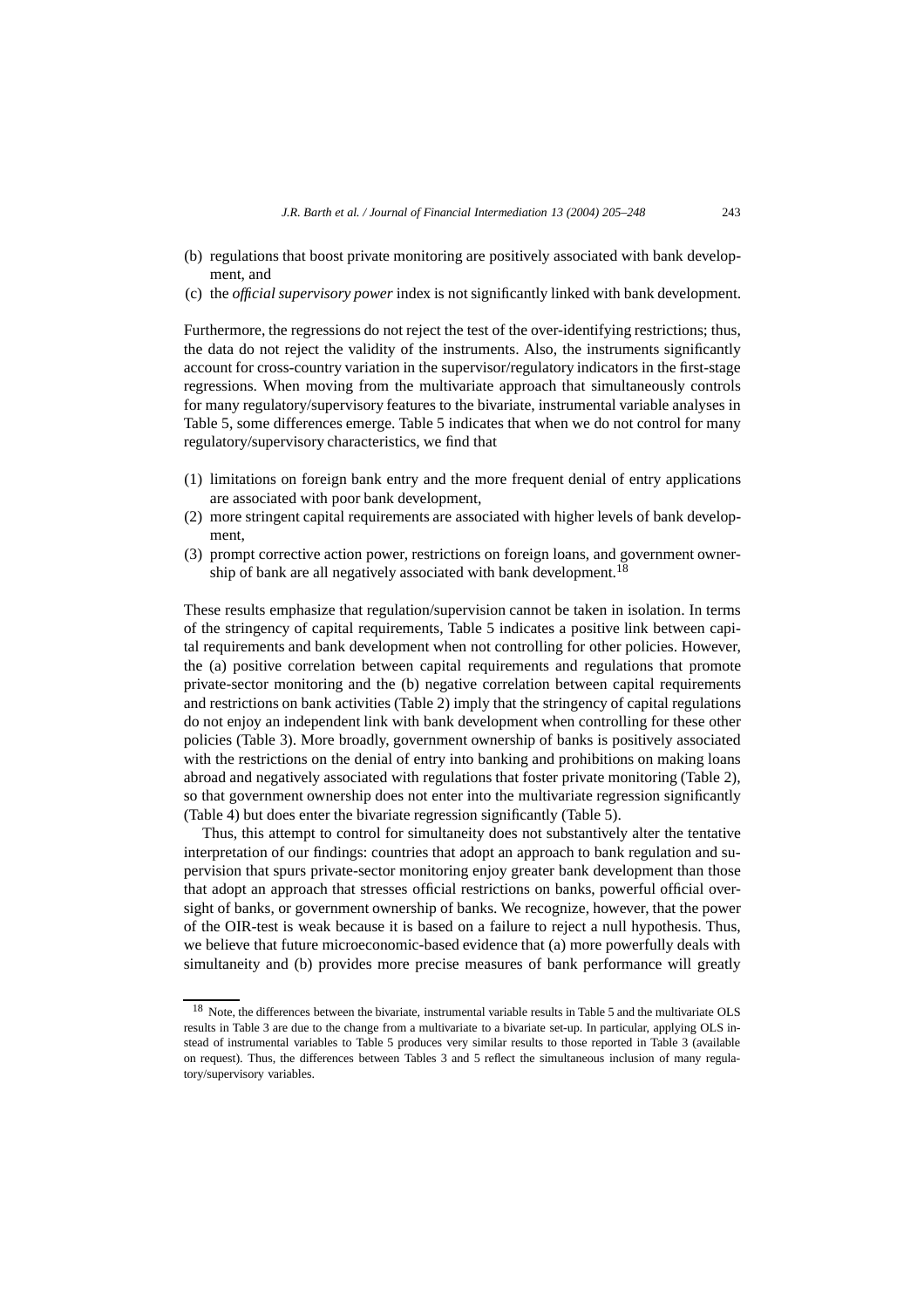enhance our understanding of the causal relationship between bank regulation and supervision and banking sector outcomes.

# **5. Conclusions**

This paper examines the relationships between a broad array of bank regulations and supervisory practices and bank development, performance and stability. We conduct this analysis using our unique cross-country database that allows us to assess these interconnected relationships simultaneously. Although causality issues remain, the paper nonetheless provides some new, tentative empirical evidence on a range of contentious policy issues and theoretical debates.

First, restricting bank activities is negatively associated with bank development and stability, as compared to when banks can diversify into other financial activities. While theory provides conflicting predictions about the implications of restricting the range of bank activities, the results are consistent with the view that broad banking powers allow banks to diversify income sources and enhance stability. As noted, restrictions on bank activities are not positively associated with non-performing loans. While diversifying across nonloan making activities is not associated with higher loan quality, the results are consistent with the view that diversification of income through nontraditional activities is positively associated with bank stability. This finding, moreover, does not appear to be due to reverse causality, though much more work needs to be done in this regard. Furthermore, since we control for official supervisory practices, capital regulations, regulations on competition, government ownership of banks, and the moral hazard engendered by generous deposit insurance schemes, the negative relationship between restricting bank activities and bank development and stability does not seem to be due to an obvious omitted variable. Furthermore, we find no evidence that restricting bank activities is positively associated with favorable banking sector outcomes in particular regulatory/supervisory environments. Specifically, we do not find positive relationships between bank development or stability and restrictions on bank activities in economies that offer more generous deposit insurance, have weak official supervision, ineffective incentives for private monitoring, or that lack stringent capital standards. These results must be qualified, however. We do not find that restricting bank activities is positively associated with overhead costs or nonperforming loans.

Second, although we do not find a strong association between restrictions on bank entry and bank efficiency, the results indicate that barriers to foreign-bank entry are positively associated with bank fragility. Critically, it is not the actual level of foreign presence (or bank concentration) that matters. Instead, it is specific impediments to bank entry that are associated with bank fragility. Finally, even when using interaction terms for numerous institutional, regulatory, and policy environments, we were not able to identify conditions that produced a positive relationship between restrictions on bank entry and banking sector outcomes.

Third, while the stringency of capital regulations is positively correlated with bank development, stringent capital regulations are not closely associated with bank development, performance or stability when controlling for other features of the bank regulation and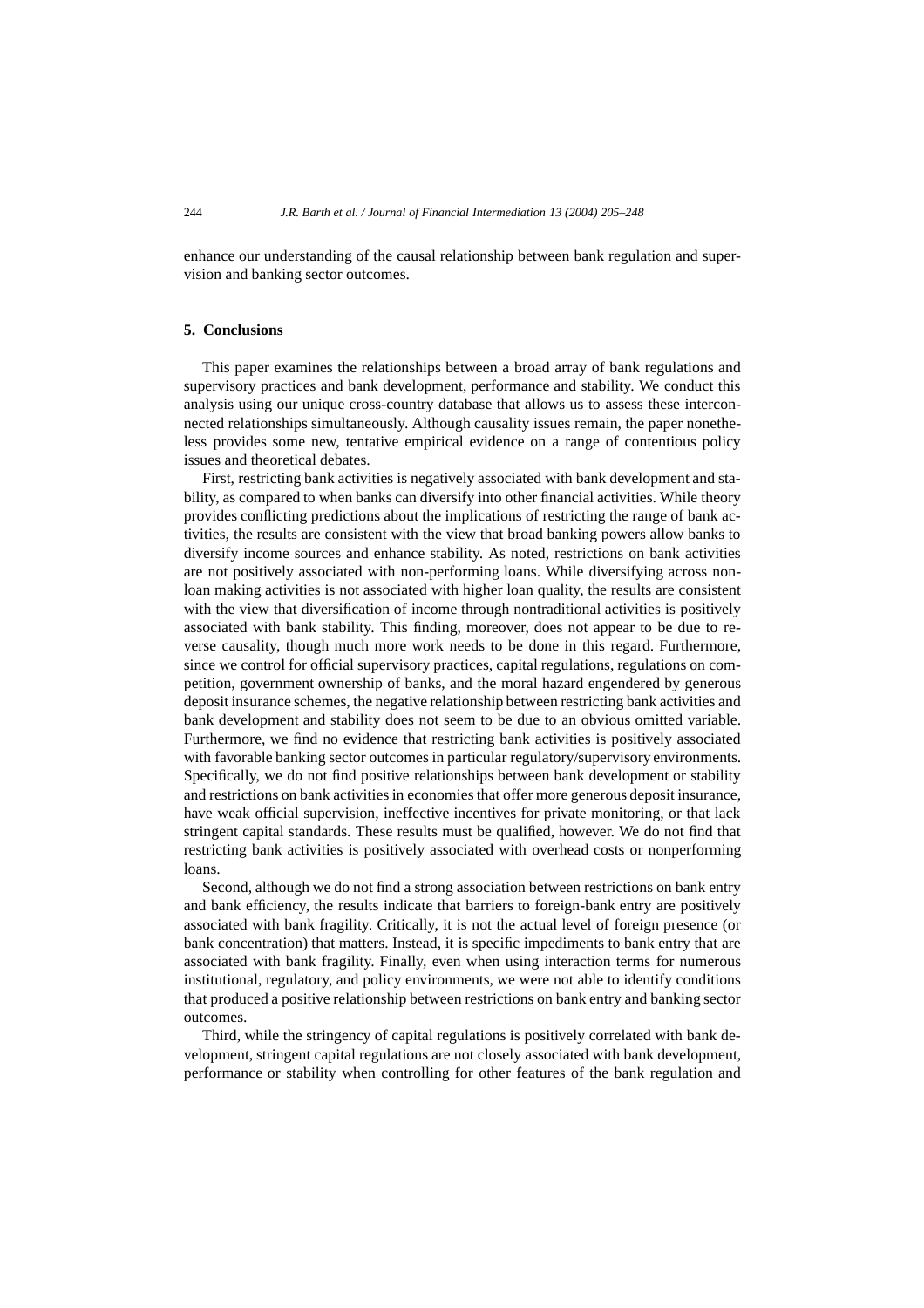supervision. This is consistent with recent studies that offer a cautious assessment of the independent beneficial effects of capital regulations. A cautionary note is worth raising, however. While we do not find a significant, negative relationship between capital regulations and banking crises, bank development, or bank efficiency, we do find that more stringent capital regulations are negatively linked with nonperforming loans. We also examined whether capital regulations are particularly important in countries with generous deposit insurance, weak official supervisory agencies, or ineffective regulations concerning private-sector monitoring of banks. We find no evidence that capital regulations are positively related to favorable banking sector outcomes in particular institutional or policy environments.

Fourth, generous deposit insurance schemes are strongly and negatively associated with bank stability. Many believe that effective regulation and supervision can mitigate the moral hazard produced by generous deposit insurance. However, strong official supervisory agencies, stringent capital standards, and regulations that encourage private-sector monitoring of banks are not found to counterbalance these negative associations of generous deposit insurance.

Fifth, with but one exception, we do not find a strong relationship between a range of official supervisory indicators and bank performance and stability. Thus, measures of supervisory power, resources, independence, loan classification stringency, provisioning stringency, and others are not robustly associated with bank development, performance or stability. Again, these results do not support the strategies of many international agencies that focus on greater official supervisory oversight of banks. The one exception involves diversification. There is a negative relationship between the diversification index (which aggregates diversification guidelines and the absence of restrictions on making loans abroad) and the likelihood of suffering a major crisis, especially in small economies. The old adage, "don't put all your eggs in one basket," remains relevant for modern banking policy.

Sixth, regulations that encourage and facilitate private monitoring of banks are associated with better banking-sector outcomes, i.e., greater bank development, lower net interest margins, and small nonperforming loans. This holds even when controlling for many other institutional and policy features. However, we did not find that regulations that foster private monitoring reduce the likelihood of suffering a major banking crisis.

Finally, while government ownership of banks is negatively correlated with favorable banking outcomes and positively linked with corruption, government ownership of banks does not retain an independent, robust association with bank development, efficiency, or stability when controlling for other features of the regulatory and supervisory environment. There is no evidence, even in weak institutional settings, that government-owned banks are associated with positive outcomes.

In terms of broad implications, these findings raise a cautionary flag regarding reform strategies that place excessive reliance on countries adhering to an extensive checklist of regulations and supervisory practices that involve direct, government oversight of and restrictions on banks. Instead, our findings are consistent with the view that regulations and supervisory practices that

- (1) force accurate information disclosure,
- (2) empower private-sector corporate control of banks, and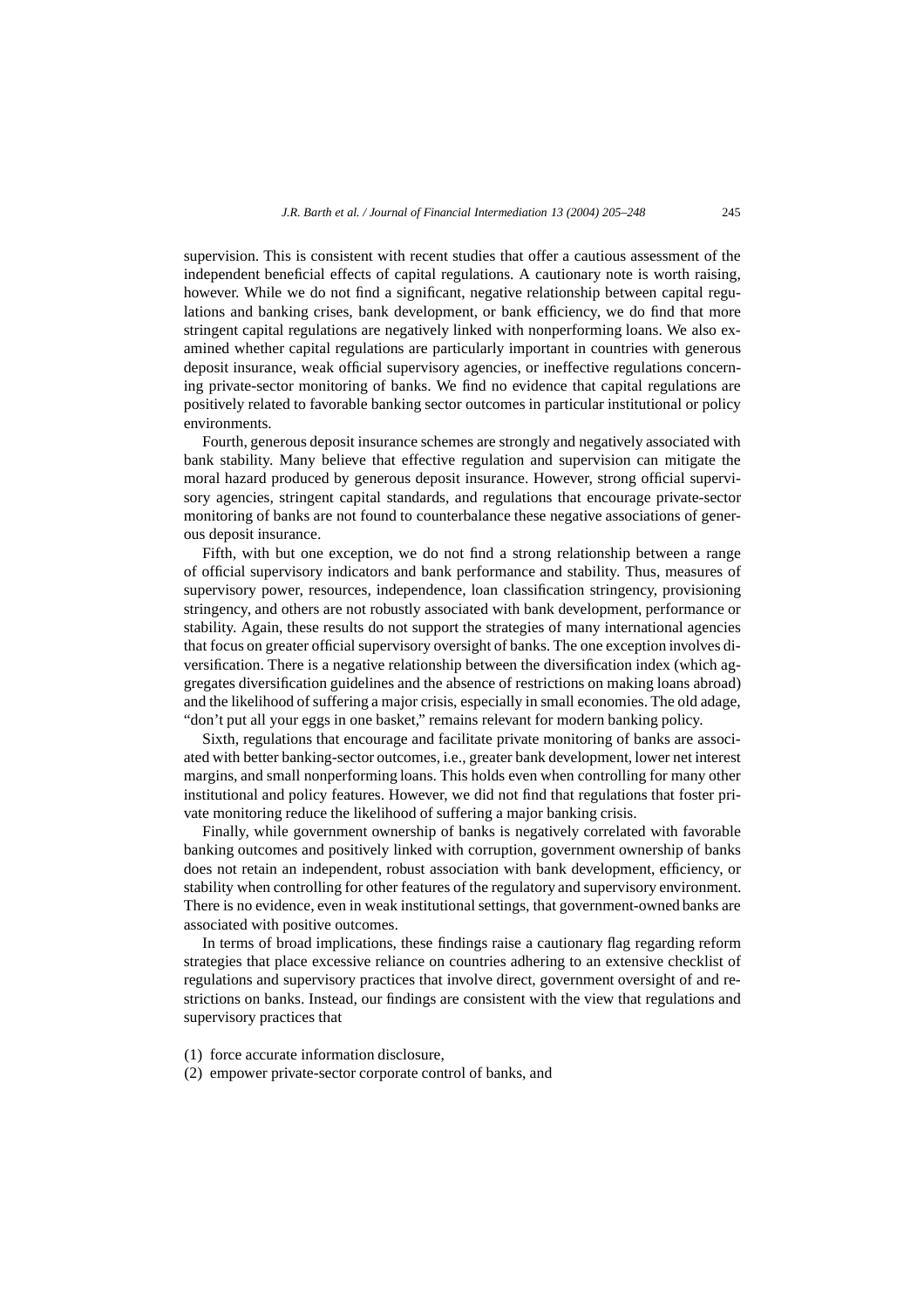#### (3) foster incentives for private agents to exert corporate control

work best to promote bank development, performance and stability. Our results do not suggest that official regulation and supervision are unimportant. Indeed, the paper stresses that regulations and supervisory practices that force accurate information disclosure and limit the moral hazard incentives of poorly designed deposit insurance schemes are positively associated with greater bank development, better performance and increased stability. As emphasized and discussed in the Introduction, much work remains. By constructing a new database and conducting some initial analyses, this paper hopes to contribute to our understanding of the supervision and regulation of banks.

#### **Acknowledgments**

This research could not have been completed without the help of Iffath Sharif and Cindy Lee, as well as financial support from the World Bank. Xin Chen provided extraordinary research assistance. We received helpful comments from John Boyd, Asli Demirgüç-Kunt, Simeon Djankov, Patrick Honohan, George Kaufman, Soledad Martinez, Charles Calomiris, Rick Mishkin, Andrei Shleifer, Anjan Thakor, Gerardo Zuniga-Villasenor, Ernst-Ludwig von Thadden, Mitch Petersen, an anonymous referee, and seminar participants at the Banco Central de Chile, the BIS, The World Bank's Annual Bank Conference on Development Economics, Brookings-Wharton Financial Services Conference, University of Minnesota, The Reserve Bank of Australia, Harvard University, Stanford University, and University of Michigan. The findings do not necessarily represent the opinions of The World Bank, its management, the Executive Directors, or the countries they represent.

# **References**

- Ang, J.S., Richardson, T., 1994. The underpricing experience of commercial bank affiliates prior to the Glass– Steagall act: a re-examination of evidence for passage of the act. J. Banking Finance 18, 351–395.
- Barth, J.R., 1991. The Great Savings and Loan Debacle. The AEI Press, Washington, DC.
- Barth, J.R., Caprio Jr., G., Levine, R., 2001a. Banking systems around the globe: Do regulations and ownership affect performance and stability? In: Mishkin, F.S. (Ed.), Prudential Supervision: What Works and What Doesn't. Univ. of Chicago Press, pp. 31–88.
- Barth, J.R., Caprio Jr., G., Levine, R., 2001b. The regulation and supervision of bank around the world: a new database. In: Litan, R.E., Herring, R. (Eds.), Integrating Emerging Market Countries into the Global Financial System. Brookings–Wharton Pap. Finan. Services. Brookings Institution Press, pp. 183–240.
- Beck, T., Demirgüç-Kunt, A., Levine, R., 2001. The financial structure database. In: Demirgüç-Kunt, A., Levine, R. (Eds.), Financial Structure and Economic Growth: A Cross-Country Comparison of Banks, Markets, and Development. MIT Press, Cambridge, MA, pp. 17–80.
- Beck, T., Demirgüç-Kunt, A., Levine, R., 2003. Law, endowments, and finance. J. Finan. Econ. In press.
- Berger, A.N, Demsetz, R.S., Strahan, P.E., 1999. The consolidation of the financial services industry: causes, consequences, and implications for the future. J. Banking Finance 23, 135–194.
- Berger, A.N., Herring, R.J., Szegö, G.P., 1995. The role of capital in financial institutions. J. Banking Finance 19, 257–276.
- Besanko, D., Kanatas, G., 1996. The regulation of bank capital: Do capital standards promote bank safety? J. Finan. Intermediation 5 (4), 160–183.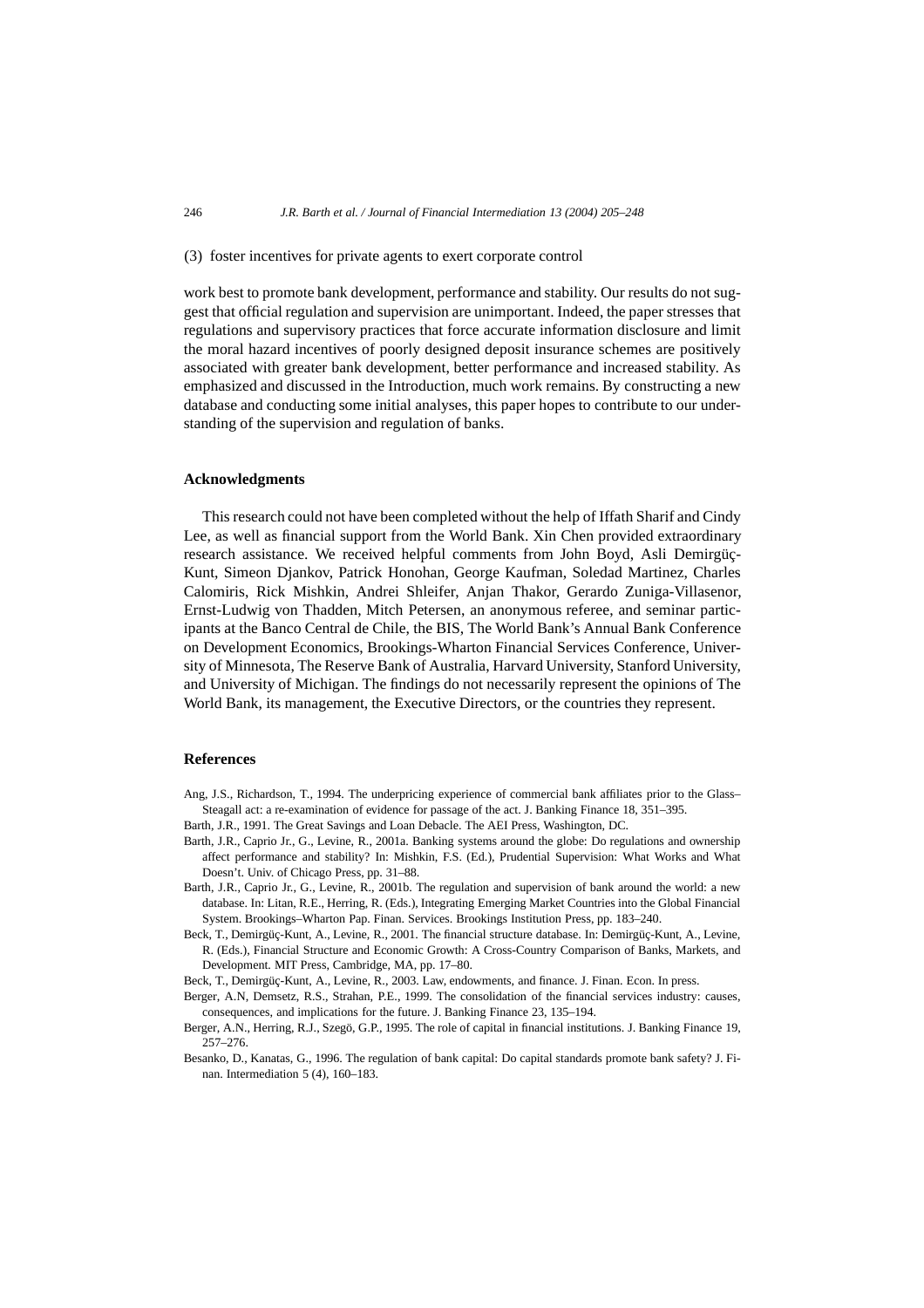- Blum, J., 1999. Do capital adequacy requirements reduce risks in banking? J. Banking Finance 23, 755–771.
- Boot, A.W.A., Thakor, A.V., 1993. Self-interested bank regulation. Amer. Econ. Rev. 83, 206–211.
- Boot, A.W.A., Thakor, A.V., 1997. Financial system architecture. Rev. Finan. Stud. 10 (3), 693–733.
- Boot, A.W.A., Thakor, A.V., 2000. Can relationship banking survive competition? J. Finance 55 (2), 679–713.
- Boyd, J.H., Chang, C., Smith, B.D., 1998. Moral hazard under commercial and universal banking. J. Money, Credit, Banking 30 (3.2), 426–468.
- Boyd, J.H., Kwak, S., Smith, B.D., 2000. Banking crises: what comes after? Mimeo. Univ. of Minnesota (Carlson School of Management), Department of Finance.
- Caprio Jr., G., Klingebiel, D., 1999. Episodes of systemic and borderline financial crises. Mimeo. World Bank.
- Caprio Jr., G., Martinez, A.E., 2000. Avoiding disaster: Policies to reduce the risk of banking crises. World Bank mimeo. Working paper no. 47. Egyptian Center for Economic Studies.
- Claessens, S., Klingebiel, D., 2000. Competition and scope of activities in financial services. Mimeo. World Bank, Washington, DC. April.
- Demirgüç-Kunt, A., Detragiache, E., 2002. Does deposit insurance increase banking system stability? An empirical investigation. J. Monet. Econ. In press.
- Dewatripont, M., Tirole, J., 1994. The Prudential Regulation of Banks. MIT Press, Cambridge.
- Djankov, S., La Porta, R., Lopez-de-Silanes, F., Shleifer, A., 2002. The regulation of entry. Quart. J. Econ. 117, 1–37.
- Easterly, W., Levine, R., 2003. Tropics, germs, and crops: How endowments influence economic development. J. Monet. Econ. 50, 3–39.
- Gerschenkron, A., 1962. Economic Backwardness in Historical Perspective: A Book of Essays. Belknap Press of Harvard Univ. Press, Cambridge, MA.
- Greenspan, A., 1998. The role of capital in optimal banking supervision and regulation. Financial Services at the Crossroads: Capital Regulation in the Twenty-First Century. Proceedings of a Conference, FRBNY Economic Policy Review 4 (3). Federal Reserve Bank of New York. October.
- Gorton, G., Winton, A., 2000. Liquidity provision, bank capital, and the macroeconomy. Mimeo. University of Minnesota.
- Gorton, G., Winton, A., 2003. Financial intermediation. In: Constantinides, G., Harris, M., Stulz, R. (Eds.), Handbook of the Economics of Finance. North-Holland, Amsterdam. In press.
- Hansen, L.P., 1982. Large sample properties of generalized method of moment estimators. Econometrica 50, 1029–1054.

John, K., John, T.A., Saunders, A., 1994. Universal banking and firm risk taking. J. Banking Finance 18, 307–323. Kane, E., 1990. Principal-agent problems in S&L salvage. J. Finance 45, 755–764.

- Keeley, M.C., 1990. Deposit insurance, risk, and market power in banking. Amer. Econ. Rev. 80 (5), 1183–1200.
- Keeley, M.C., Furlong, F.T., 1990. A re-examination of mean–variance analysis of bank capital regulations. J. Banking Finance 14, 69–84.
- King, R.G., Levine, R., 1993a. Finance and growth: Schumpeter might be right. Quart. J. Econ. 108, 717–738.
- King, R.G., Levine, R., 1993b. Finance, entrepreneurship, and growth: theory and evidence. J. Monet. Econ. 32, 513–542.
- Kim, D., Santomero, A.M., 1988. Risk in banking and capital regulation. J. Finance 35, 1219–1233.
- Koehn, M., Santomero, A.M., 1980. Regulation of bank capital and portfolio risk. J. Finance 35, 1235–1250.
- Kroszner, R.S., Rajan, R.G., 1994. Is the Glass–Steagall act justified? A study of the US experience with universal banking before 1933. Amer. Econ. Rev. 84, 810–832.
- Landes, D., 1998. The Wealth and Poverty of Nations. Norton, New York.
- La Porta, R., Lopez-de-Silanes, F., Shleifer, A., 2002. Government ownership of commercial banks. J. Finance 57 (1), 265–301.
- La Porta, R., Lopez-de-Silanes, F., Shleifer, A., Vishny, R.W., 1998. Law and finance. J. Polit. Econ. 106 (6), 1113–1155.
- Levine, R., Loayza, N., Beck, T., 2000. Financial intermediation and growth: causality and causes. J. Monet. Econ. 46, 31–77.
- Levine, R., Zervos, S., 1998. Stock markets, banks, and economic growth. Amer. Econ. Rev. 88, 537–558.
- Levine, R., 1997. Financial development and economic growth: views and agenda. J. Econ. Lit. 35, 688–726.
- Mullins, M.H., Pyle, D.H., 1994. Liquidation costs and risk-based bank capital. J. Banking Finance 18, 113–138. Pigou, A.C., 1938. The Economics of Welfare, 4th Edition. MacMillan, London.